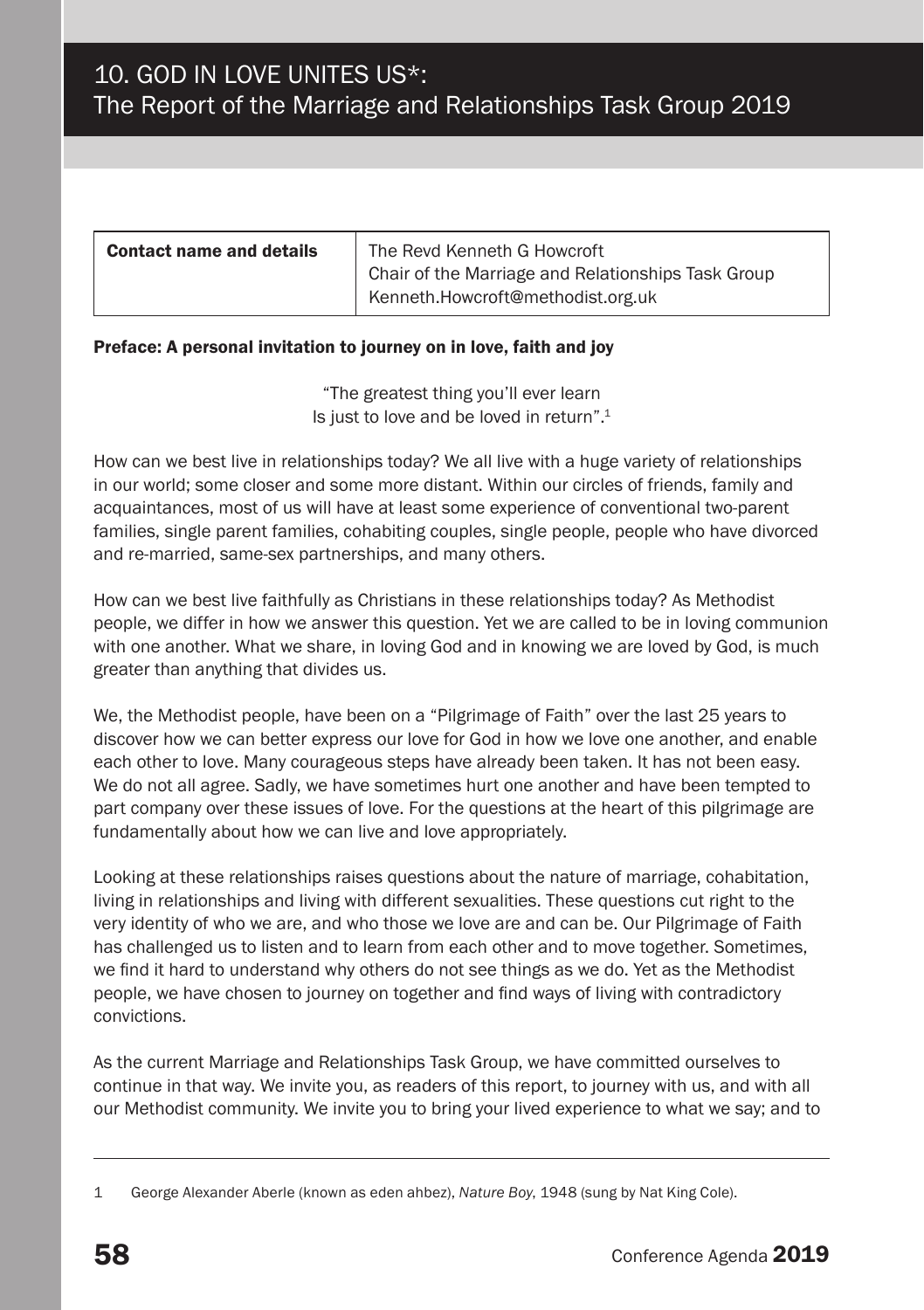join us in being open to learn more of what it means to love and be loved as God forms us as human persons.

Our journey as a Task Group is a living, worked example of the Pilgrimage of Faith. We have started at different places and we have disagreed. We have grappled with our contradictory convictions and found God meeting us in each other. In what follows we offer to you, and to the rest of the Methodist Church, the fruits of our conversations as we seek to journey further together.

We invite you to join us and pray that together:

"As partners of the living Christ Who risk the path he trod, With wondering love we find we share the timeless joy of God."2

*\* The title of this report is taken from Fred Pratt Green's hymn "How rich is God's creation (The Joy of Being Friends)" and is used by permission of Stainer & Bell Ltd, London, England, www.stainer.co.uk.*

<sup>2</sup> Rosemary Wakelin, quoted from last verse of *Singing the Faith* number 687.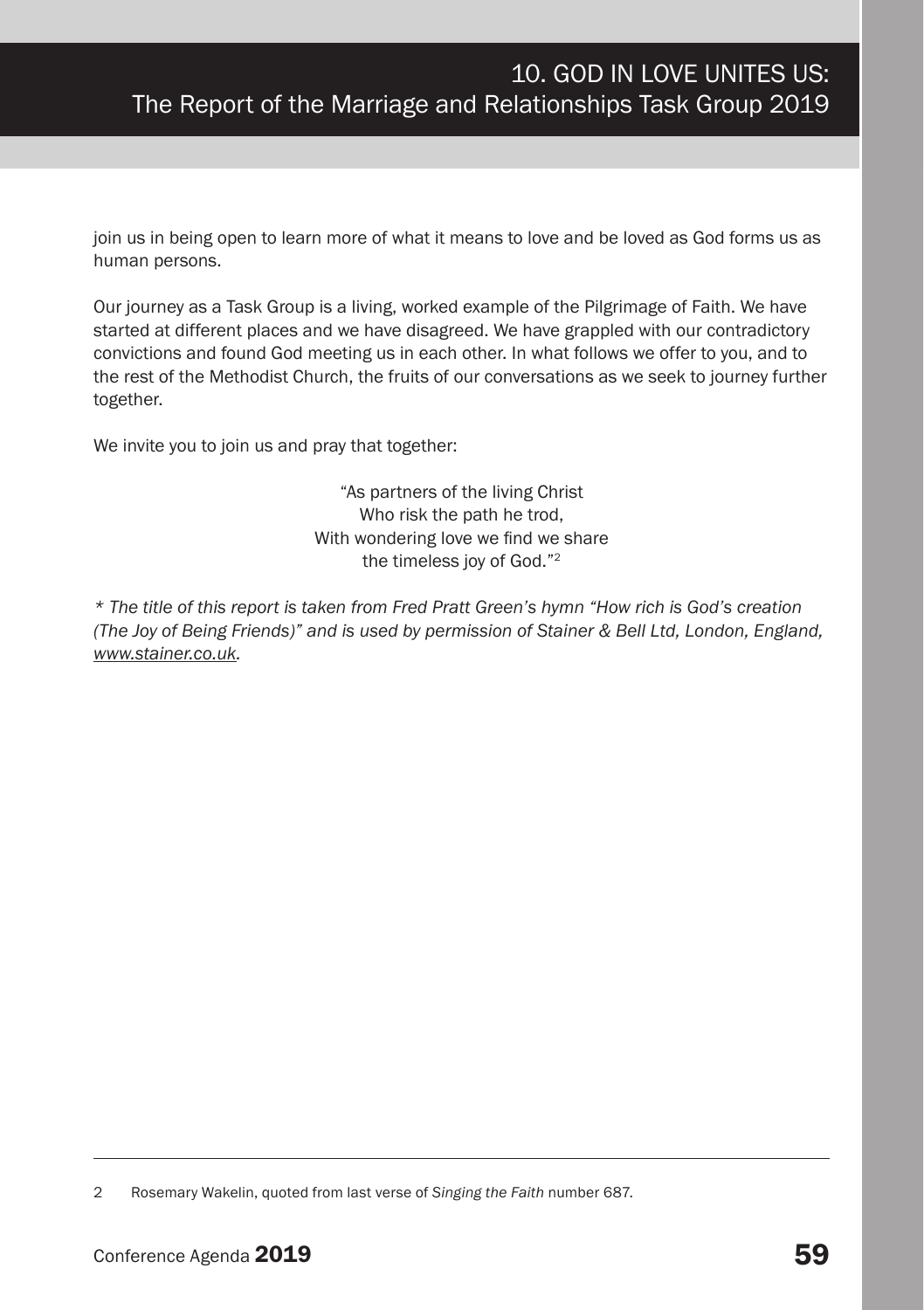#### Introduction

The 2016 Conference set up a Marriage and Relationships Task Group to revisit and consider the definition of marriage (for example, in Standing Order 011A Clause (1)), and to prepare a new Statement of the judgement of the Conference on marriage and relationships. The 2018 Conference adopted Resolution 27A/2 which directed that, instead of a statement, the Task Group should bring a report on these matters which could include any proposed changes to Standing Orders, were the definition of marriage to change.

#### 0.1 What is our task?

- 0.1.1 At the heart of Christianity is the power of God's grace to transform us and our relationships, so that we might enjoy life in all its fullness. As Methodist Christians, we have engaged seriously in working out what this means for our relationship with God and with each other as disciples of Christ, and for our wider communities in terms of sharing the good news of salvation and social justice. We have said and done much less about application of the insights of faith to our intimate and sexual relationships.3 This report continues the work of developing, and more wholly applying, our understanding of God's grace to all our relationships and our sexual relationships in particular. By so doing, we learn more of how God calls us to be human in the modern world.
- 0.1.2 As part of our Pilgrimage of Faith, and even before that, the Methodist Church has reflected on these matters of human relating and produced several reports, including a Statement of our theology in 1992.<sup>4</sup> As a Church, we have continued to work out what it means to treat one another as persons equally made in the image of God. We have focused chiefly on matters of divorce, gender equality and same-sex sexuality. We, the current Task Group, are building on all that work and expanding it.

#### We believe that God has made us to be in relationships and has shown us how to flourish through those relationships.

0.1.3 Our task is a deeply complex one, with a long history and a vast array of relevant insights from theology and nearly every other aspect of human learning. In the wider world, new terms and a specialised vocabulary have been developed to talk about these matters, and we include a glossary in section 1. Some additional thinking that lies behind our reflections and our recommendations can be found in the ancillary

<sup>3</sup> For what we mean by 'sexual relationships' see further 1.4.1 and 1.4.5 and the glossary of terms.

<sup>4</sup> *A Methodist Statement on A Christian Understanding of Family life, the Single Person and Marriage*, 1992.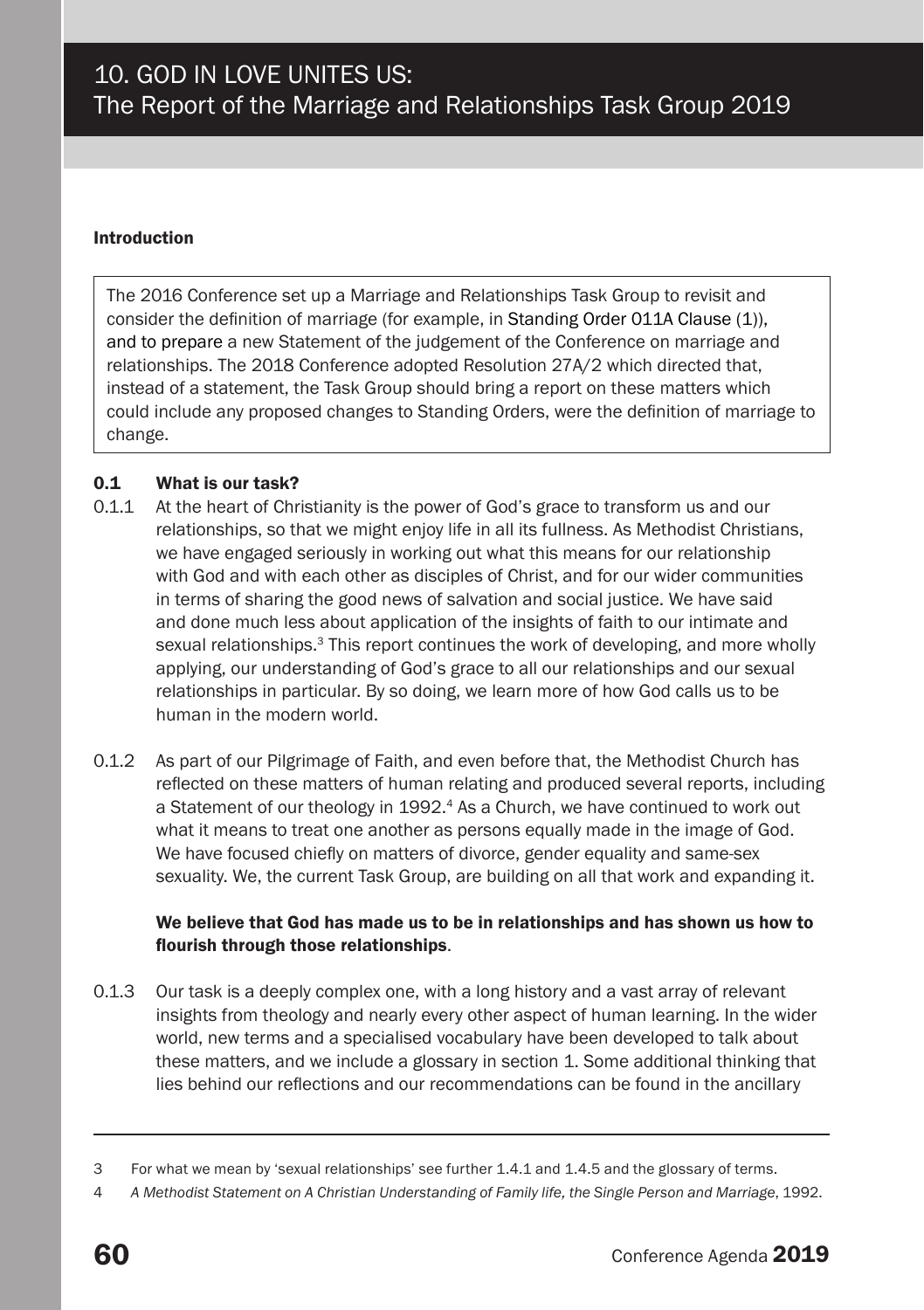papers and in the accompanying bibliography to this report.5 We would stress that what follows is simply a summary of our findings and recommendations, as we seek to discern more of what it means to follow God in all of our relating and to hold together as a diverse body of disciples.

#### 0.2 Why is this task necessary?

- 0.2.1 Our group was set up by the Methodist Conference in 2016, as a consequence of the work done by a previous Marriage and Relationships Task Group which reported to the 2016 Conference.<sup>6</sup> Our terms of reference were then amended by the 2018 Conference.7
- 0.2.2 Building on the 2016 Task Group's Report, and the debates and workshops at the Conference in 2018, we have identified the following needs for this work.
	- Relationships, sex and marriage are important issues for everyone. This is both a challenge and an opportunity. As part of its calling and mission, the Methodist Church must engage with the reality of how people are living today.8
	- There have been many developments in the understanding of these matters in the last forty years, and also several important legal changes. Since the Methodist Church has not fully reflected upon our theology of marriage and relationships since 1992, the 2016 Task Group identified the need for an update and the
- 5 See the Marriage and Relationships 2019 page on the Methodist Church website.
- 6 In 2016, the Conference adopted Resolutions 29/7, 29/8 and 29/9 in the following form (Daily Record 6/14/1 and 6/14/2):
	- 29/7. The Conference directed that a new Statement of the judgment of the Conference on marriage and relationships shall be prepared and that, as part of the process, the definition of marriage should be revisited.
	- 29/8. The Conference appointed a new Task Group, which shall include people with expert knowledge of matters of Faith and Order and marriage and relationships, to update the Statement and to oversee the process of consulting with the Methodist people on the definition of marriage.
	- 29/9. The Conference directed that the new Task Group shall report to the 2018 Conference with a draft text of a new statement which shall include:
		- a) consideration of all relevant Reports produced and Resolutions passed by the Conference… (sc. as set out in paragraph 3.5.1 of the 2016 report);
		- b) consideration of the definition of marriage, including the matters raised throughout section 3 of… (sc. the 2016) report.
- 7 In 2018, the Conference adopted Resolutions 27A/1 and 27A/2 (Daily Record 7/17/2), which charged the Task Group with bringing to the 2019 Conference a report with recommendations in place of a draft formal Statement. This process would allow for proper consultation, but also meet the sense of urgency being expressed by many in these matters.
- 8 Marriage and Relationships Task Group 2016 3.1.1 (a). Please see the Marriage and Relationships web page for a fuller discussion of how the current task group have developed the work of the 2016 Report.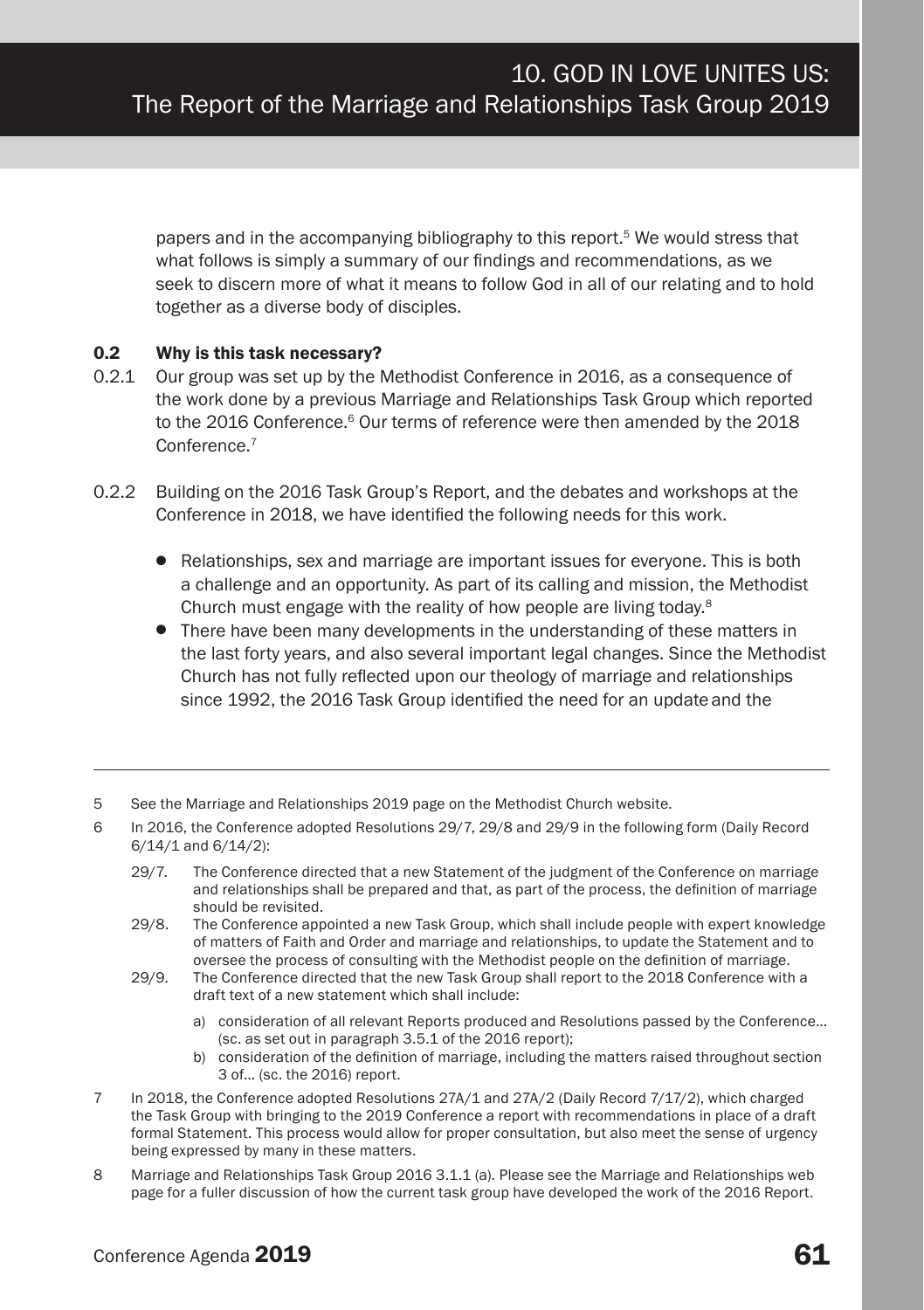provision of policy guidance.<sup>9</sup>

- Through their consultation with the Methodist people, the previous Task Group identified the need for the Methodist Church to revisit the 'definition' of marriage.<sup>10</sup>
- There are pastoral imperatives for such work. These include addressing the hurt felt by those who perceive that the current definition implies they are 'lesser persons', and at the same time a need to recognise "the feelings of alienation and distress" expressed by those concerned that any revision to the definition of marriage might damage "how they understand their own marriage".<sup>11</sup> There is also a need to review what the current definition with its emphasis on "marriage as gift" says to single people.12
- A further pastoral imperative arises with regard to how the Methodist Church supports those "living faithfully together, but for whom marriage is a difficult option". 13 At the 2015 Conference, Notice of Motion 2015/219 directed that consideration of cohabitation should form part of any process of revising the Methodist Church's definition of marriage.<sup>14</sup>
- There is a need to be able to talk better together about relationships, marriage and sexuality. This has come most clearly from the Methodist young people at 3Generate.<sup>15</sup> It is also clear from previous reports to the Conference that there is still work to do to enable more of us across the Connexion to be able to engage openly, positively, biblically and respectfully with each other around these issues.
- The debate at the 2018 Conference on several notices of motion indicated that the time has come to make decisions about our theology and practice which will affirm our diversity and enable us all to flourish as a people who hold contradictory convictions.16
- 0.2.3 In our worshipping lives as Methodist people, we often pray and sing about our commitment to one another. In our pastoral care and reflecting together we often focus on our significant relationships. This report aims to provide a resource that will enable us to be more who we are and talk well about matters of sexuality. In setting

- 10 *Marriage and Relationships* report, 2016, 3.7.
- 11 2016 Report 3.1.1 (b)
- 12 2016 Report 3.1.1 (b) (ii)
- 13 2016 Report 3.1.1 (b) iv
- 14 2016 Report 3.2.1
- 15 2016 Report 3.3.5
- 16 Notice of Motion 2018/203 was carried (Daily Record 7/17/8 and 8/53/1-2). Notice of Motion 2018/112 was fully debated but eventually not put (Daily Record 7/17/6). The debate showed the passion and urgency with which many are pressing for same-sex marriage to be made available within the Methodist Church, while at the same time there were other opinions that need to be respected.

<sup>9</sup> The request for policy guidance recurs repeatedly throughout the 2016 Marriage and Relationships report: see 3.2.1, 3.2.2 (a), (c) & (e).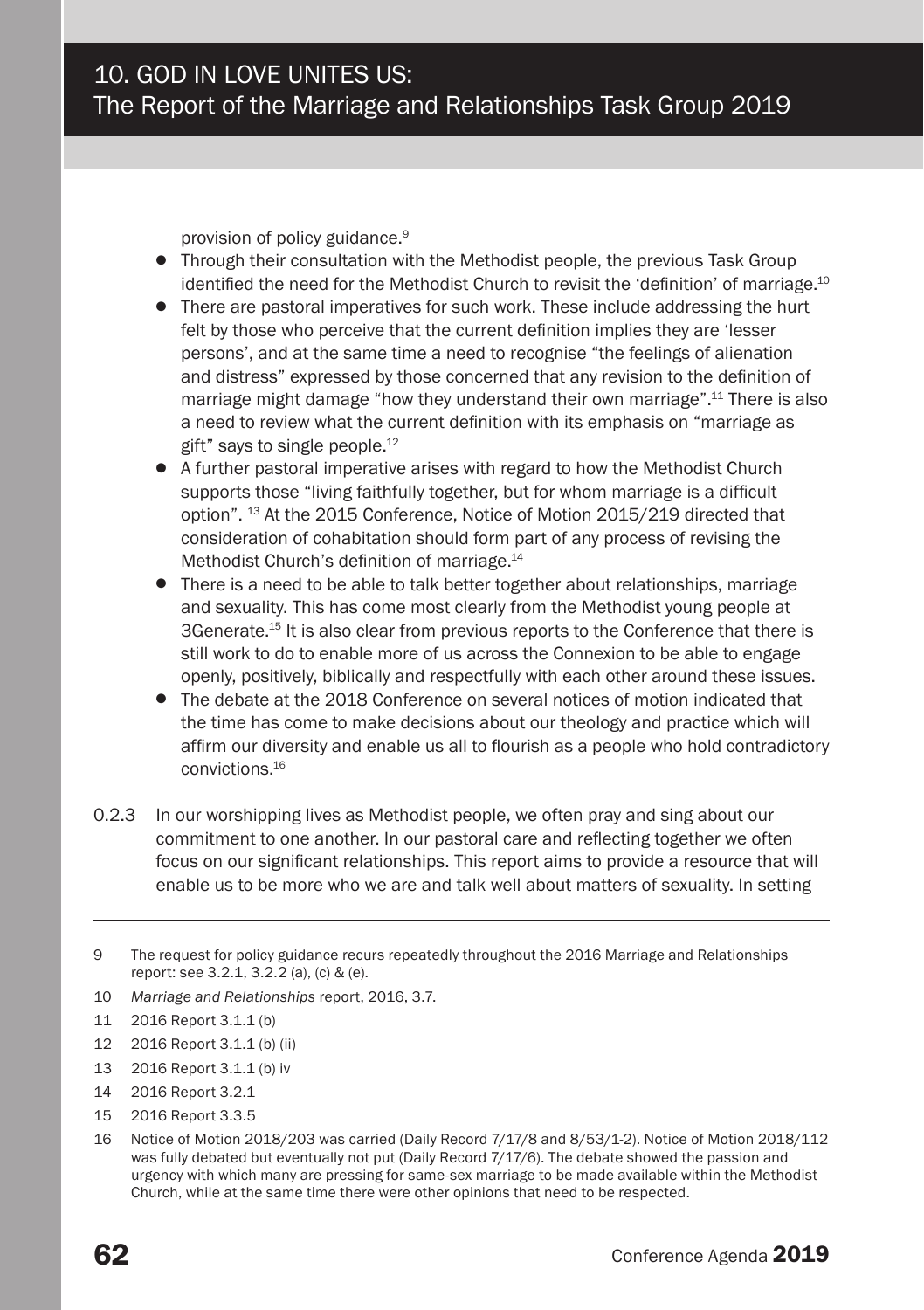about our work as a Task Group, we have learnt more of how to do this while still holding contrary convictions.

#### 0.3 How have we set about this task?

- 0.3.1 As a Task Group we have begun in all things with God. We were called to this work by the Conference as eight people of faith. We have brought to our encounters what we discover about God through prayer and the Bible, and what we already know of God and who God has formed us to be. We are of different genders, sexualities, cultural backgrounds and ages. Between us, we are in various kinds of relationship. We differ in our identities but we all find our primary identity in Christ.
- 0.3.2 In our conferring, we have remembered and heeded, as far as we are able, the diversity of theological traditions and emphases within the Methodist people. We have recalled the range of identities to be found among human beings, especially with regard to gender and sexuality. We have spoken with those of other identities and insights not represented on our group. We have shared our own stories and experiences, and drawn from those stories and experiences publicly available on websites and in publications. Within our limitations, we have remembered other sister Churches (both in the UK and beyond) and followed their discussions and insights.17 We acknowledge the contexts from which our World Church partners carry out their ministry; that these contexts present different realities from those in Britain and may require different responses from what we are suggesting in this report. We have also read past British Methodist reports on these matters to familiarise ourselves with what our Church has said and done previously; and we have met with those who have led this work in recent years.<sup>18</sup>
- 0.3.3 As a group, we have disagreed about how best to reach conclusions. While we all honour the authority of Scripture, some of us place primary importance upon Scripture and on particular interpretations of Scripture. Others emphasise the importance of interpreting Scripture with the benefit of insights from experience (not least, our experience of God), scientific discovery or the traditions of the Christian Church. In the past, the Conference has identified seven different attitudes to biblical authority, and indicated a range of ways in which Methodists use what is written in the Bible as a source for what they believe and do.<sup>19</sup> In this report, you will therefore find the Bible being referred to in a number of different ways. Sometimes

<sup>17</sup> The 2014 report of the Working Party on Marriage and Civil Partnerships and the 2016 report of the Marriage and Relationships Task Group both reflect on this issue with regard to ecumenical and World Church relationships.

<sup>18</sup> A full list of relevant reports is available on the web pages of the Methodist Church's Marriage and Relationships section.

<sup>19</sup> Faith and Order Committee report to the 1998 Conference, *A Lamp to my Feet and a Light to my Path*.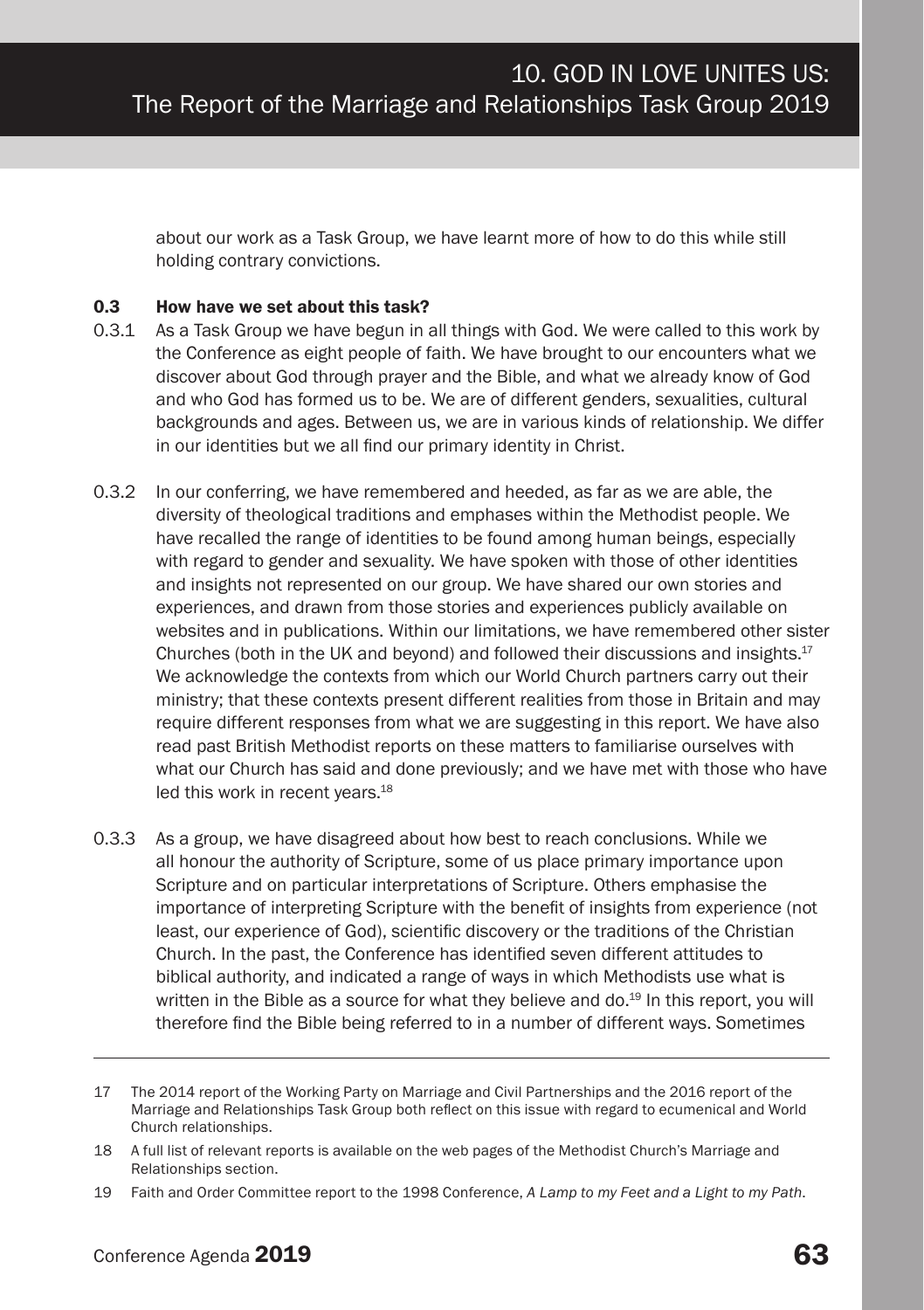we shall quote a verse or phrase because we believe that it points to a truth or has an emotional resonance with what we are saying. At other times we shall explore a passage in greater depth, comparing and contrasting its context with ours. At yet other times we shall explore broader biblical themes and trajectories. On each occasion, we have referred to the Bible in what we believe is the appropriate way, and which 'seemed good to the Holy Spirit and us'.20 Like those who have developed Methodist theology before us, we believe that "our theological reflection is firmly rooted in the revelation of God in scripture, in Jesus Christ and through the work of the Holy Spirit in our tradition, experience and the exercise of human reason".<sup>21</sup>

0.3.4 Importantly, we have followed the Model Statement on Conferring, which the last Task Group published and which we would again commend for all conversation in areas where we Methodists differ in our beliefs and views.<sup>22</sup> By so listening and talking and praying, we have identified the principles of belief which we bring to inform this task. These include: God's radical love; the inclusivity of God's grace; God's unrelenting call for justice; God's holiness and righteousness, and the call for us to be holy and righteous also; God's desire to live in covenant relationship with God's people; and God's nature as three persons (the Trinity), modelling for us the nature and importance of relationships. We also started with our experiences of God's loving presence in all situations: with those on the margins; with us in the diverse body of Christ; in our relationships and in good loving; and ultimately in mercy and forgiveness for us and others. It is from within this rich and varied landscape that our reflections have emerged, as we summarise in the following section.

#### 0.4 What is in the report?

- 0.4.1 The report begins in section 1 by examining where relationships fit into our understanding of what it is to be human, exploring how God created us all to be fundamentally relational beings, and the part our sexuality plays in that. By focusing on the nature of God, in whose image we are made, we expand our perception of what it means to be human, while still remembering our creatureliness and difference from God. As part of this, we explore the meaning of sexuality, consider developing understandings of sexual diversity, and look to see how sexuality can be celebrated more fully in our Church as one aspect of God's gracious goodness.
- 0.4.2 Next, we consider in section 2 the good purposes that God has in mind for relationships and the possibilities of great outcomes for self, community, creation

<sup>20</sup> The allusion is to Acts 15:28.

<sup>21</sup> *Created in God's image: an ecumenical report on contemporary challenges and principles relating to early human life* (2008), para 59*.* 

<sup>22</sup> *Model Statement on Conferring* as published in the report of the Marriage and Relationships Task Group to the 2016 Conference (Agenda Item 29).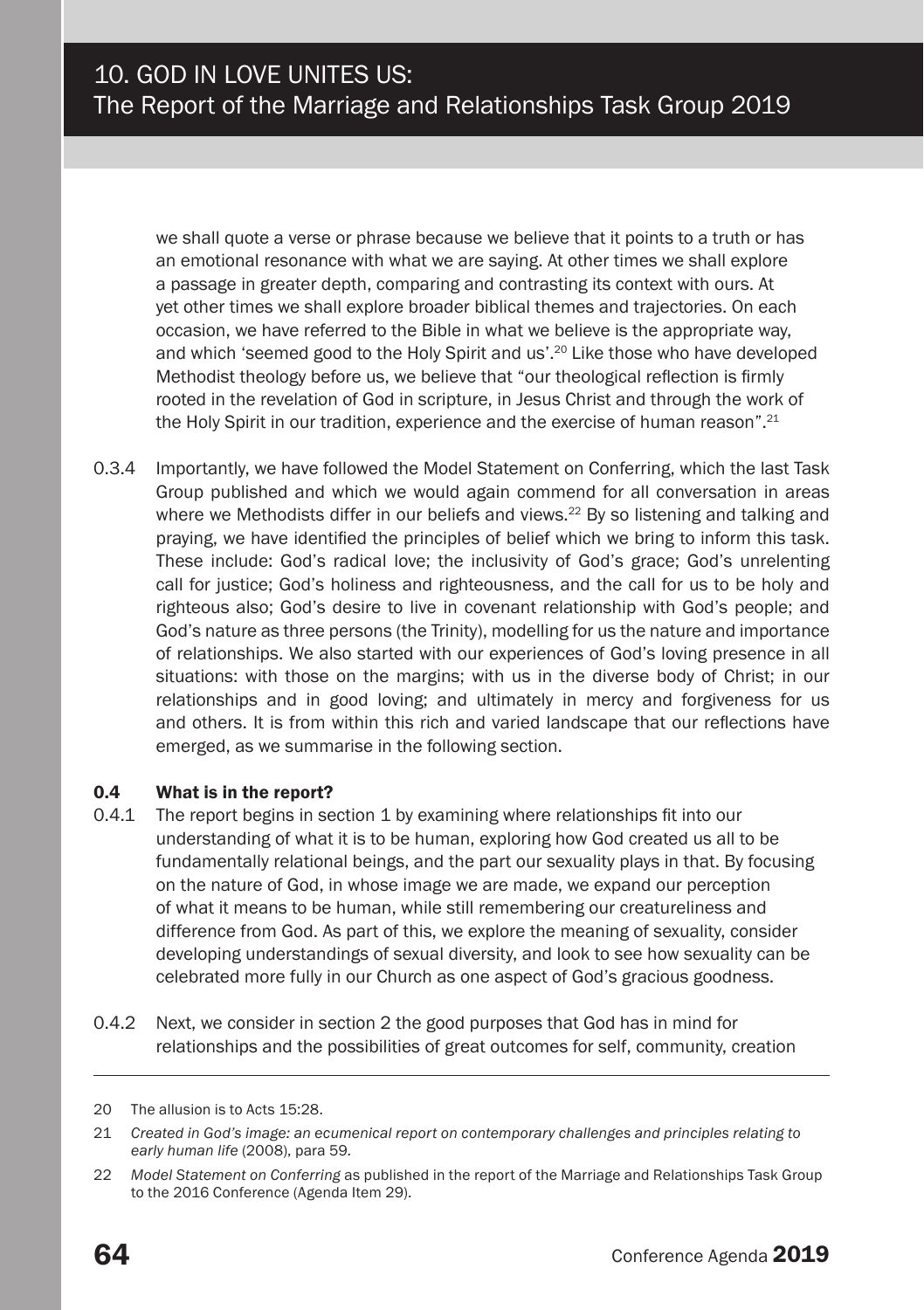and kingdom. We explore how God calls us as disciples of Christ to bear the marks of the love of Jesus in all of our relationships (what in shorthand we call good or 'Christlike' relating), and we rejoice in the precious value of all relationships lived in this way.

- 0.4.3 We continue this section by applying these general principles of good relating to our sexual relationships, noting that the same outcomes apply here as for Christian relationships in general. We find that the patterns and practices of mutuality, exclusiveness and ever-deepening commitment that lead two people towards lifelong union are also paths towards richer fulfilment for self, couple and community. We ponder how these insights can be offered to us all (whether heterosexual or  $LGBTOI+23$ ), and how they might apply with regard to cohabitation or whatever other place we have reached on our journey into deeper relating.
- 0.4.4 In section 3, we note the distinctive character of marriage and consider how the important concepts of covenant and grace have particular application to marriage. We highlight the potentially enriching character of marriage relationships, recognising that the lived reality may sometimes differ from the vision which God offers to us. We track the changes in the Methodist Church's teaching on marriage towards it being more about companionship between equal partners.
- 0.4.5 Having developed our theology of marriage, we go on to explore the relationship between this and marriage as a legal institution. We note how, just as theological understandings of marriage have changed across the centuries, so marriage as an institution has varied in character through time and across cultures. We recognise that the relationship between Church understandings and practices of marriage and the legal institution of marriage has, historically, sometimes been closer together and sometimes further apart. We also note the changes in the State's understanding of marriage, which now includes same-sex marriage, as well as the move to offer civil partnerships to mixed-sex couples as well as same-sex couples. We conclude that the legal institution of marriage can prove a critical support for good relating, and that the change in the law opens up the possibility for the Methodist Church to consider extending its practice of marriage to include same-sex couples, which can be seen as part of an ongoing expanding of our understanding of marriage.
- 0.4.6 In section 4, we explore an understanding of marriage that is rooted in Christian

<sup>23</sup> For this term see the Methodist Church's Equality, Diversity and Inclusion Toolkit Module 7.2 page 27. *LGBTQI – an umbrella term (sometimes just LGB, LGBT or LGBT+). LGB referring to people who are lesbian, gay or bisexual; T referring to transgender people; Q for people questioning or nonconforming to gender identities or sexual orientations and I for intersex people who do not identify exclusively as male or female.*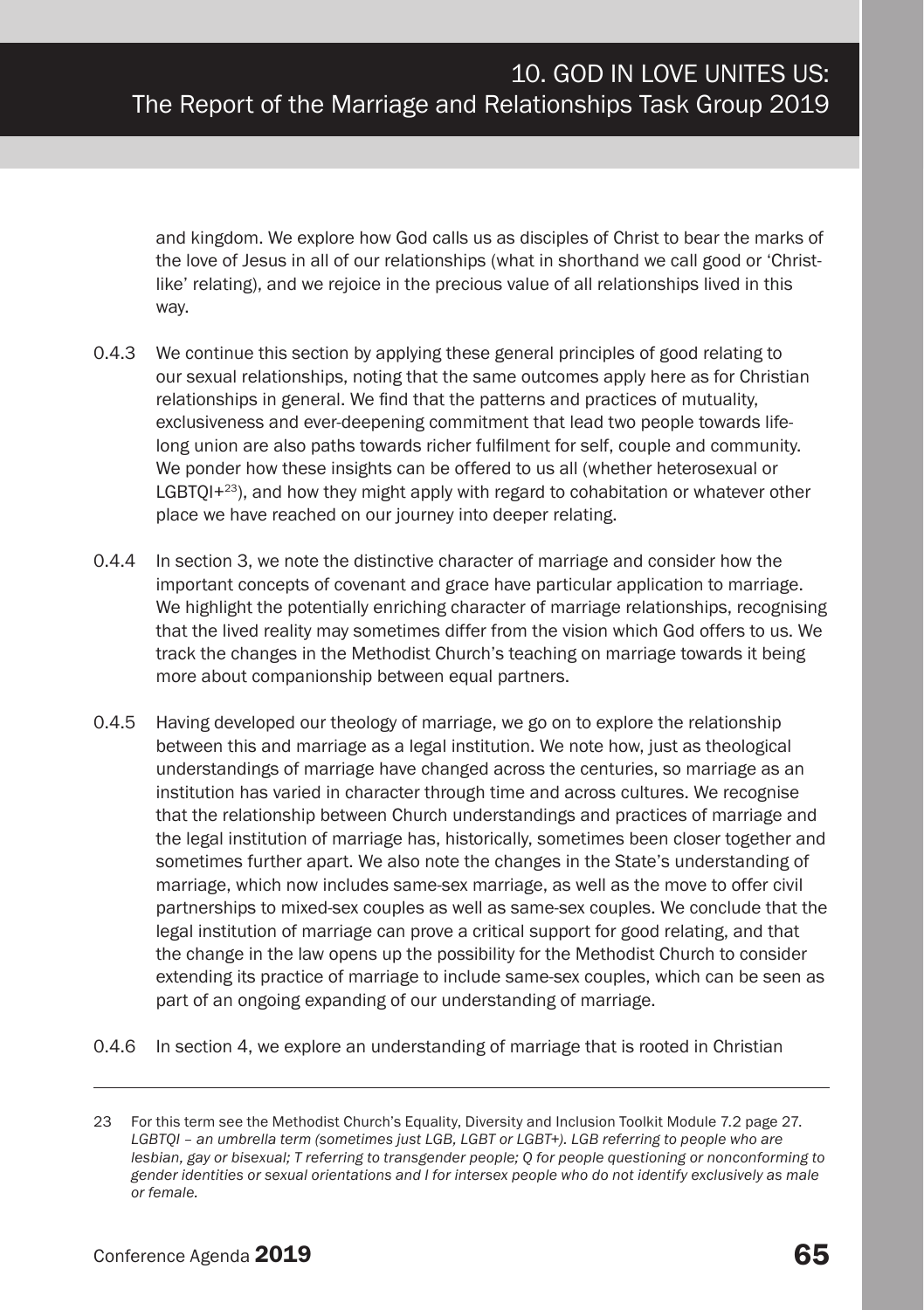principles of good relating and grace-filled commitments. The report then re-examines the issue of who can be married within the Church. In particular, it explores the question of whether same-sex couples may be married in Church, given that the Conference has already decided that there is no reason why any member ordained or lay may not enter into a (same-sex) civil partnership or same-sex marriage. Recognising that this is a matter about which Methodists hold contradictory convictions, we consider the various concerns that arise and in particular look at the teaching in Scripture with regard to these matters.

- 0.4.7 In section 5 of the report we move to consider how we can hold together in practice as a Christ-centred community of equal persons who hold differing convictions about relationships and marriage. In essence, we offer some guidance and some changes to the Methodist Church's Standing Orders concerning marriage. We also consider what further resources the Methodist Church might offer to support people in various stages of their relationships.
- 0.4.8 Overall, our developing theology is rooted in the God of love who is constantly enabling us to know fresh experiences of that love. As a Task Group, we believe that the Methodist people can find a way to stay together around the table and to enable one another to flourish. That is not to suggest that anything goes. The outworkings of the theology we offer also call for repentance with regard to how we have sometimes treated each other, and a recommitment to becoming more authentically who we are as a gospel people. This will also enable us to offer more humbly and joyfully the riches we are uncovering to all God's world.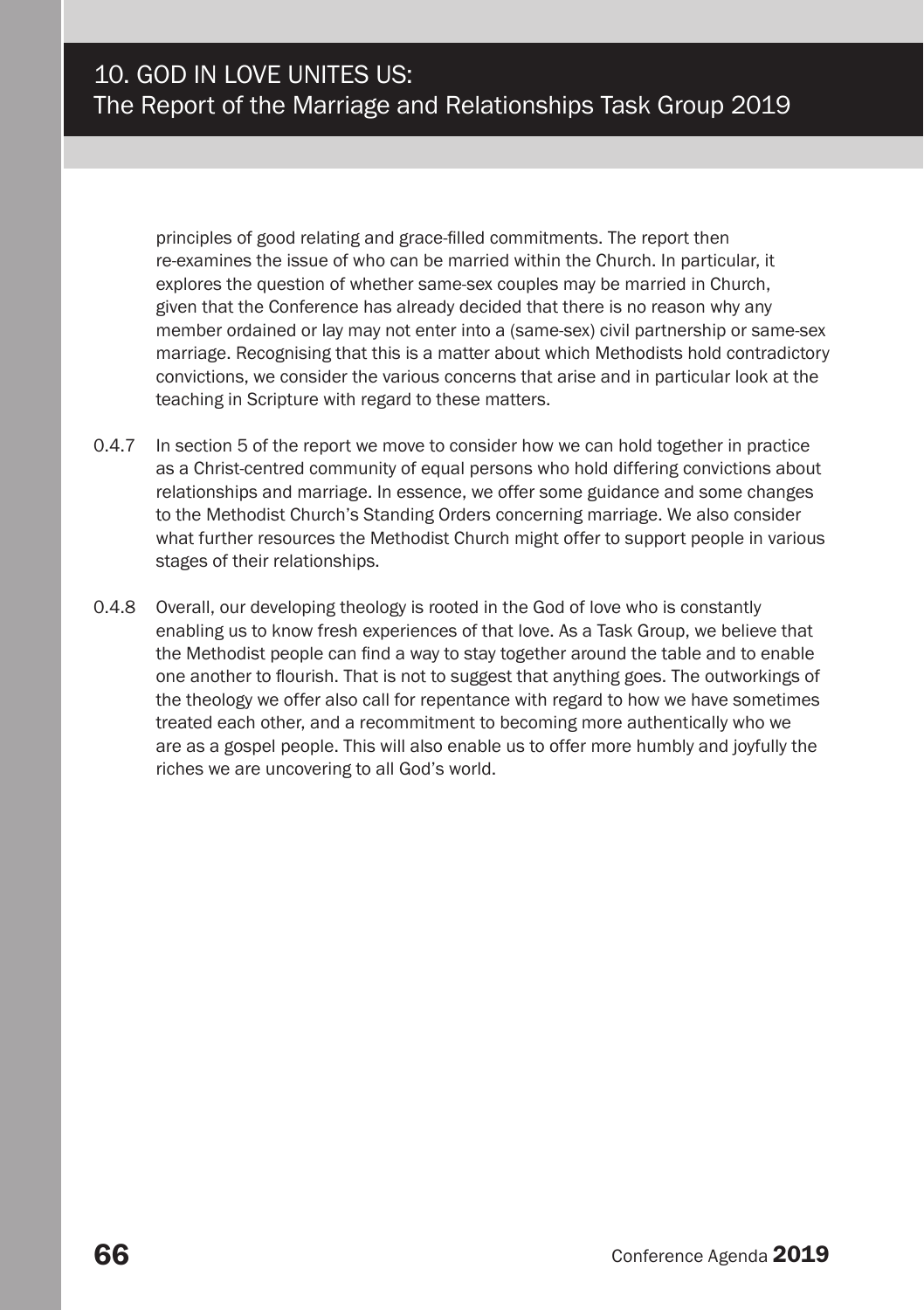#### 1. God has made us to be in relationships and to be sexual

In this section we draw on common understandings of significant Bible verses and Christian theology to reflect on what it is to be human. We begin with the nature of God, in whose image we are made, and consider what this teaches us about human relating. We reflect further on how God has created us to be social and sexual beings and consider developing understandings of the complexity and diversity of human sexuality.

#### 1.1 Made in God's Image

- 1.1.1. As human beings, we are made in the image of God. Therefore, in order to understand what it means to be human, we need to begin by understanding what God is like.
- 1.1.2 God is love. Out of love, God brings everything and everyone into being. That love is therefore creative. That love means that God sees the value and the worth in all that God makes, calls it 'good' and offers it life in abundance. When we human beings fail to return God's love and to reflect it to one another, God seeks in love to renew and restore us. God's love is therefore also re-creative. It is costly in that God gives of God's self to save us. Because God is love, God is forgiving, offering mercy and a fresh beginning to those who turn again to God.
- 1.1.3 In Christian conviction and experience, we see the creative and redeeming love of God most fully revealed in Jesus Christ, and we know that love through the ongoing work of the Holy Spirit. Understanding God in this way, we find ourselves talking of God both as 'one' and as a trinity of 'persons'.<sup>24</sup> In the concept of the Trinity, we see these three persons of God being united in a relationship of dynamic love that is selfgiving and overflowing in abundance. Relating is therefore an essential part of what it is for God to be God, within God's own being. In this we find a pattern for our relating in love.
- 1.1.4 In Jesus, "the Word became flesh" and revealed and embodied what God intends for everyone.25 Jesus is the model for each of us. He shows how, within the particular circumstances of our own embodiment, we can each be a true person, fully alive, living in harmony with God and God's creation, and in loving relationship with other people.
- 1.1.5 We are made in God's image, but we are not God and God is not made in our image. We are finite, whereas God is infinite. God loves perfectly, whereas we love

<sup>24</sup> In the traditional Creeds, the three persons are Father, Son and Holy Spirit.

<sup>25</sup> John 1:14 (NRSV)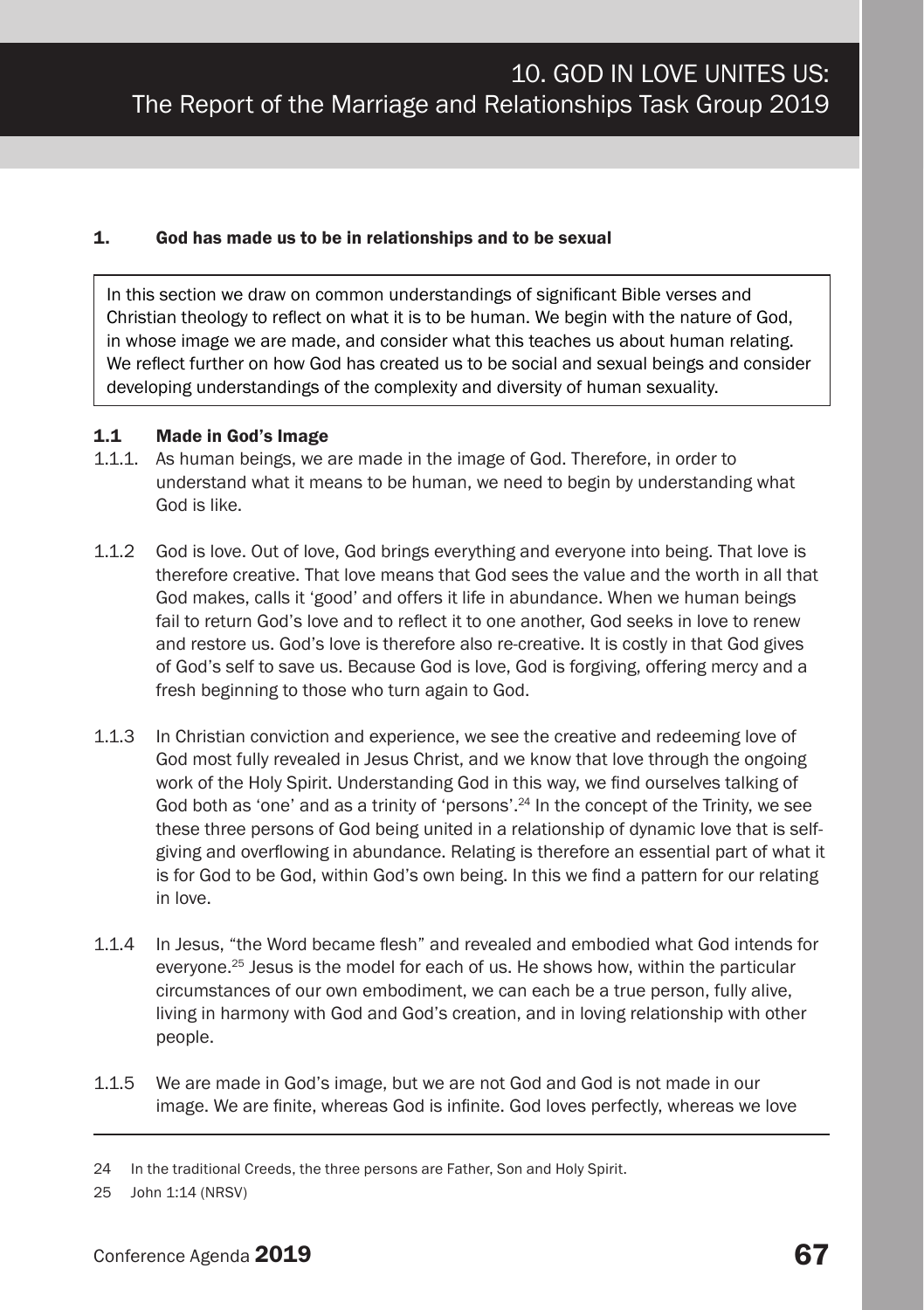imperfectly. Yet we may be perfected by God and made holy when we open ourselves more and more to being in relationship with God, and to being shaped by God's dynamic of love.26

#### 1.2 Made to relate to God

- 1.2.1 We are made to be in relationship with God. Throughout the Bible we read of God constantly reaching out to human beings with a love that will transform them and their communities. That relationship is characterised as a *covenant.* It is a covenant rather than just a contract because it is "an act of favour, an act of grace which calls for a responding commitment. Those accepting the covenant choose to do so, but the initiative is God's "27
- 1.2.2 The Bible also tells of the ways in which we, as human beings, have failed to live in covenant with God. We may choose to relate in love to God, and likewise to ourselves and our neighbours; or we may turn away in selfishness. As we have just noted, it was through Jesus that God offered to save and restore us, and brought to fulfilment what had been seen throughout the history and experience of the people of Israel. This new covenant relationship was celebrated by the community of Christ's Church, whose members shared a foretaste of God's new kingdom breaking into the world.
- 1.2.3 The response to God's covenant love, as Jesus re-iterated it, is to love God and others as we love ourselves.<sup>28</sup>

#### 1.3 Made to relate to others

1.3.1 Since as human beings we are made in the image of God, the capacity to love and be loved is a fundamental feature of being human. We are made to be in relationship with others. The Task Group has reflected on the different ways in which human beings relate. From the Bible, we learn that God created us to be interdependent and social beings. It is not good for us to be alone; we are made for companionship with one another and with God.29 As we respond to God in love, we are called and enabled to relate to each other and to the rest of the world that God has made, and to care for

<sup>26</sup> John Wesley returned to and wrestled with the idea of Christian Perfection again and again, attempting to understand and explain it clearly.

<sup>27</sup> *Called to Love and Praise* 2.2.2. This dynamic is well-known amongst Methodists, because it is that of the annual covenant service.

<sup>28</sup> Matthew 22:37-40, citing Deuteronomy 6:4-5 and Leviticus 19:18.

<sup>29</sup> "It is not good that a human being *(in terms of the story being told, a man)* should be alone; I will make him a helper as his partner." Genesis 2:18 (NRSV adapted)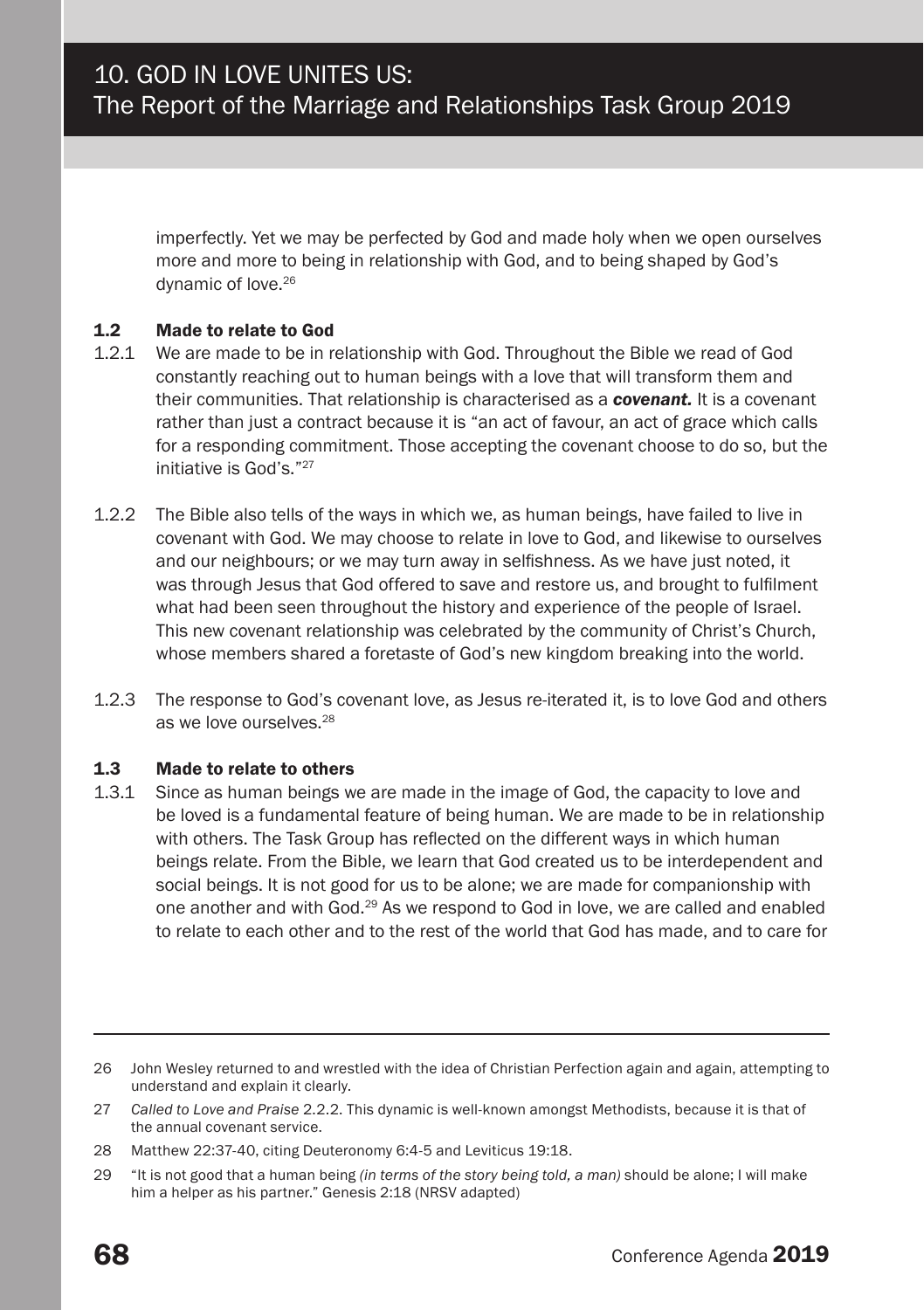it all. For Methodists, there is always a 'social' aspect to holiness.30

- 1.3.2 God's love is supremely expressed in God's creative and redeeming care for humankind. Although we are not God and our love cannot match God's, the fact that we are made in God's image means that God has made us capable of loving others in a way that reflects God's own nature. The way that we express that love varies according to the nature of the different kinds of relationship in which we engage.
- 1.3.3 We are social beings. We relate to others, giving and receiving as interdependent beings. We may do so, for example, in family relationships, in which we support each other and depend on each other for nurture. We may develop friendships or peer group relationships. We may have work relationships, and relationships with special interest groups. We may have church relationships, in which we celebrate, explore and develop the ways in which we relate to ourselves, to God and to others. In the Task Group's observation, 'friendship' is a significant, if wide-ranging, category in the way people now talk of their relationships.
- 1.3.4 In each society, people typically develop terms and phrases to mark out key relationships. In contemporary British society, there is an increasing variety of relationships, many of which are largely functional and brief. In that context, the phrase 'in a relationship' is sometimes used to denote a greater level of commitment between two people. This phrase does not automatically carry sexual connotations, but it is often understood to imply that there may be sexual expressions of that commitment. It is notable that people in our society are still concerned about commitment. While it will not be the case for everyone, we observe that people still commonly desire to find a 'significant other' (to use another contemporary term) with whom they may spend significant time, often hoping to grow old together.

<sup>30</sup> In other words, holiness is not just a matter of an individual's private, internal state. "The Gospel of Christ knows of no Religion, but Social; no Holiness but Social Holiness." – John Wesley, writing in the preface to *Hymns and Sacred Poems*, first published 1739.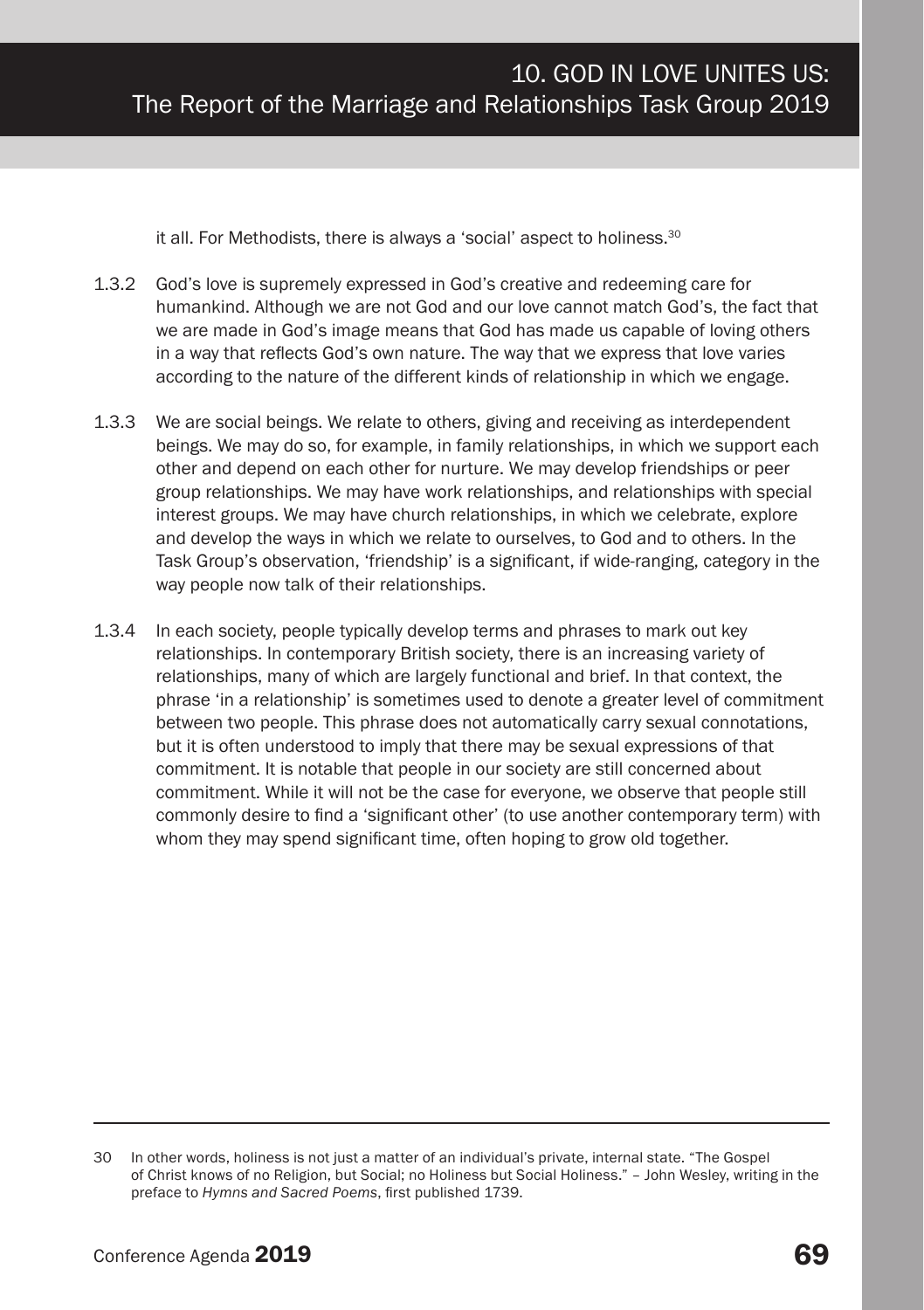#### 1.4 Made to relate as sexual beings

As a Task Group we have informed ourselves about the rapidly changing and developing understandings of sex, sexuality and gender. These are complex and contested areas. We begin this section with the theology of sexuality as developed so far in reports to the Methodist Conference, and move to draw on insights from emerging theologies as part of the Methodist Church's ongoing theological thinking. None of us are experts on these highly specialised issues and within our limits we have drawn on a number of agencies and commentators to help us on our way. We provide a glossary of terms to aid our common understanding at this moment in time, while recognising that this glossary does not include every term used in discussion of this subject, nor every understanding of the terms offered by different individuals, groups and commentators.

1.4.1 God has made us to be, in the broadest terms, sexual beings. In unpacking what it means to be a sexual being we need to consider: "sex" (as it is assigned to us at birth, based on perceptions of our biology)<sup>31</sup>, gender (how we express ourselves in terms of masculinity and femininity), and sexuality (which may include some or all of sexual feelings, orientation and activity).<sup>32</sup> These areas are increasingly recognised as being complex aspects of what it means to be human. Many terms have been, and are being, developed in particular contemporary debates on these matters. We therefore provide below a glossary of how several of these terms are frequently used. It is important to note that, as well as new terms being created, the meaning of some earlier terms, and how they are being used by some groups, has also changed. The term "sexuality", for example, has been used in previous Methodist Reports as an umbrella term for discussion of what it means to be a sexual being; yet it is not always used in that way in contemporary debate. In the light of this, we draw on our inherited understanding, but then turn to more precise discussions of "sexuality and gender" as this is commonly coming to be described.

<sup>31</sup> The EDI Toolkit Module 5 Gender points out, "people are not defined by their sex".

<sup>32</sup> These descriptions of key terms are based on the EDI Toolkit Module 5 Gender and the English Oxford Living Dictionaries en.oxforddictionaries.com/definition/sexuality, consulted 29 March 2019.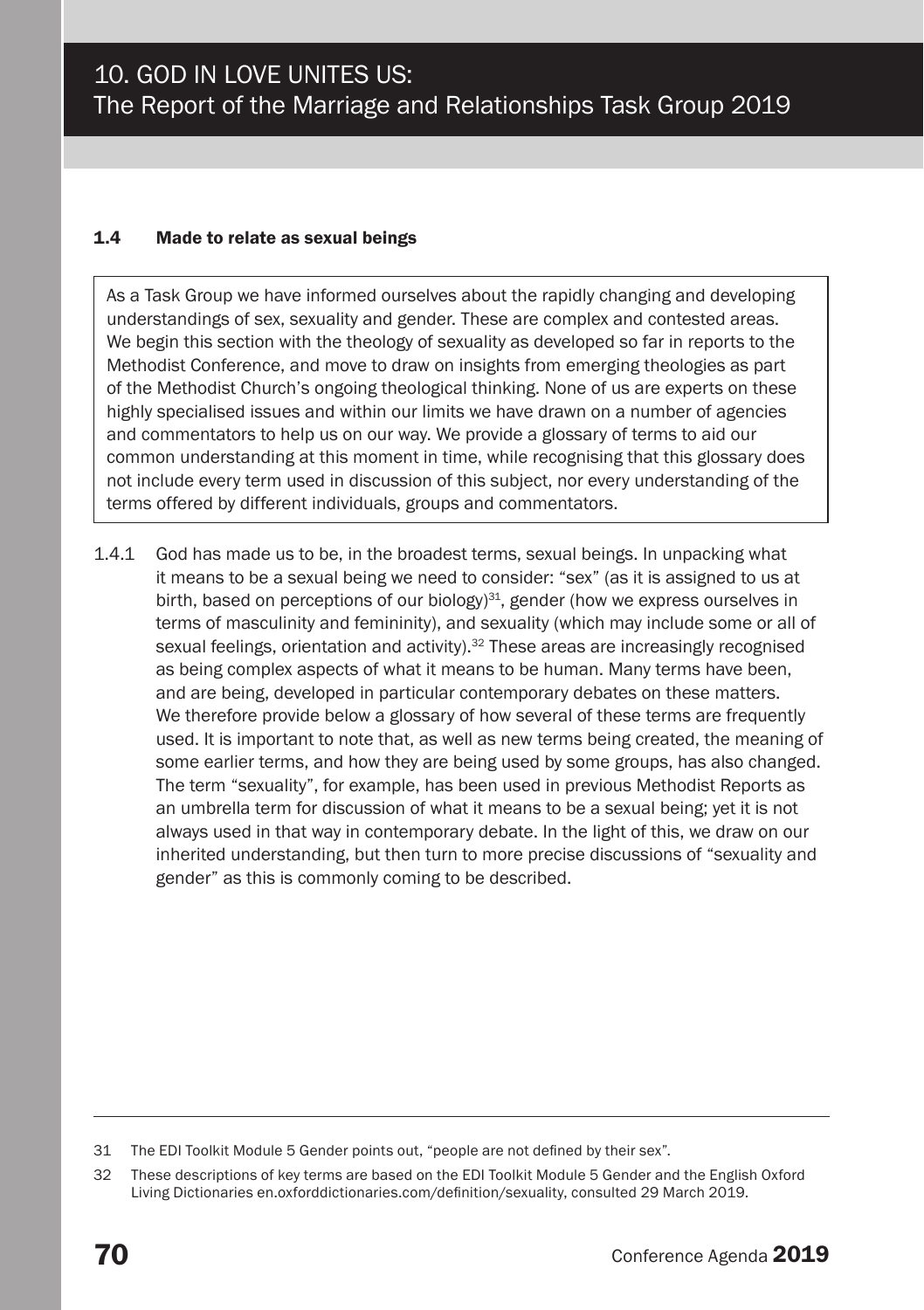#### Glossary of Terms

There are numerous differently nuanced definitions in this rapidly growing area. The Task Group have selected what we have found to be most helpful on the basis of the following qualities: internationally respected (The World Health Organisation); reflecting the perspectives of LGBTQI+ people and referenced by the NHS (Stonewall); easily comprehensible and nationally respected (Childline and The Office for National Statistics); and reflecting our own Church's work on these issues (EDI Committee). What follows is not meant to be in any sense definitive or comprehensive.

**Sexual relationship** is a relationship between two people which involves sexual and romantic attraction to varying degrees.

**Sexual attraction** is how physically attracted to someone you are, and includes whether you would like to have sex with them.

Romantic attraction is how much you are emotionally attracted to someone.

*(From childline.org.uk/info-advice/your-feelings/sexual-identity/sexual-orientation/#Sexu alityDefinitions accessed 11 March 2019)*

Aromantic: Not feeling romantically attracted to anyone. *(Childline)*

Asexual: Not feeling sexually attracted to anyone. *(Childline)*

Bisexual or 'bi': Feeling emotionally and physically attracted to both sexes. *(Childline)*

Gay/homosexual: Feeling emotionally and physically attracted to people of the same sex. *(Childline)*

Gender: Often refers to the socially constructed characteristics of women and men – such as norms, roles and relationships. It is also about how we express ourselves, usually in terms of the ideas of masculinity and femininity which vary between societies. *(based on World Health Organisation definition who.int/gender-equity-rights/understanding/ gender-definition/en and EDI toolkit methodist.org.uk/media/9016/edi-toolkit-5.pdf)*

**Heterosexual/straight:** Feeling emotionally and physically attracted to people of the opposite sex. *(Childline)*

Intersex: A person who may have the biological attributes of both sexes or whose biological attributes do not fit with societal assumptions about what constitutes male or female. (*Stonewall stonewall.org.uk/help-advice/glossary-terms#i*)

LGBTQI+ - An acronym that stands for Lesbian, Gay, Bi(sexual), Trans, Queer/ Questioning, Intersex, + others.

Lesbian: Refers to a woman who has an emotional, romantic and/or sexual orientation towards women. *(Stonewall)*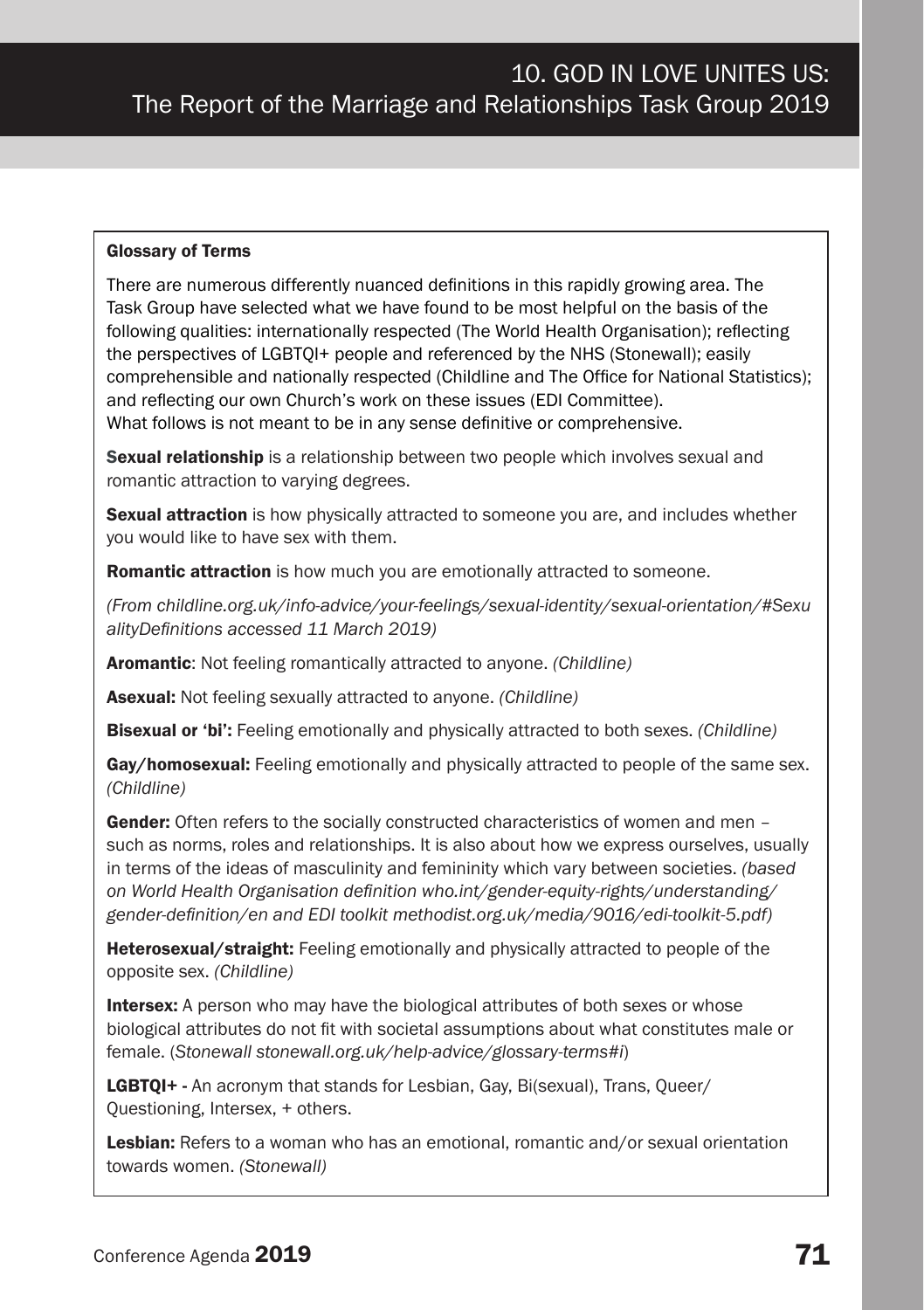#### Glossary of Terms (continued)

Non-binary: An umbrella term for people whose gender identity does not sit comfortably with 'man' or 'woman'. Non-binary identities are varied and can include people who identify with some aspects of binary identities, while others reject them entirely. *(Stonewall)*

**Pansexual (Pan):** Feeling emotionally and physically attracted to people of any gender or sexual orientation. *(Childline)*

Queer: Some people use this as an insult, but other LGBTQ+ people will use it to describe not fitting into other sexualities or categories. *(Childline)*

**Questioning** The process of exploring your own sexual orientation and/or gender identity. *(Stonewall)*

Sex: This, "refers to the biological and physiological characteristics that define men and women". We note that these characteristics are used to assign a baby's sex. *(EDI toolkit/ WHO/Stonewall).* 

Sometimes the terms 'sex' and 'gender' are used interchangeably and without precision and often imply a simplifying reference 'male' or 'female'. *(Based on Stonewall)*

**Sexuality:** In contemporary discussion this now tends to be used to describe sexual and romantic attraction *(Childline).* In previous discussions sexuality was used as an umbrella term. The WHO in 2006 suggested that sexuality as "a central aspect of being human throughout life encompasses sex, gender identities and roles, sexual orientation, eroticism, pleasure, intimacy and reproduction. Sexuality is experienced and expressed in thoughts, fantasies, desires, beliefs, attitudes, values, behaviours, practices, roles and relationships. While sexuality can include all of these dimensions, not all of them are always experienced or expressed." *(WHO) who.int/ reproductivehealth/topics/sexual\_health/sh\_definitions/en*

**Sexual orientation:** An umbrella concept, which encapsulates sexual identity, behaviour and attraction. (ons.gov.uk/peoplepopulationandcommunity/ culturalidentity/sexuality/bulletins/sexualidentityuk/2017). A person's emotional, romantic and/or sexual attraction to another person. (Stonewall/EDI).

Trans: An umbrella term to describe people whose gender is not the same as, or does not sit comfortably with, the sex they were assigned at birth. Trans people may describe themselves using one or more of a wide variety of terms, including (but not limited to) transgender, transsexual, gender-queer (GQ), gender-fluid, non-binary, gender-variant, crossdresser, genderless, agender, nongender, third gender, two-spirit, bi-gender, trans man, trans woman, trans masculine, trans feminine and neutrois. *(Stonewall)*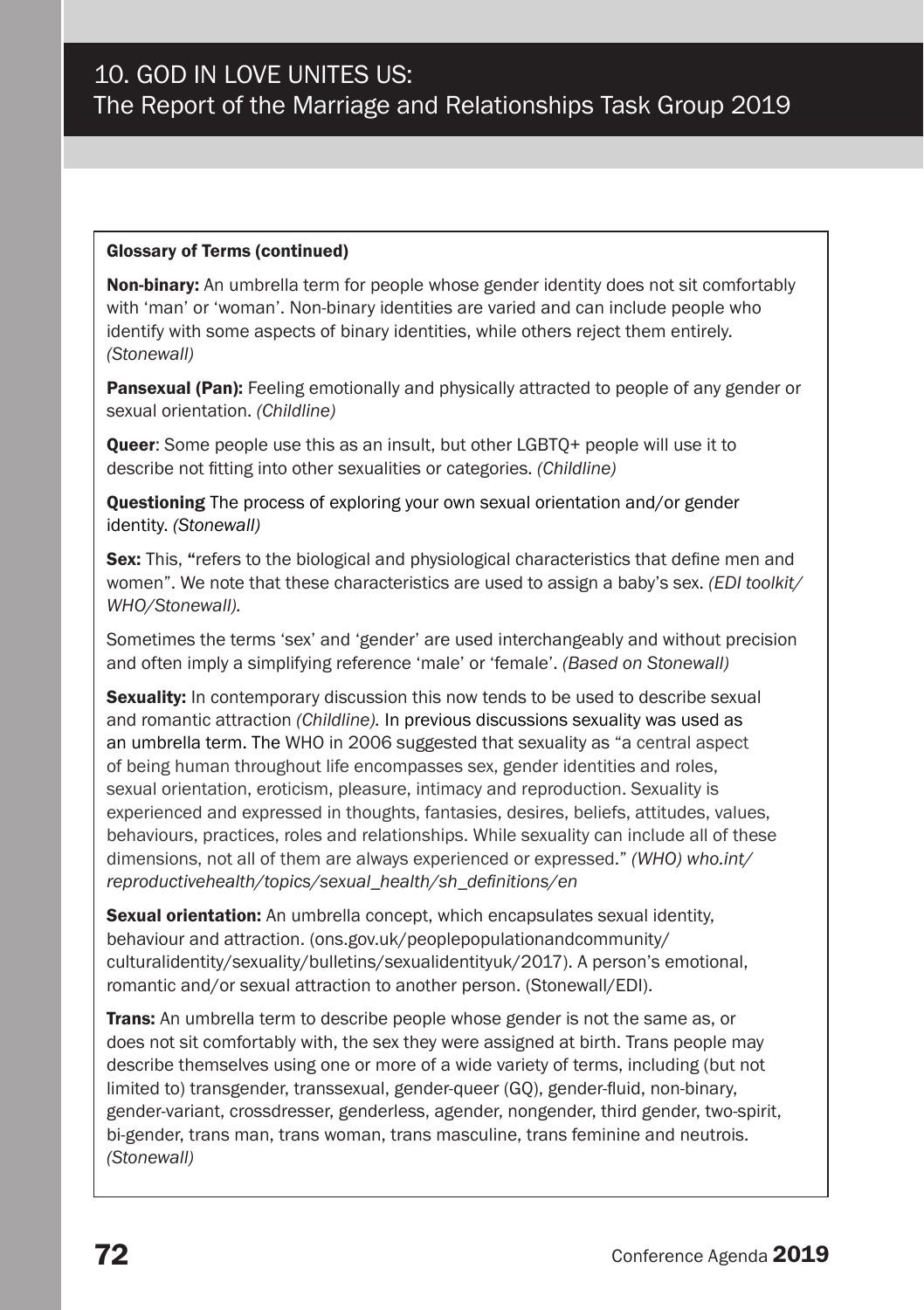- 1.4.2 The report on human sexuality to the 1990 Conference suggested that sexuality is essentially good because "it enables the expression of love in a deep personal encounter. It relates to the physical, psychological and spiritual dimensions of human nature. We have been made by God with the potential to be fulfilled in deep loving relationships". It is "a dimension of every human relationship, and human relationship is always the context of sexuality; as such it is part of the goodness of creation". Sexuality "expresses God's intention that we find our humanness in relationship; as such it expresses to others both our incompleteness on our own and our relatedness to other people".<sup>33</sup>
- 1.4.3 While finding this description of sexuality (in the broadest sense) helpful, the Task Group has also been aware that taken too far it might unhelpfully suggest that those who are not in a sexual relationship or do not experience sexual attraction, are by definition not fulfilled as human beings.  $34$  In addition, the idea that we need another human to complete us, is closely related to the concept of gender complementarity, in which women and men are understood to have different roles which complement each other. Yet gender complementarity often suggests fixed roles for men and women, in a way which can result in a valuing of one gender (often the male gender) over the other and the justification of gender discrimination and oppression.<sup>35</sup> It often further assumes there are only two genders (male and female), which fit together in a mixed-sex relationship. The 1990 report, however, commented on a diversity of sexuality, and there has been a growing understanding of the diversity both of sexuality and of gender in the intervening years. It is important to keep this in mind as we seek more fully to appreciate the complex gift that is human sexuality.<sup>36</sup>
- 1.4.4 The Bible most clearly in the poetry of the Song of Songs vividly describes sex as something to be rejoiced in and as 'passionate, equal, faithful and embodied … lasting and transformative<sup>', 37</sup> Other sexualities are also noted in the Bible, and not always negatively.<sup>38</sup> A branch of theology called "queer theology" seeks to move beyond a focus on assigning sex and gender identities to people. The theologian Patrick Cheng, for example, argues in this vein that sexuality can be an expression of radical love, bringing humans into deeper relationships with each other and with the

<sup>33</sup> The quotations in this paragraph are drawn from *The Report of the Commission on Human Sexuality*, 1990, paras 17, 17 and 23 respectively.

<sup>34</sup> An asexual person is a person who does not feel sexually attracted to anyone (Childline).

<sup>35</sup> James V. Brownson, *Bible, Gender, Sexuality*, (Cambridge/UK: Wm. B. Eerdmans Publishing Co, 2013) p. 19

<sup>36</sup> For the diversity of sexuality see further section 1.5 below.

<sup>37</sup> Rachel Starr, *Reimagining the Theologies of Marriage in the Contexts of Domestic Violence* (London: Routledge, 2017) p. 54

<sup>38</sup> See, for example, Isaiah 56:3-5 and Acts 8:26-39.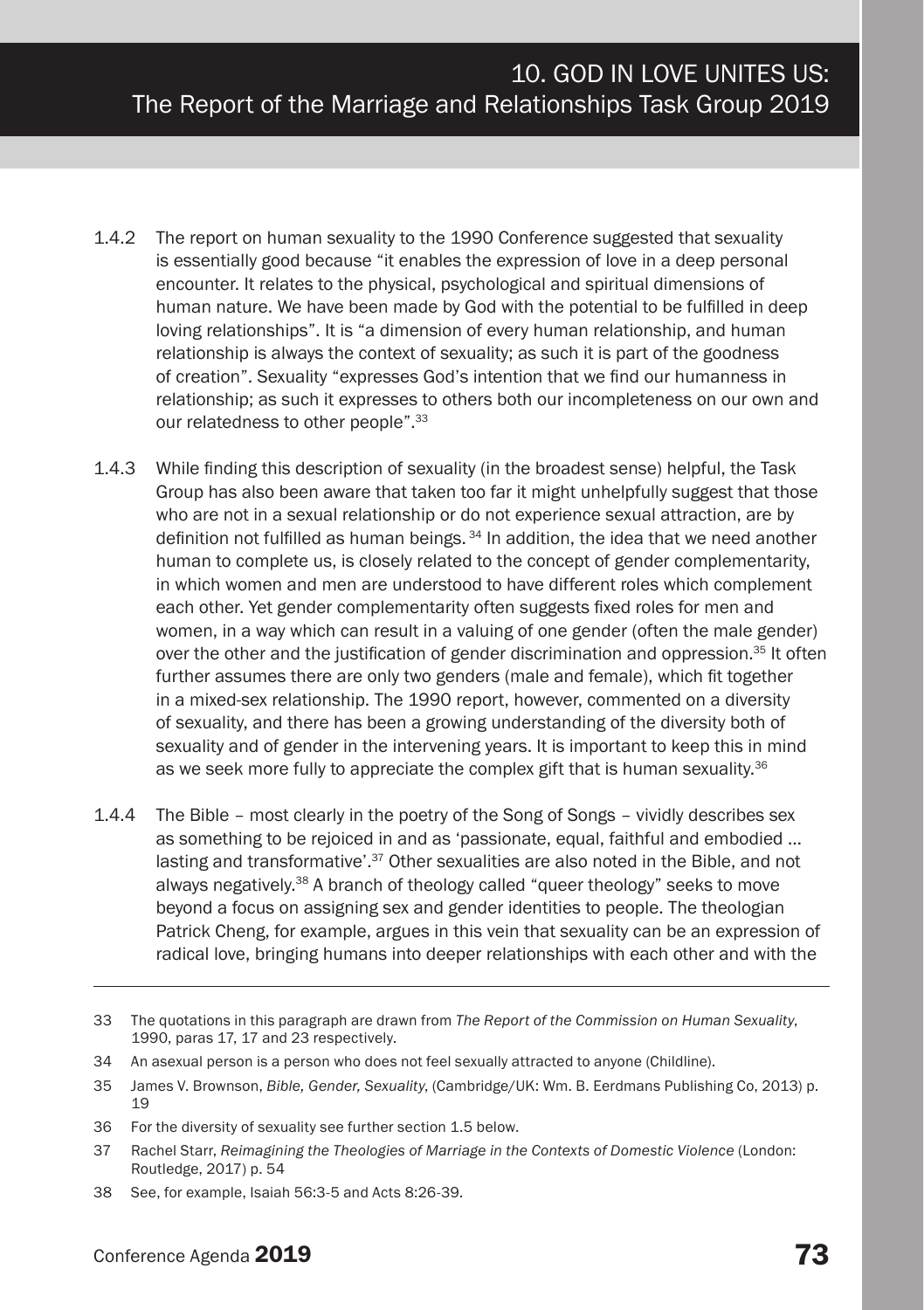God of Trinitarian relationships.39 Marcella A Reid also makes the point that sexual desire can be seen as part of our wider desires for just and loving relationships.<sup>40</sup>

- 1.4.5 Our understanding of how we might appropriately express the gift of human sexuality has also been developing. The 1992 Statement notes that "intimacy is a vital part of personal development" and that it involves the sharing of many elements of a personal nature, including "the appropriate physical expression of mutual affection".41 Drawing on current developments in understanding of sexuality, the Task Group has noted that sexuality may be expressed in a wide variety of ways, from tender touch to sexual intercourse. In all intimate relationships, the expression of sexual intimacy can vary greatly. It can be affected by age and health (both mental and physical), and by experience, among other factors.<sup>42</sup> Not all expressions of such sexuality are acceptable, though, and we unhesitatingly affirm the 1993 resolutions in stating that: "All practices of sexuality which are promiscuous, exploitative or demeaning in any way are unacceptable forms of behaviour and contradict God's purposes for us all".43
- 1.4.6 The Task Group has noted that Christian theology has often emphasised concerns about human sexuality. As the 1982 report observed, some parts of the Christian tradition have seen sexual activity as essentially related to procreation. The story of Adam and Eve (Genesis: 2 – 3) has been interpreted as teaching that sex is somehow related to sin. Over the course of Christian history, this has led to an understanding of sex as basically sinful, except when engaged in for the purposes of procreation.44 Sex came to be seen as dangerous, needing to be regulated and controlled.<sup>45</sup> Women's sexual and reproductive activity, in particular, has caused anxiety amongst theologians and church leaders, often with devastating results on women's wellbeing. We need to ask ourselves whether we, as a Church, have not for too long upheld a system which has sought "to keep women decent and under control."46

- 41 A Methodist Statement on A Christian Understanding of Family life (1992) 41
- 42 In this we drew on the knowledge of a *Relate* sex therapist.
- 43 1993 Resolutions on Human Sexuality, (2)
- 44 A Christian Understanding of Sexuality, report to the 1982 Conference. The 1992 Statement para 62 says of the Christian tradition "some even regarding sexual intercourse as a sign of inherent depravity".
- 45 See, for example, Rachel Starr's discussion of Augustine *On the Good of Marriage* in in her book, *Reimagining the Theologies of Marriage in the Contexts of Domestic Violence* (London: Routledge, 2017) pp. 44-49.
- 46 Rachel Starr, *ibid.* p. 54

<sup>39</sup> Patrick S. Cheng, *From Sin to Amazing Grace – Discovering the Queer Christ* (New York: Seabury Books, 2012) p. xiv

<sup>40</sup> Marcella Althaus-Reid, 'Let Them Talk ..! Doing Liberation Theology from Latin American Closets' in *Liberation Theology and Sexuality,* ed. Marcella Althaus-Reid (Aldershot: Ashgate, 2006), pp. 5-17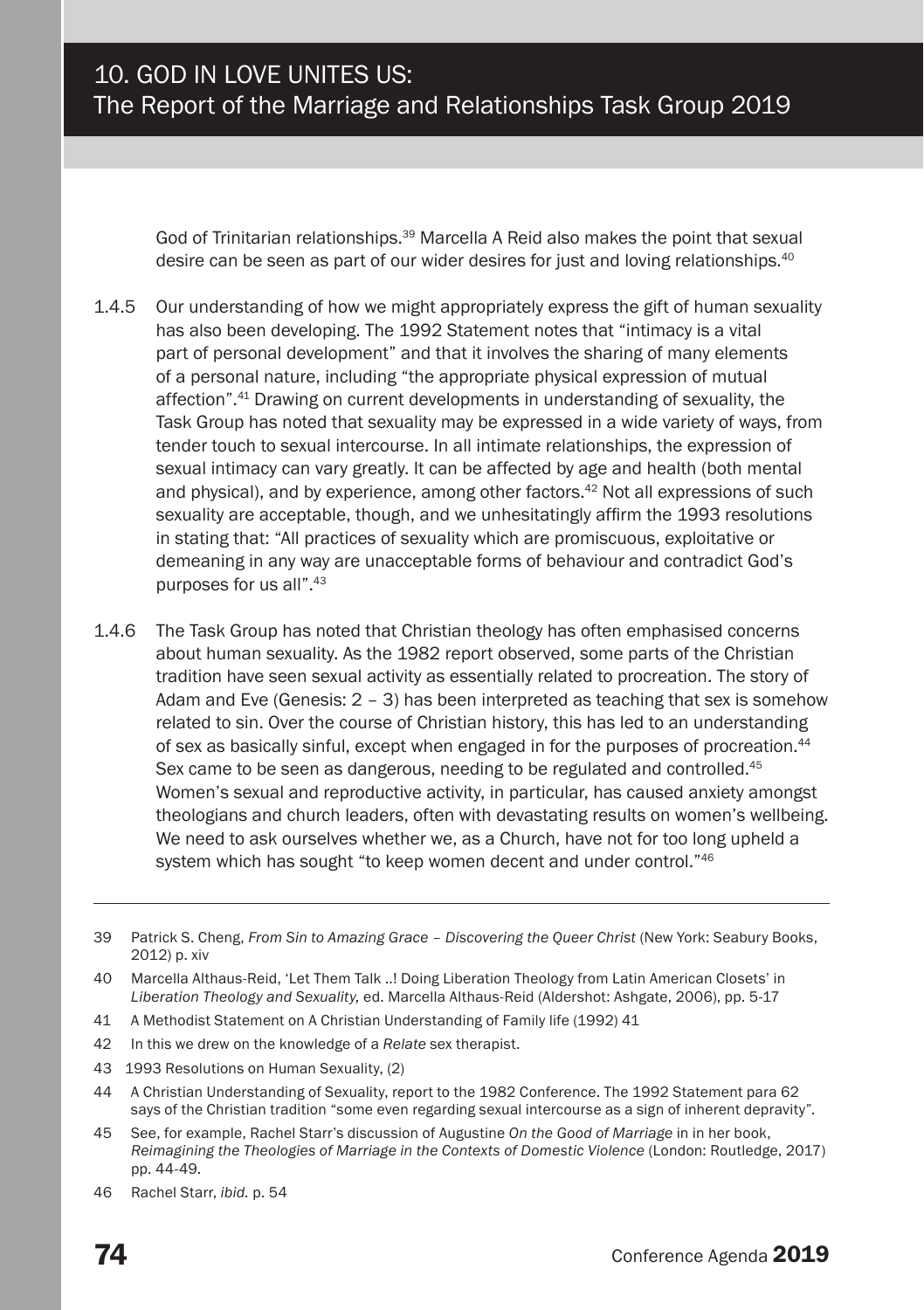- 1.4.7 The Task Group has also reflected on whether the context of a world population explosion has something to say to our developing understanding of the diversity of expressions of sexuality. Susannah Cornwall, a contemporary theologian of sexuality, calls for a reconsideration of the theology that privileges 'fertile, potentially procreative sex, which made good sense when communities were small and the human species was at risk of being wiped out'. She argues that the 'theological sanctioning of only one type of sexual activity – that is, fertile penetrative sex between a male and a female' – no longer makes sense. $47$
- 1.4.8 The power of sexuality has been commented on in previous reports.48 There is power in sexuality for great good and for great harm. Drawing on the work of historian Stephanie Coontz, the Task Group has noted that, throughout history, much energy has been invested in regulating and controlling sexual intimacy in general, and procreation in particular. 49 Yet the 'norms' have changed from era to era, and from context to context. For example, in many parts of contemporary society in Great Britain (as elsewhere in what we know as the "West"), the greater availability of contraception has lessened some of the reasons that have often been given for regulating sexual intimacy. The fears that have sometimes driven people to want to control sexual activity have diminished. At the same time there has also been a growing recognition that the control in these matters has often been exercised by men over women in ways that are inappropriate and oppressive. The negative aspects of the power of sexuality have been considered in various reports to the Conference in the last twenty years.<sup>50</sup>
- 1.4.9 The complexities of sexuality and gender have often meant that this is a subject about which we Methodist people find it difficult to talk. Yet as a Task Group we have come to understand that it is vital that we take seriously what it is to be made as sexual beings in order that we can experience more of the depth of God's love and care for our whole being.51 In order further to inform this theology of sexuality, we turn now to developments in the natural and social sciences.

#### 1.5 The diversity of sexuality

1.5.1 Sexuality in the broad sense, as we have noted above, is a core aspect of what it

- 50 *Domestic Violence and the Methodist Church, the way forward* 2002*; Safeguarding* reports 2016 and 2017; *Responding to the Realities and Challenges of Pornography* 2017
- 51 In this we are drawing on the writings of Tina Beatle, 'The Theological Study of Gender' in Adrian Thatcher (ed.) *The Oxford Handbook of Theology, Sexuality, and Gender* (Oxford: Oxford University Press, 2015).

<sup>47</sup> Susannah Cornwall, *Un/familiar Theology – Reconceiving Sex, Reproduction and Generativity* (London: Bloomsbury T&T Clark, 2017) p. 93

<sup>48</sup> The Report of the Commission on Human Sexuality 1990, p. 127

<sup>49</sup> Stephanie Coontz, *Marriage, a History: How Love Conquered Marriage*, Penguin (USA): New York. 2005.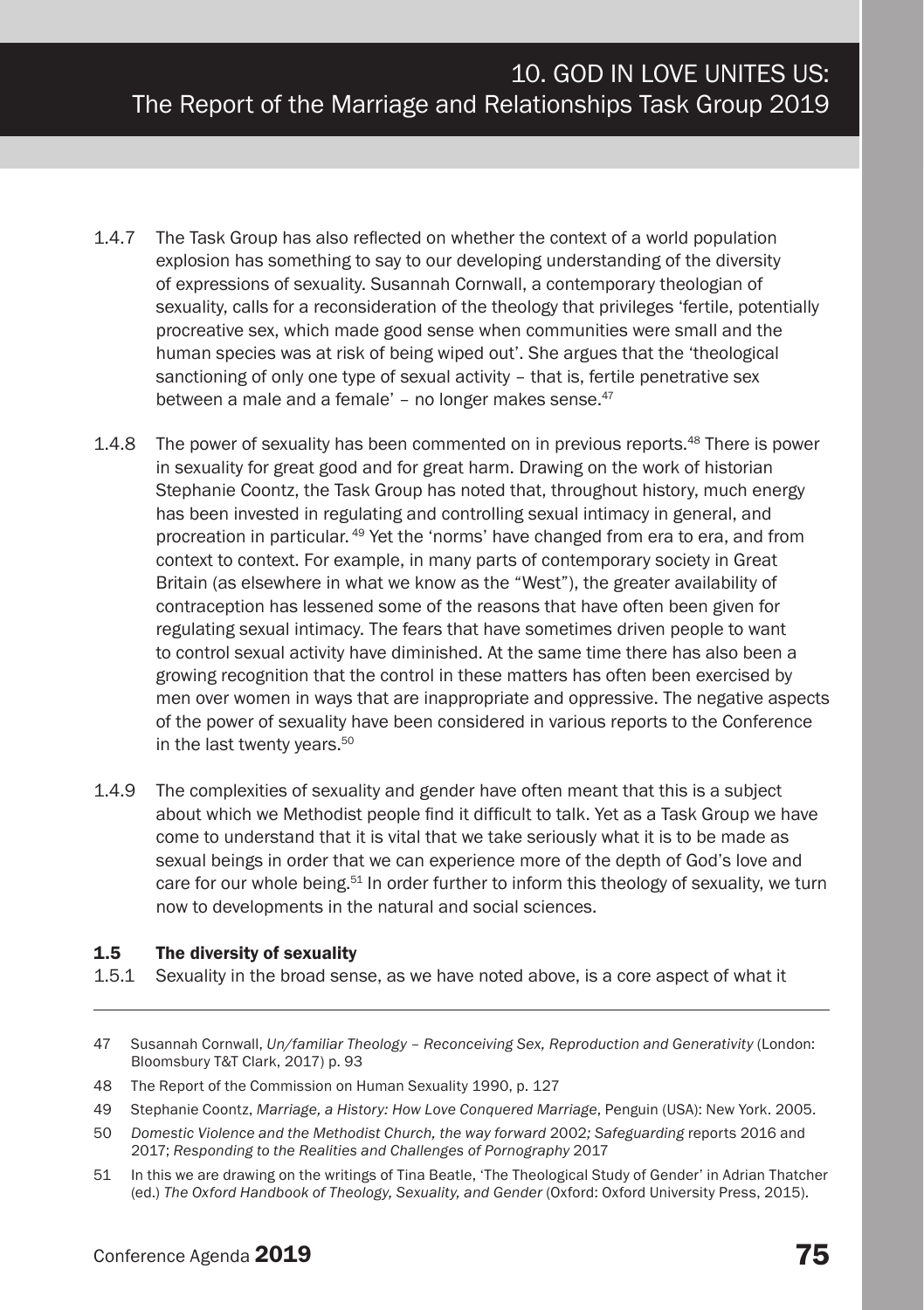means to be a human being created in love by God. As a Task Group, we have found that it is important to remember that sexuality in terms of feelings of attraction is a very precious aspect of human identity, which cannot be reduced to biology or psychology or some other factor. At the same time, we have noted that the sciences are developing our understanding of the nature and diversity of sex, sexuality and gender. When the Task Group looked for an authoritative source of commentary in this area that was not only based in science but also accessible and respected (see introduction to Glossary above), we turned, like the EDI committee, to the World Health Organisation (WHO). As a highly respected and well-informed organisation it provides an independent and scientifically informed resource in these matters. The WHO takes a broad approach to understanding human health. The fact that we use the WHO definitions should not be seen as meaning that we are in any way reducing sexuality to a medical or purely physical issue. The WHO themselves situate sexuality within a wide range of considerations. From the WHO we learn that sexuality is a complex phenomenon, which "is influenced by the interaction of biological, psychological, social, economic," and other cultural and spiritual factors*.* <sup>52</sup> Our theological understanding can therefore be informed by greater understanding of the various other factors involved.

- 1.5.2 Since 1979, reports on sexuality to the Conference have noted a diversity of human sexual identities.53 The 1990 report noted that social science research often used the image of a spectrum to describe human sexuality, while others spoke of overlapping possibilities.54 In previous decades, the dominant way of speaking of sex and gender was in simple binary terms, that is of male and female, men and women. This was accompanied by the assumption that everyone should fall into these categories and express their sexuality as heterosexual/mixed-sex. This connects with the way the term "sex" is commonly used to mean mixed-sex intercourse. Observations from the sciences now reveal that the situation is much more complex and diverse when it comes to the development of our sexual and gender identities, which can be much more fluid than previously assumed.
- 1.5.3 At birth we are given an identity by those who care for us and a key part of this is our sex, which is usually based upon the nature of our primary sex characteristics (genitalia) and reproductive functions.<sup>55</sup> The vast majority of people are born male or female, and named boy or girl on this basis. A small proportion of people are born

<sup>52</sup> who.int/reproductivehealth/topics/sexual\_health/sh\_definitions/en/ consulted on 28 November 2018.

<sup>53</sup> 1979 Report A5

<sup>54</sup> The Report of the Conference Commission on Human Sexuality, 1990 131

<sup>55</sup> EDI Toolkit Module 5 Gender. We also note reports in the press that some parents are now choosing not to reveal the "sex" of their children and express a desire to bring their children up as "gender neutral".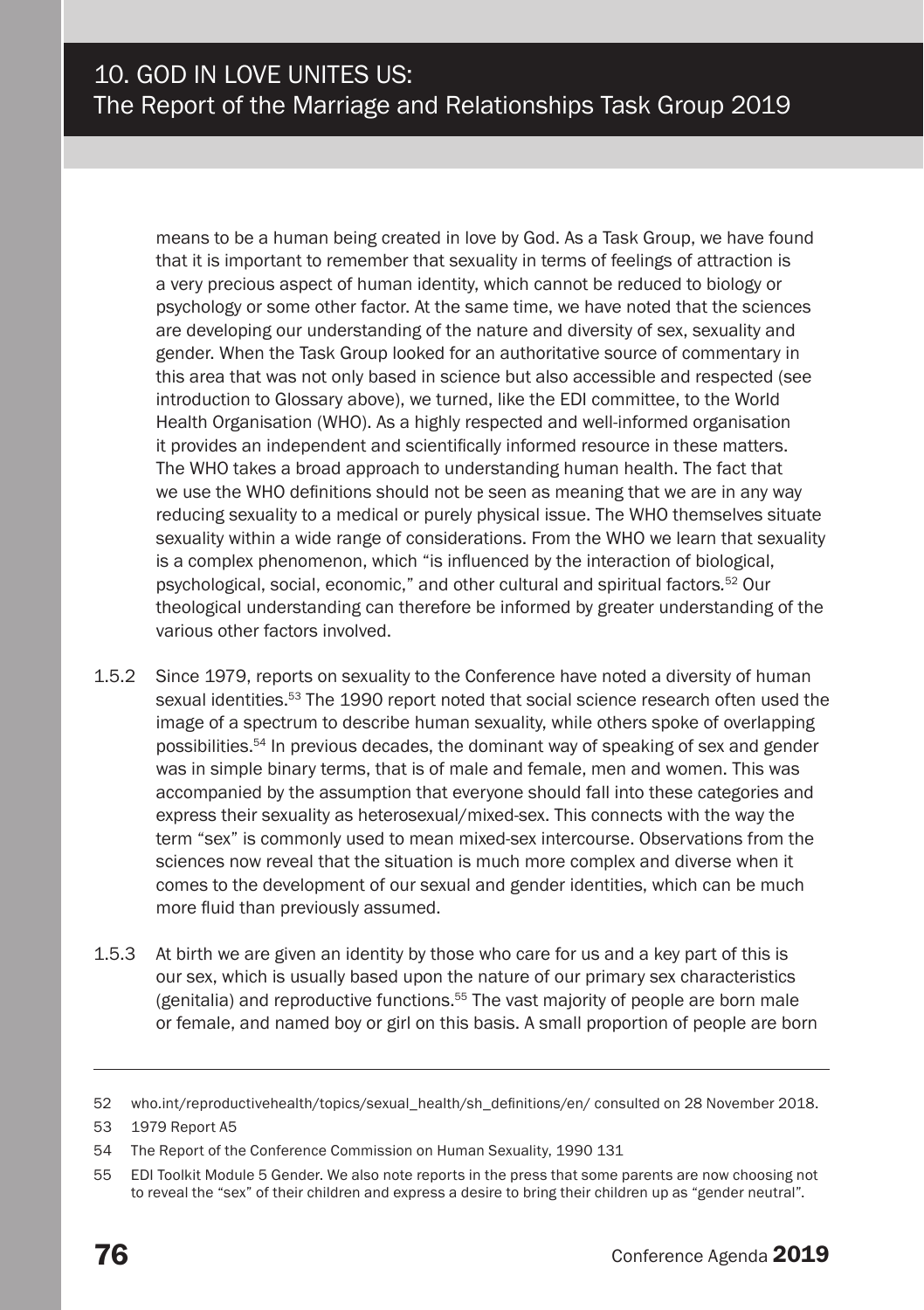with both sexual characteristics or characteristics which are not typical and may be described as intersex. The Intersex Society of North America states that "Intersex" is a general term used for a variety of conditions in which a person is born with a reproductive or sexual anatomy that does not seem to fit the typical definitions of female or male.56 Between 1 in 1,500 and 1 in 2,000 babies are born noticeably intersex.57 Sometimes a sex is assigned at birth that proves not to match the developing biological characteristics of the individual. Public awareness of intersex as a category has been raised by recent high-profile athletes being banned from competing under one sex or gender identity or another.58

- 1.5.4 The Task Group has noted that, as with sex, gender has often been treated as if it were a simple given, when in reality it is also socially constructed and complex.<sup>59</sup> One definition of gender is to say that, "While most people are born either male or female, they are taught appropriate norms and behaviours – including how they should interact with others of the same or opposite sex" within different settings.<sup>60</sup> These gender norms and behaviours differ according to culture and can change within cultures. They are learned through a continuing process of socialisation and have usually involved a difference in the power being held by people of one gender over those of another. $61$
- 1.5.5 The concept of gender has been further broken down into gender expression and gender identity. *Gender expression* is how an individual person will live out or express gender (eg in choice of clothing, body movement and actions).62 *Gender identity* is "the way an individual understands their own gender, which may or may not correspond to the gender or physical sex assigned at birth or by societal norms". 63 A person's sense of gender identity may change through time. There are now a wide range of gender identities and we list some in the glossary above, including new terms that express the way in which binary gender terms have been questioned or rejected as too narrow.
- 56 isna.org/faq/what\_is\_intersex consulted on 21 February 2019
- 57 isna.org/faq/frequency consulted on 21 February 2019

- 60 WHO definition who.int/gender-equity-rights/understanding/gender-definition/en/ consulted 22 March 2019
- 61 who.int/medicinedocs/en/d/Jh2997e/4.html accessed 11 March 2019
- 62 Childline childline.org.uk/info-advice/your-feelings/sexual-identity/transgender-identity/ accessed 22 March 2019
- 63 *Sexuality: The Inclusive Church Resource*, pp/ 115-116

<sup>58</sup> See theguardian.com/sport/2016/jul/29/what-is-an-intersex-athlete-explaining-the-case-of-castersemenya consulted on 4 March, 2019.

<sup>59</sup> The term 'gender' and 'gender relations' first began to be used in the 1970s in new ways which turned attention from the differences between the sexes to social and conceptual relations between them (apps.who.int/medicinedocs/en/d/Jh2997e/4.html accessed 11 March 2019).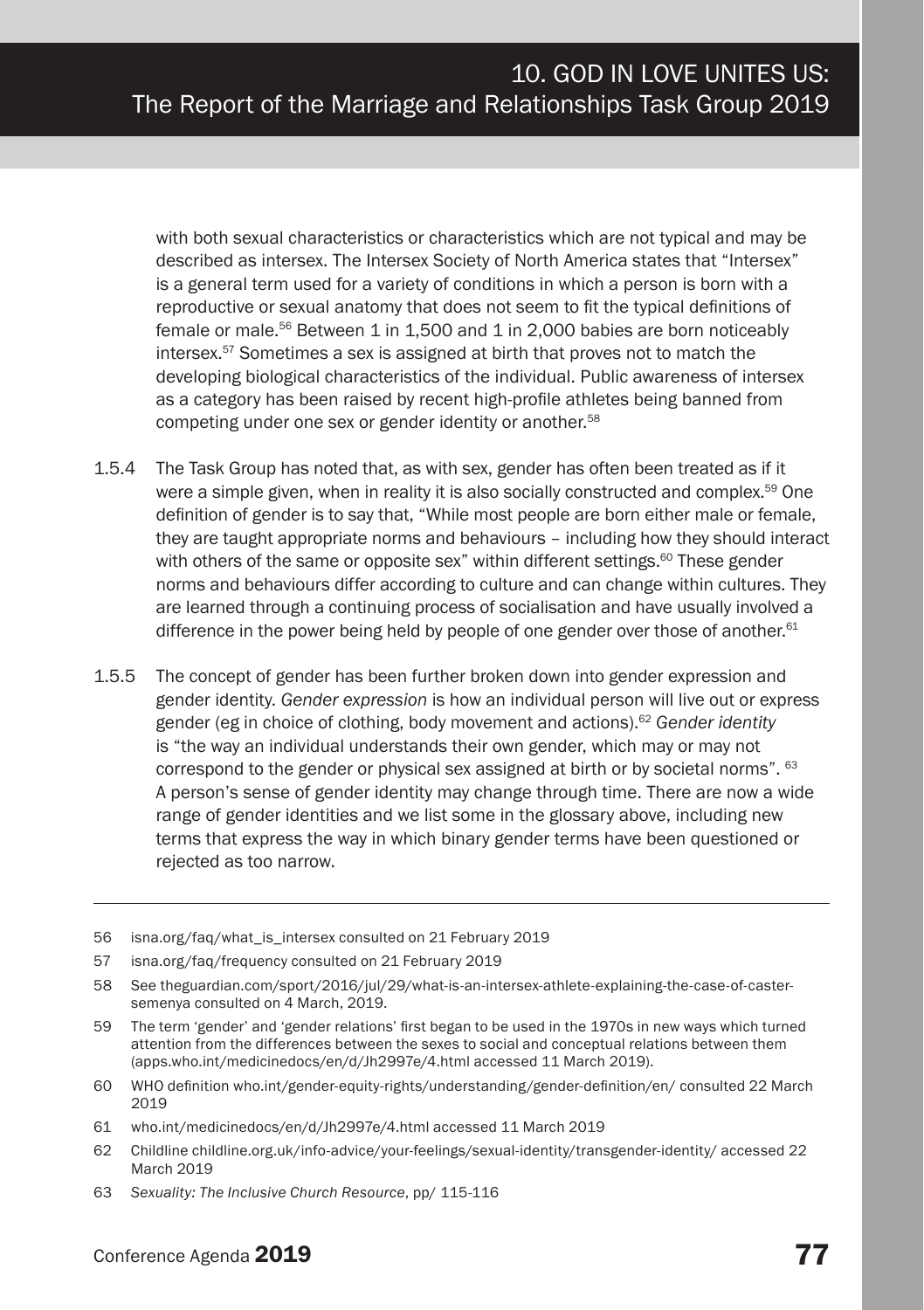- 1.5.6 Sexuality is coming to be understood as referring to the capacity for sexual feelings, sexual orientation or preference and sexual activity.<sup>64</sup> Sexual orientation is about attraction to others and may include elements of physical, emotional and spiritual attraction.65 There are a wide range of sexualities now identified and spoken about, and we also include definitions of some of these in our glossary. While the majority of people find themselves to be heterosexual in sexual orientation, this is not the case for everyone. As a group, we have noted the difficulties in reporting accurate figures regarding the numbers of people who identify themselves as being lesbian, gay or bisexual in sexual orientation. This is largely due to the discrimination they experienced, which results in the under-reporting of these sexualities in statistical gathering exercises. Thus, while we note that in the UK the Office for National Statistics suggested that in 2016, 2% of people identified themselves as being lesbian, gay or bisexual, there are likely to be many more in reality.66
- 1.5.7 The Task Group has reflected on what this widening understanding of the diversity of human sexuality means for our theology. The Methodist Church continues to develop its understanding of every human being as an equal person before God.<sup>67</sup> As the 1992 Statement put it, "every person has infinite value before God".<sup>68</sup> We have remembered that God has "made nothing in vain" and loves all that God has made.<sup>69</sup> The Methodist Church has been making substantial progress over the years in applying this theology of equality, not least recently through the work of its Equality, Diversity and Inclusion (EDI) Committee. Yet there are still ways in which we do not pay equal regard in practice to people of different sexualities. We have all been made to be in relationship, and we have all been made as sexual beings in a diversity of ways. When we are grounded in the love of God and reflect that love we are all being authentically human. The hope that we might grow and flourish through committed loving relationships, including for most people specifically sexual relationships, is a widely shared human hope. The question then is how can we as Methodist people enable God's generous gift of relating and of being sexual beings to be better celebrated by everyone?

- 67 *Created in God's image,* 2008, p. 32
- 68 A Methodist Statement on A Christian Understanding of Family Life 1992, p. 29
- 69 *The Methodist Worship Book*, 1999, p. 493

<sup>64</sup> English Oxford Living Dictionaries https://en.oxforddictionaries.com/definition/sexuality consulted 29 March 2019.

<sup>65</sup> From the Genderbreadperson https://www.genderbread.org/wp-content/uploads/2017/02/Breakingthrough-the-Binary-by-Sam-Killermann.pdf accessed 25 March 2019

<sup>66</sup> Statistics taken from Office of National Statistics Statistical Bulletin "Sexual Identity, UK: 2016" released on 3 October 2017.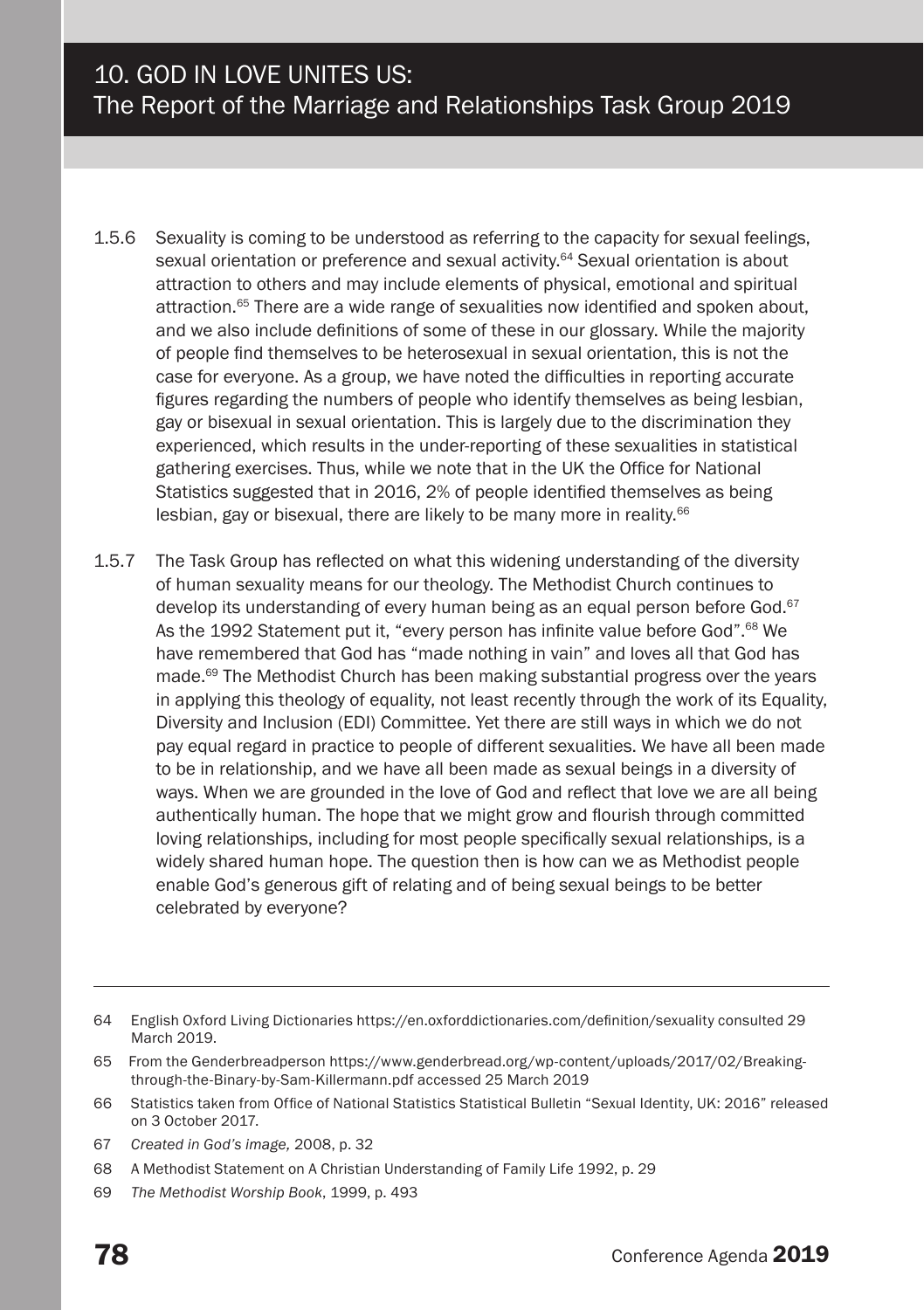#### 2. God guides us in all our relating

In section 1 we established that human beings are made to relate in love to God and to each other. In Section 2 we address the questions of what makes for good relating and for good sexual relating in particular. We seek to discern the purposes of good relationships, and also their qualities. We explore what patterns of behaviour and practices enable these good relationships to flourish. We then consider contemporary patterns and practices of relationships in the light of these reflections. In all this, we offer our reflections on biblical passages and previous Methodist teaching.

#### 2.1 The purposes of good relating

- 2.1.1 God has made everything and loves everything that is made, showing that love by calling the creation 'good'.70 The Bible tells of how God invites human beings to accept that love and return it. We are to return that love by praising God and caring for all that God has made: "the earth and those who live in it".<sup>71</sup> This gives us our core purpose as human beings. Those who have responded to God's offer of a covenant of love have become communities whose loving response to what God has done involves both worshipping and serving God. The Church has recognised that this service means participating in God's loving mission to the world. In what follows we identify several more of the main purposes for relating as revealed through the Bible and reflect on how participation in these purposes guides us towards good relating.
- 2.1.2 A significant way in which we worship and love God in practice is through caring for God's creation. We are made to relate to each other as *co-stewards* in this task. Genesis 1:26-28 and Genesis 5:1-2 make the point that all human beings are equally made in the image of  $God<sup>72</sup>$  and being in that image means "having dominion" over all other created things (Genesis 1:26, 28-31). That dominion, if it is truly to be in the image of God, entails sharing in God's creative love.73
- 2.1.3 The praising of God and the caring for God's creation are the work of communities. In the picture language of Genesis, we are told that God, in looking upon all of the creation as good, saw that it was not good for the first human being to be alone. A helper of the human being's own kind was needed for the task of sharing in God's

<sup>70</sup> Genesis 1

<sup>71</sup> Psalm 24:1

<sup>72</sup> The picture language of the narrative uses binary terms of male and female to express this, where we would now use more inclusive language.

<sup>73</sup> Thus, in Genesis 2:15 the first human being to be created is placed in the creation (the Garden of Eden) to till it and take care of it. This shows how the statement in chapter 1 about 'having dominion' is to be understood.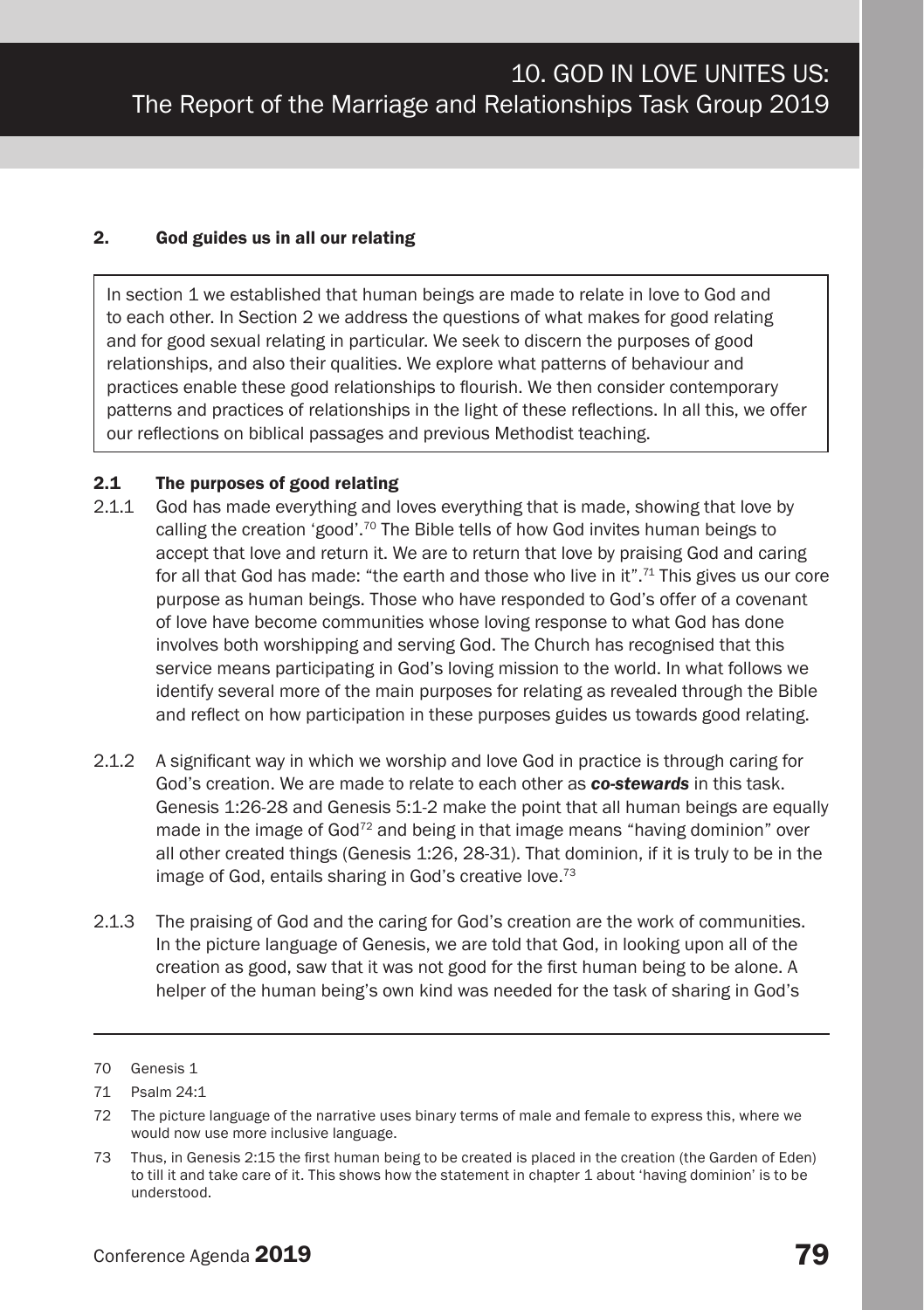creative love.<sup>74</sup> This leads to Genesis  $2:21-25$ .<sup>75</sup> Human beings are not intended to be completely independent, autonomous, and self-sufficient. Instead, as we read in Genesis 2, coming from one and the same flesh, humans look to become "one flesh" with each other. They are meant to be interdependent, relational and social beings. That drive is part of our human nature, as we collaborate in helping care for God's creation. This companionship means that what was not good becomes good, and contributes to the flourishing of each individual. We are made to relate to each other as *co-workers* or *companions.*

- 2.1.4 The opening chapters of Genesis are situated within a broad understanding of the creation of a *community of people* who will love, worship and serve God. This means that the verses in Genesis 2:21-25 are not simply about what we have come to call 'marriage' or a sexual relationship between two people. The purpose of their relating was not just to procreate, but also to share as co-workers and companions in caring for others and for the rest of God's creation. This wider purpose applies to everyone. All human beings, single or in partnerships, can experience this companionship, express this collaboration and find ultimate life and fulfilment through various forms of relationships.
- 2.1.5 As we have seen above, having dominion over all things means sharing in God's creative love as co-stewards. In other words, the emphasis is on being *co-creators*  with God. We fulfil this purpose in procreation, $76$  and also when we use our bodies and minds, our skills and imaginations in ways that develop our own selves, our communities and the rest of creation. Co-creating requires us to develop new means of protecting the earth. As we noted in Section 1, in the current situation of overpopulation this can be seen to be as much in line with God's purposes as procreation.

*this one shall be called Woman,*

*for out of Man this one was taken.'*

<sup>74</sup> Genesis 2:19-20 explains how other types of creature do not fully fit the bill of being the human being's helper.

<sup>75</sup> *"21So the Lord God caused a deep sleep to fall upon the man, and he slept; then he took one of his ribs and closed up its place with flesh. 22And the rib that the Lord God had taken from the man he made into a woman and brought her to the man. 23Then the man said, 'This at last is bone of my bones*

*and flesh of my flesh;*

*<sup>24</sup>Therefore a man leaves his father and his mother and clings to his woman/wife, and they become one flesh. 25And the man and his wife were both naked, and were not ashamed."*

The word in verse 24 translated by the NRSV as 'wife' is the same word for 'woman' as just used in 2:23. 'His woman' does, in the context of a patriarchal society, come to mean a man's partner or mate, and that is why the NRSV, like many other versions, translates it the way that it does. But that runs the danger of our reading in to it unthinkingly our own connotations of marriage and what it means to be a 'wife'.

<sup>76</sup> Following the command or blessing to be "fruitful and multiply" (Genesis 1:28).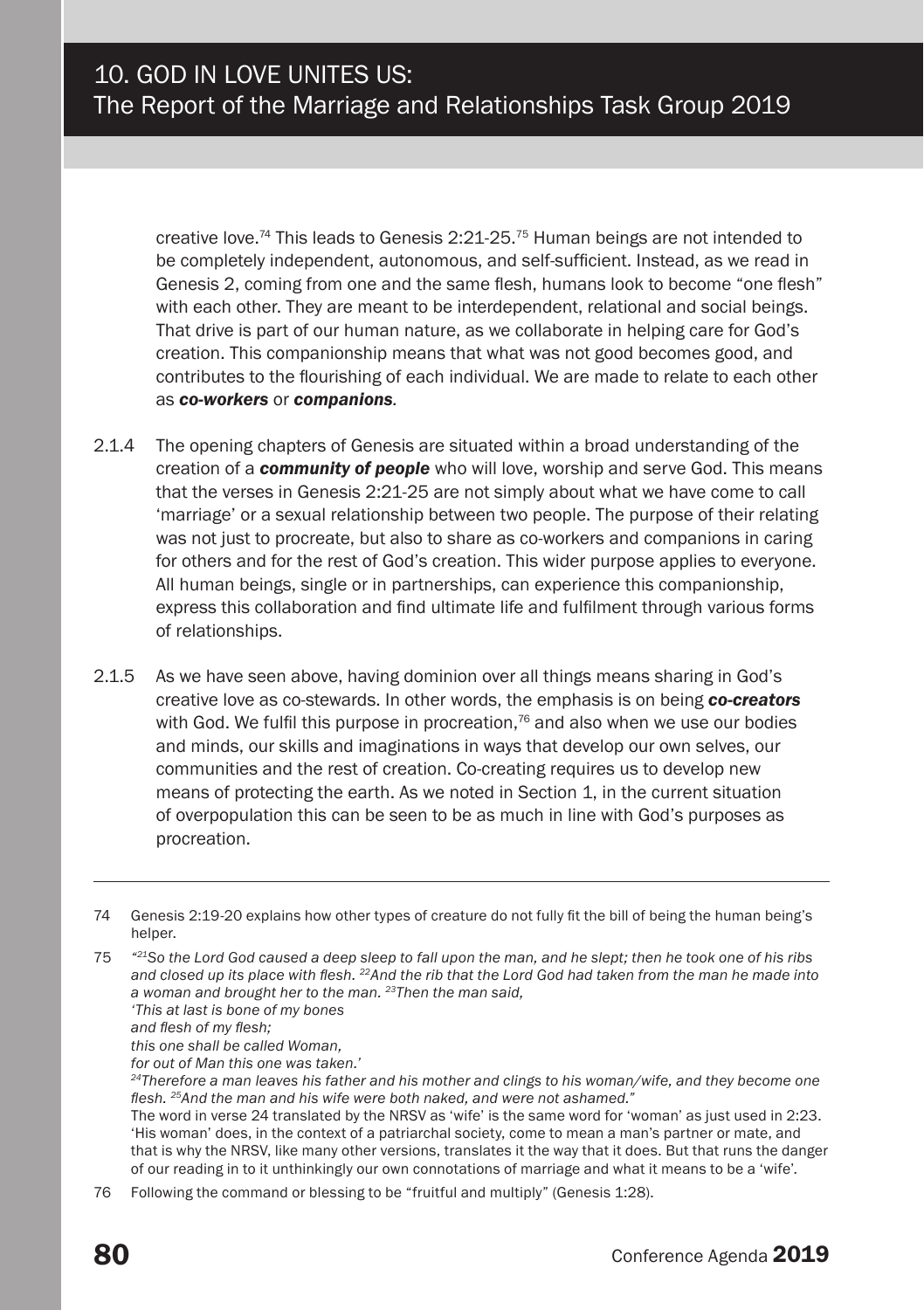- 2.1.6 With the coming of Christ a new impetus was given to speaking of God's purposes in terms of the breaking in and realisation of God's kingdom on earth. In the gospels of Matthew, Mark and Luke, Jesus refers many times to the kingdom of God or the kingdom of heaven.<sup>77</sup> The disciples and early followers of Jesus were commanded to spread the message of the promise of this kingdom and to help bring it in. Followers of Jesus became *co-workers* with him in this task. This was foreshadowed in his earthly ministry with them, but became really important with the breaking in of the new life of the resurrection. Then and now a purpose for the relationships of the followers of Jesus is to help bring in God's kingdom.
- 2.1.7 Those who were transformed by their encounters with Christ became members of a new community. As such, they were to share the message of the new covenant relationship made available through Christ and be workers in God's Kingdom. The new community was to be the means of them nurturing one another in this as brothers and sisters. As the 1992 Statement put it, *"*Jesus described the fellowship of the people of God as the provision of a new family context for the individual: Matthew 19:27-30, Mark 3:35, John 19:25-27. Paul taught that those who believed in Christ were adopted as the children of God (Ephesians 1:5) experiencing the fatherhood of God and the sister/brotherhood of believers."<sup>78</sup> The emphasis that we draw from this as a Task Group is on a relationship with Christ bringing about a new family context, one in which believers were and are *co-heirs* together.79 From the teaching of Jesus in the Gospels we can deduce that 'kinship' relationships and 'discipleship' relationships were to be melded together and re-founded in the light of the values of God's kingdom.<sup>80</sup>
- 2.1.8 From the Bible we can therefore see that God's good purposes for relationships include bringing about:
	- care for creation:
	- the flourishing of the person, community and Kingdom;
	- procreation (but not essentially so); and
	- nurture.
- 77 There is a long, scholarly debate about the 'kingdom' language. The metaphor points to something dynamic and has been described by one scholar as "a process, a course of events, whereby God begins to govern or to act as king or Lord, an action, therefore, by which God manifests his being-God in the world", Schillebeeckx, Edward, Jesus: An Experiment in Christology (London, Fount Paperbacks, 1983), pp. 140–141.
- 78 1992 Conference Statement on *A Christian Understanding of Family Life, the Single Person and Marriage*
- 79 Romans 8:17
- 80 Jesus was remembered as in effect warning against making anything into an idol and exalting it over the love of God, including: work (eg Mark 1:16-20 and 2:13-14); money (eg Matthew 6:24); the state (eg John 19:8-11); religious institutions and functionaries (eg Mark 12:38 – 13:37); or, of most relevance to us here, marriage and the family (eg Mark 3:31-35 and 10:28-31, Luke 9:59-60).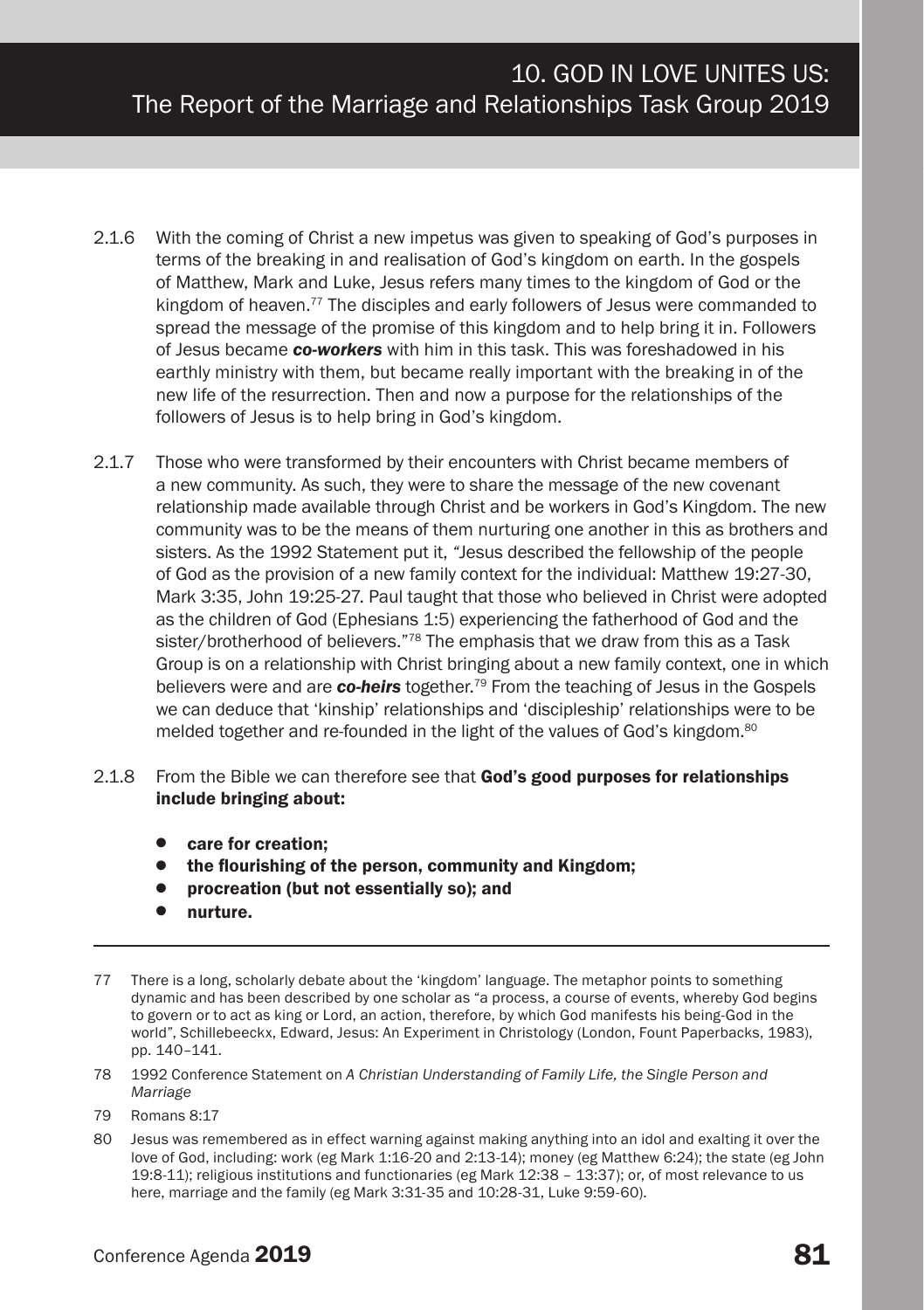Wherever we see these purposes at work in relationships we can look to celebrate the presence of God.

2.1.9 This applies as much to sexual relationships as to other relationships. We have already discussed in Section 1 some aspects of the nature of sexual relationships which contribute towards the fulfilling of the purposes mentioned here. These include the desire to relate beyond ourselves and the joyful pleasure of sex when appropriately managed. Sexual intimacy creates a psychological, spiritual and social bond between people as well as a physical one.<sup>81</sup> This can strengthen the relationships between couples which form the basis for family and community relationships. A good sexual relationship will serve the purposes of nurturing the self and couple involved, strengthening their relationship, and enabling them in turn to support members of their family and friends, strengthening ties in the community around them, and potentially thereby helping care for the creation and love God.

#### 2.2 The qualities of good relating

- 2.2.1 God is revealed in the person and work of Jesus Christ. Jesus' actions, behaviour and attitudes are all rooted in his relationship with God and flow from it. They reveal something of God and the transforming nature of God's love, and they make the kingdom present. In this way, the New Testament points to Jesus as incarnating God's way of relating. In the Gospels, Jesus is shown as relating to real people in the midst of their daily lives and struggles. He made real relationships with women and men, with children and the elderly. Amongst them, he shared a deep intimacy with Martha, Mary and Lazarus; and he had a special relationship with the 'beloved disciple'.82 As noted above, he both loved and at times 'distanced' himself from blood family, pointing to a transformed family – the sons and daughters of God. He openly challenged unjust practices of the time in which he lived: for example, the attempted stoning of the woman, but not the man, caught in adultery; the exclusion from society of an unclean bleeding woman. He turned expectations on their head, sometimes physically demonstrating his relationship to people through touch.<sup>83</sup>
- 2.2.2 In essence Jesus shows us that God's way of relating involves self-giving love, mercy, grace, and forgiveness. It leads to a commitment to seek the flourishing of others; to hunger and thirst to see things put right in the world; and to look actively for the coming of God's kingdom. It embodies the values that we find not only in the Gospels but also:

<sup>81</sup> We echo here paragraphs 15 and 16 of the 1990 Commission on Human Sexuality report.

<sup>82</sup> See John 19:26; 20:2 and 21:7.

<sup>83</sup> *Called to Love and Praise 1999*, para 2.1.2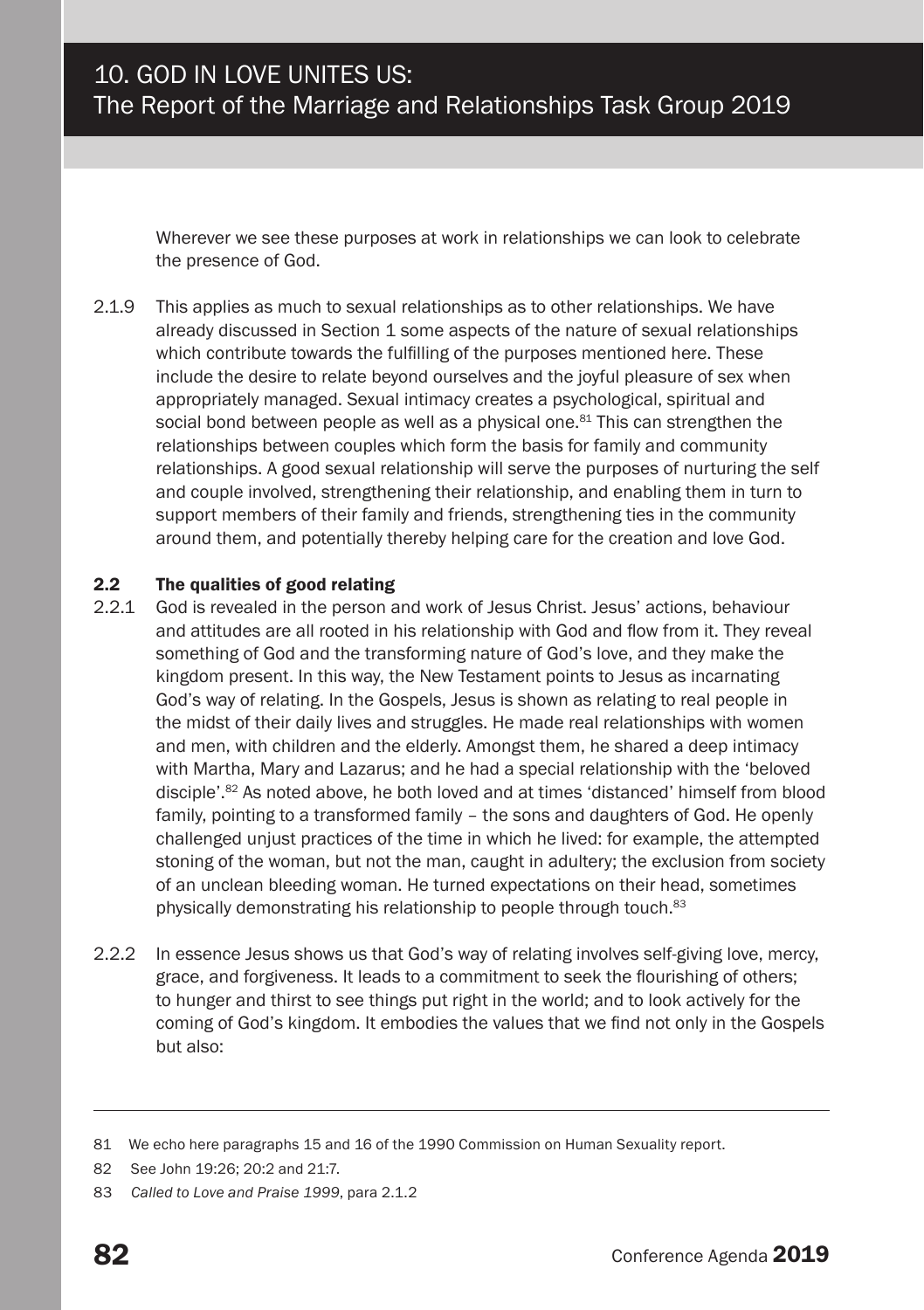- $\bullet$  underlie the prescriptions of the Biblical Law;<sup>84</sup>
- are pointed to by the Old Testament prophets:
- are incorporated into the dynamics of love in 1 Corinthians 13; and
- are encapsulated in the fruit of the Holy Spirit described in Galatians 5:22-23.

These marks of the love of Jesus we call 'Christ-like', 'holy', or simply 'good' relating for short.

- 2.2.3 As followers of Jesus, we aspire to bear the marks of the love that we see in Jesus. Paul deals with this movingly in Philippians 2. To paraphrase verse 5, 'In your relationships with one another, have the same mindset as Christ Jesus'.<sup>85</sup> This basic way of being and behaving, of imitating Christ and being a disciple, works out in every aspect of human life and all sorts of human relationships. It leads to the Methodist emphasis on living and growing in holiness.<sup>86</sup> It flows out from our responding to the love of God through Jesus Christ, and our being transformed by that love.
- 2.2.4 As a Task Group we found it helpful to note that while as human beings we are created in the image of God, we are called to grow into the likeness of Christ. Christ's Church is a community of persons committed to doing this and, amongst other things, being shaped by the Spirit of God to respect and revere other people. This truth is expressed in the 1999 formal Statement on the nature of the Christian Church in Methodist experience and practice, *Called to Love and Praise*. We pray it in our prayers and sing it in our hymns, for example "Let me be as Christ to you".<sup>87</sup> This is who we say we are.
- 2.2.5 By the grace of God transforming our hearts and the guidance of the Spirit, we continue to deepen our understanding of what this Christ-like, holy relating means. We recognise that modern concepts of 'equality' and 'mutuality' and the ways in which they are now expressed in the Methodist Church cannot be read back simply into the stories of Jesus, who was incarnated as a Jewish man in first century Palestine. We believe, though, that these and the other qualities named below are the fruits of a long process of reflection on the Scriptures (including those stories) and on Christian experience. We now see that women and men are equal persons;

<sup>84</sup> 'Law' here refers to what is otherwise known as the 'Torah', the story of God's creative ordering of the universe that is told in the Old Testament.

<sup>85</sup> Philippians 2:5

<sup>86</sup> One of the classic spiritual texts that Wesley edited and published for the Methodist people was *The Imitation of Christ* by Thomas à Kempis. For further descriptions of the holiness traditions in Methodist spirituality and practice see *The Call to Holiness: From Glory to Glory* - Report of the Joint International Commission for Dialogue between the World Methodist Council and the Roman Catholic Church (2016)

<sup>87</sup> *Singing the Faith*, no. 611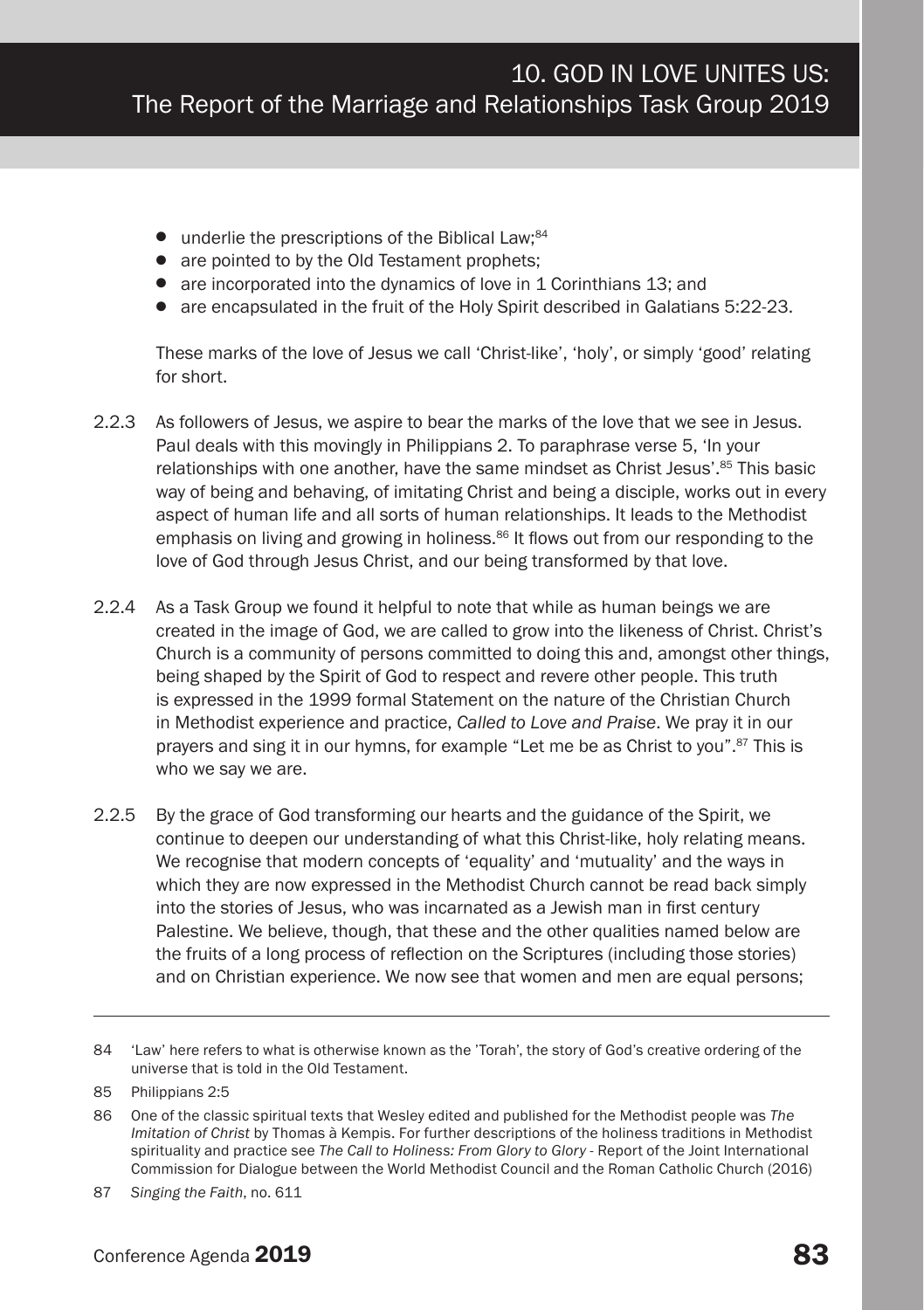differently able people are equal persons; people of different skin colour and ethnic backgrounds are equal persons.<sup>88</sup> As we learn how to respect all as equal persons and to behave in an authentically Christian way, the Task Group recommends that the Conference affirms the following summary understanding of the principles or qualities of good relating:

- All significant relationships should be built on self-giving love, commitment, fidelity, loyalty, honesty, mutual respect, equality and the desire for the mutual flourishing of the people involved.
- It is through that self-giving, rather than through self-seeking, that the self flourishes and begins to experience life in all its fullness (although it needs to be recognised that the universal Church's historic emphasis on self-sacrifice has often been misunderstood and misused [eg by abusive partners] in a way that is destructive of the well-being of the ones abused [often women]).
- 2.2.6 Given the power of the feelings evoked in sexual relationships and the potential for good or harm, it is particularly important that these qualities are nurtured and cultivated. They apply as much to sexual relationships as they do to other kinds of relationship. Sadly, though, as a Methodist people we have not always been good at talking about this and supporting one another in it. We have privatised matters of sex (declaring them to be 'personal') and regarded them as happening in the 'world' that lies outside the Church's overview. This has sat alongside, and in tension with, the desire to regulate and control people's sexual behaviour that we noted earlier. It is noticeable that when matters of sexual intimacy are talked about in our Church, it is in the context of same-sex relationships far more often than mixed-sex ones (particularly with regard to the application of biblical texts and insights). The Task Group would suggest that a shift to focusing on the qualities of good relationships, and good sexual relationships in particular, would help to enable all of us in the Methodist Church to flourish. It would also be something that we can offer in humility to others outside the Church.

#### 2.3 The patterns and practices of good relating

2.3.1 There are practices and patterns of behaviour that support and enable the purposes and qualities of good relating. With regard to our relationships with God, we see this, for example, in the ordering of creation where God sets aside the seventh day as holy and as a day of rest.<sup>89</sup> The fourth commandment makes clear the application of this

<sup>88</sup> Yet whilst Methodism has come some way towards treating those who are lesbian, gay, bisexual, trans, queer, questioning or of other sexualities (LGBTQI+) as equal persons, it has not yet agreed to same-sex couples marrying in Church.

<sup>89</sup> Genesis 2:1-3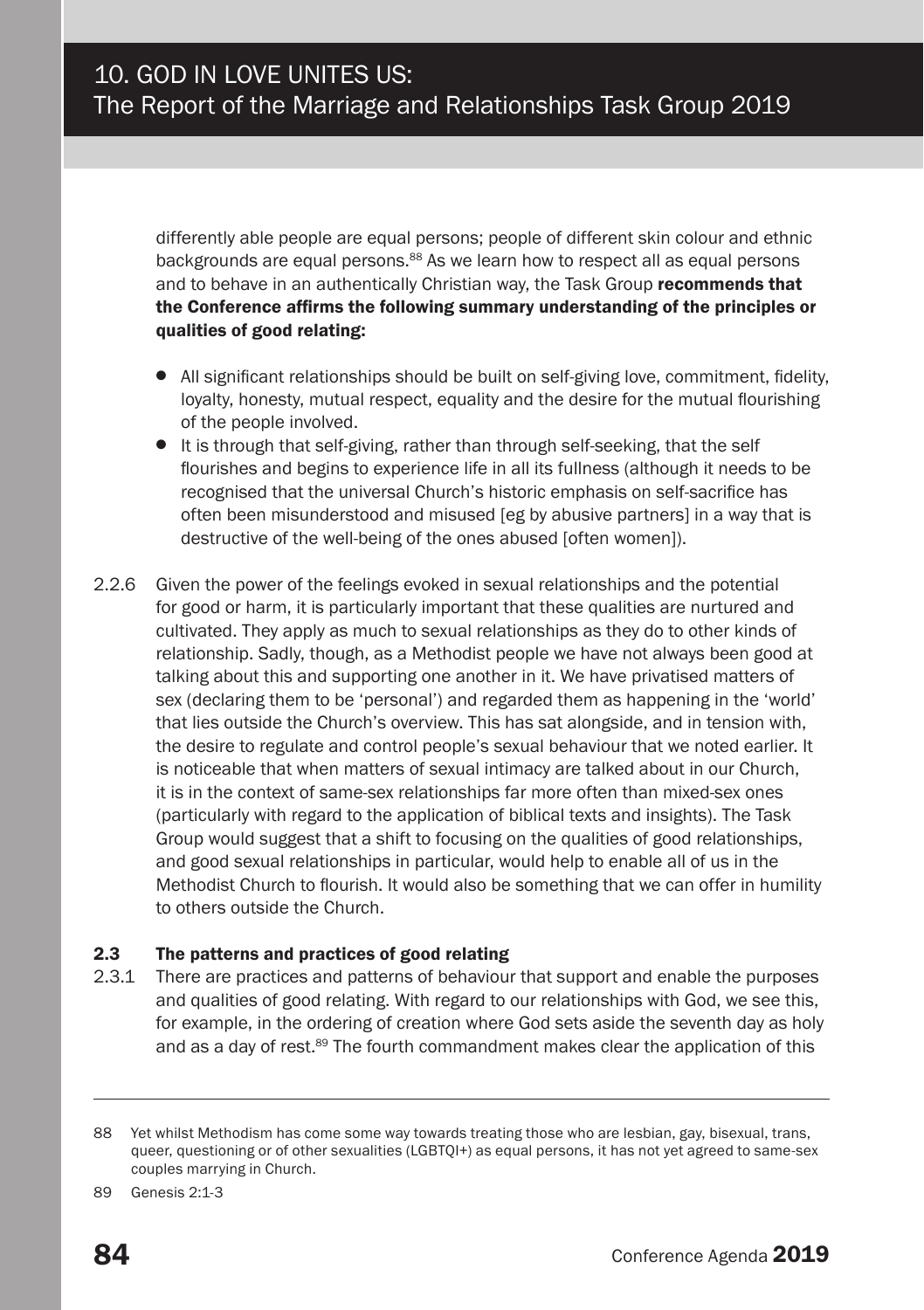practice to human life.90 In the Gospels we see Jesus following a pattern of religious life, attending the synagogue and also drawing aside for times of private prayer.

- 2.3.2 As a Task Group, we have noted that our primary calling is to be a disciple of Christ. From this flows our subsidiary callings to particular forms of service and to particular relationships. All of these require good patterns and practices of support, if we are to flourish in them. Within the Methodist tradition, our relationship with God and our discipleship are supported as we follow a 'methodical' way of life in the company of others.91 This finds expression through various 'means of grace', including: baptism; receiving Holy Communion and attending worship regularly; renewing our Covenant with God annually; sharing in friendship; and putting our discipleship into practice. We see an emphasis on the patterns and practices which support our discipleship being developed in the Methodist Way of Life which is currently being explored afresh.
- 2.3.3 What patterns of behaviour and practices might encourage good relating in our relationships with other people, particularly our more 'personal' or 'family' relationships? There are a few indications in the Bible. For example, there is a movement towards monogamy by New Testament times, and that seems to be the position of Jesus.92 There are also references to practices of betrothal and wedding ceremonies, and there was a practice of divorce.<sup>93</sup> Beyond that, there is not much said directly in the New Testament about how sexual relationships were to be conducted. In New Testament times, the belief that the Second Coming and the end of the world were imminent led to the early Christians continuing traditional Jewish models of the family.94
- 2.3.4 Advice on patterns and practices for personal relating has been given throughout Christian history. There was a variety of reasons for such advice being offered. Often

<sup>90</sup> Exodus 20:8-11

<sup>91</sup> The 2018 Conference heard of how suggestions for a contemporary Methodist Way of Life were being explored in the context of the relaunch of the programme *Our Calling.* 

<sup>92</sup> In the area of relationships and marriage, biblical texts originating from earlier times provide for polygamy in the form of a man being able to have many wives (without that being seen as a contradiction of a man and a woman becoming 'one flesh'). Texts from later times, however, only allow for monogamy. Whereas the Hebrew text of Genesis 2:24 simply talks of "man" and "woman", and "they shall become one flesh", in the Greek Septuagint translation of the Hebrew Scriptures that was made between the third and the second century BC the phrase is "the two shall become one flesh", with the emphasis on "two" (and, presumably, only two). It is this version which is quoted by Jesus in Mark 10:7-8 and Matthew 19:4- 6, where the emphasis on 'two' is repeated in a phrase that comes after the quotation. This emphasis on monogamy leads to the statements in 1 Timothy 3:2 and 12, and Titus 1:6 that bishops, elders and deacons (and presumably therefore men in general) should only have one wife.

<sup>93</sup> Matthew 19:3-12

<sup>94</sup> For the New Testament household codes see, for example: Ephesians 5:22-6:9, Colossians 3:18-4:1, Titus 2:1-10, 1 Peter 2:13-3:7 and 1 Corinthians 7:24ff.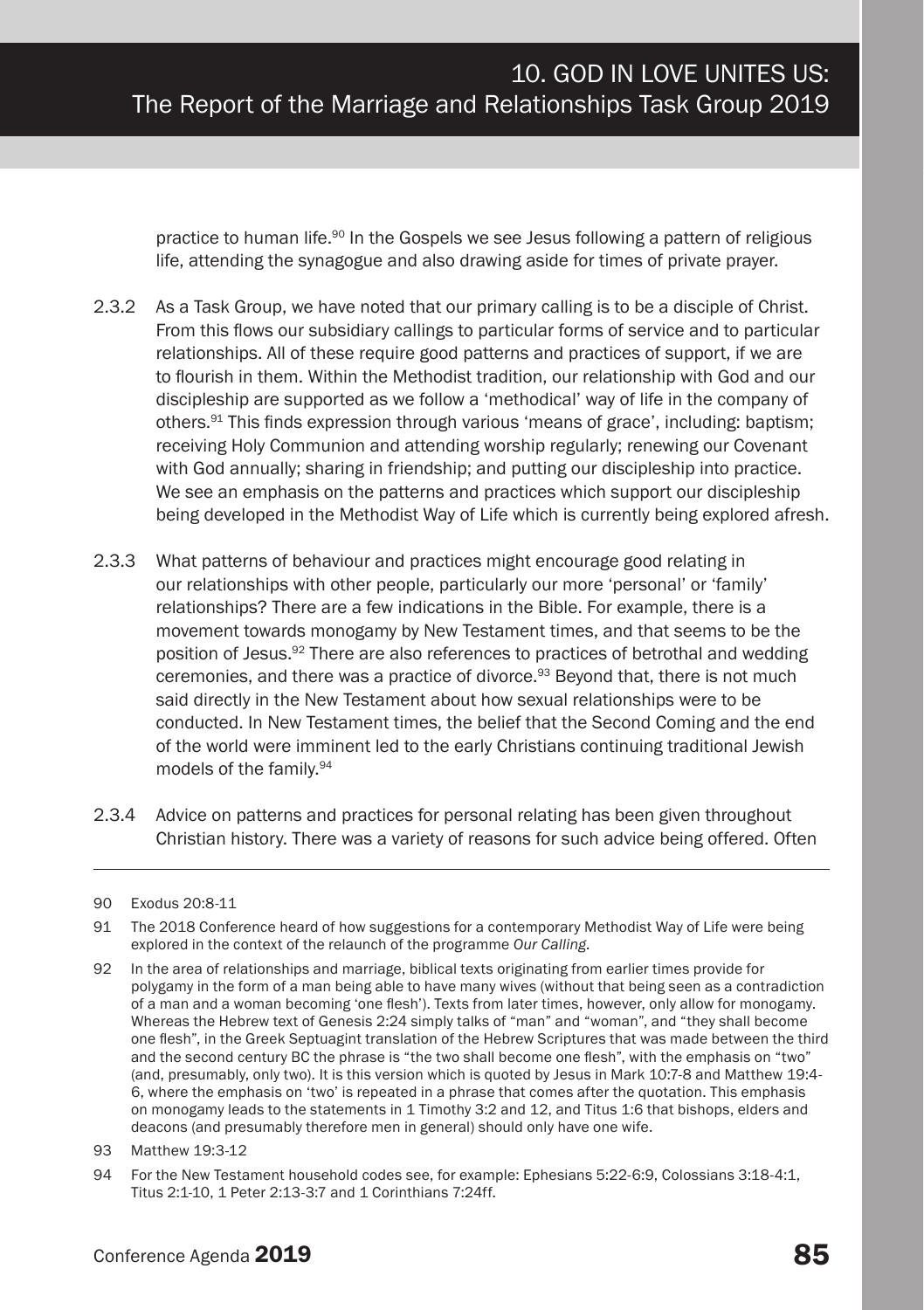it was with good intentions, in the light of the circumstances and understanding at the time. With hindsight, however, it can fairly be argued that whether intentionally or not it resulted in the controlling or moderating of sexual activity. One important guide to the Christian life from 1650 was *Holy Living* by an Anglican Cleric, Jeremy Taylor. It was influential for about two centuries, being held in high regard by John Wesley (who abridged and published it in Volume 9 of *A Christian Library*) and went through 30 editions. In it, Taylor commends marital affection but in moderation, saying the married couple should be "restrained and temperate in the use of their lawful pleasures".95 The recent consideration in the Methodist Church on sexuality as a gift and the place of joy and pleasure might seem to some to be far removed from this influential text.

2.3.5 Even so, beyond the 'Marriage service' and 'Service for the blessing of a marriage previously solemnized' in our Worship Books, we have very few resources specifically designed to promote patterns of good relating for couples, parents or families. The 1992 Statement spoke of the importance of stability and commitment for the nurture of children, yet we have offered little as a Church to promote such stability and commitment. As a Task Group we recommend that the Methodist Church look again at the production of resources for the development of good relating in various forms, and we make specific suggestions about this later in this report (Section 5.4.3).<sup>96</sup>

#### 2.4 Good sexual relating

- 2.4.1 As a Task Group we now turn to offer additional reflections on good sexual relating in particular, drawing on some insights from Scripture and some contemporary theological developments. Two qualities that the New Testament promises the disciple of Christ are the gift of *wisdom* (eg Ephesians 1:16-19) and one of the fruits of the Spirit, *self-control* (eg Galatians 5:22-23). The Task Group found these helpful with regard to sexual relationships. The former is about discernment. The latter is not just about saying 'no'. Both can help us to identify patterns and practices which will enable our sexuality to flourish to the glory of God.
- 2.4.2 In this regard, the Task Group has reflected on two key terms, 'chastity' and 'fidelity'. The root of the concept *chastity* is in purity, which we would understand in terms of the dynamic of holiness. Just as the love of God means that it is God's nature to be loving, and the righteousness of God means that it is God's nature to work to make things 'right', so the holiness of God means that it is God's nature to seek to

<sup>95</sup> Jeremy Taylor, *The Rule and Exercises of Holy Living* 1838, pp. 79-80

<sup>96</sup> The 2002 report suggested that materials for marriage preparation be prepared. We suggest that the Methodist Church work ecumenically to produce resources for couples and families.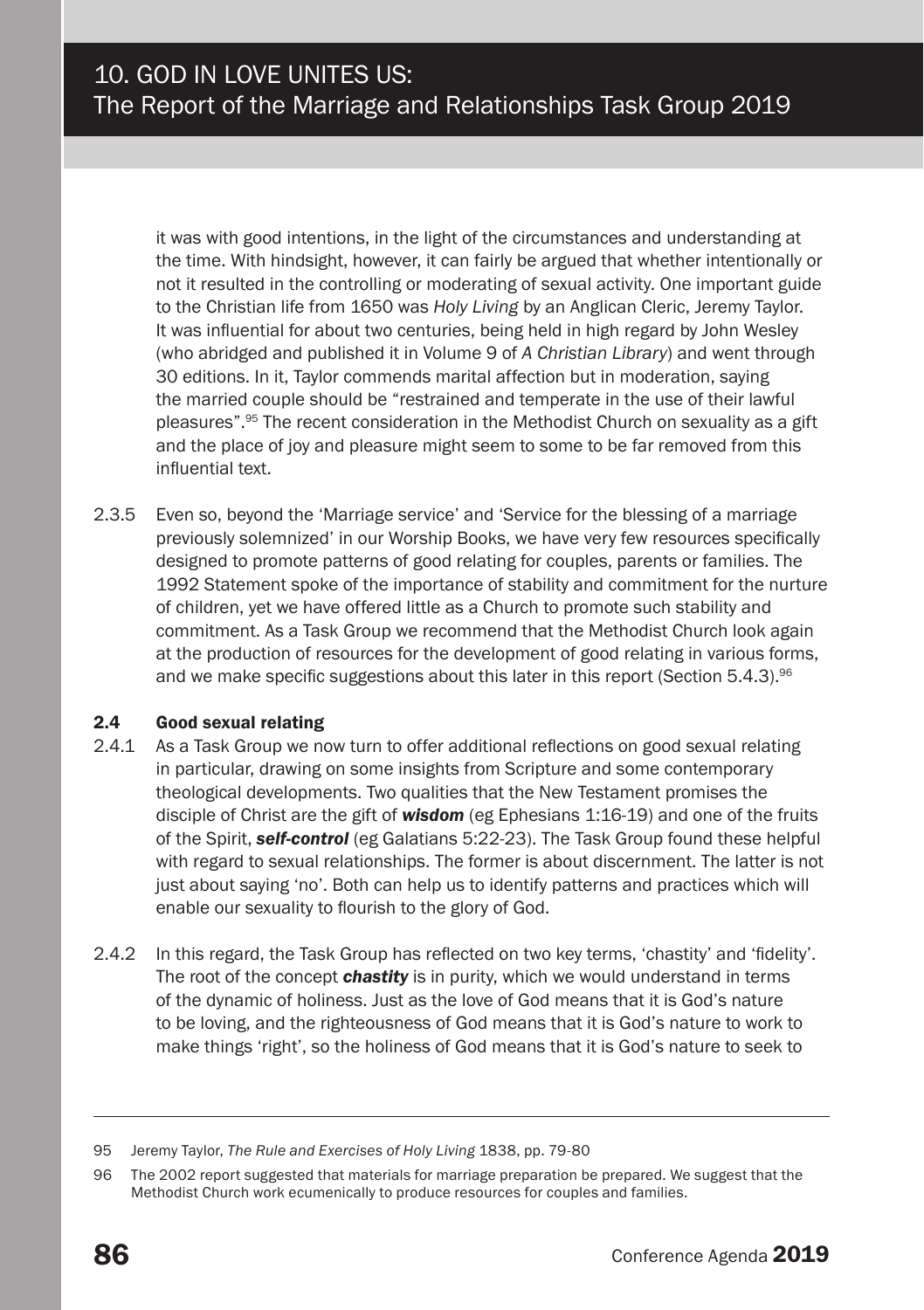make people holy. That holiness is dynamic.<sup>97</sup> As God makes people holy, their lives are opened up to be transformed so that they live in holy ways. What that means in practice may vary according to circumstances. At times, it may appropriately involve sexual abstinence, both for those who are married and for those who are not. At all times, it involves one person being open to another person and putting their interests before her or his own. For a Christian, it also involves being open to God, and putting God's interests before one's own.

- 2.4.3 Chastity in this sense is the opposite of self-seeking, self-gratifying casual sex which potentially demeans or diminishes those who engage in it. Instead, it is a means of setting appropriate boundaries for passion. Holy ways of loving involve discovering what it means to love in a way that is self-giving. A chaste way of loving is one in which one person always intends to give pleasure to the other above all else; and gratefully receives a similar intention in return.98
- 2.4.4 The concept of *fidelity* flows from the New Testament understanding of faith. The underlying train of thought is that just as we love because God first loved us (1 John 4:19), so we have faith because God first had faith in us. Fidelity, therefore, is not about believing or trusting that such-and-such a fact is the case. It is much more a matter of believing in somebody and entrusting yourself to them, and allowing them to believe in you and entrust themselves to you. Being faithful in this sense is, therefore, a way in which people affirm each other and enable each other to take the risk of becoming more intimate with each other. In doing so, they start to realise that there might need to be exclusivity in their relationship, if such a deep sense of mutual trust is to flourish in an intimate and sexual way.
- 2.4.5 Intimate expressions of sexuality can deepen the bonds between couples and also at the same time increase their vulnerability and potential to be hurt and to hurt, especially where there is a lack of commitment. As we discussed in section 1, sexual expression is a precious and powerful aspect of our humanity that should be treated with great care. The greater the intimacy in a relationship (sexual or otherwise), the greater the vulnerability of the people concerned; and the greater the need for a constant dynamic of loving fidelity and exclusivity.

<sup>97</sup> "Note: 'Holy', as applied to people and things, means first of all 'set apart for God's exclusive use'. As applied to God, it refers to that which makes (sc. God) God, wholly different from human beings, aweinspiring, glorious, yet not separated by distance so much as nature." This quotation is from *What we believe: a Catechism for the use of the people called Methodists*, 1986/2000.

<sup>98</sup> The Task Group has been prompted in these reflections by Richard Rohr Meditations https://cac.org/ purity-and-passion-2017-11-13/ where Rohr in turn draws on the work of Cynthia Bourgeault, The Meaning of Mary Magdalene: Discovering the Woman at the Heart of Christianity (Shambhala: 2010), 121.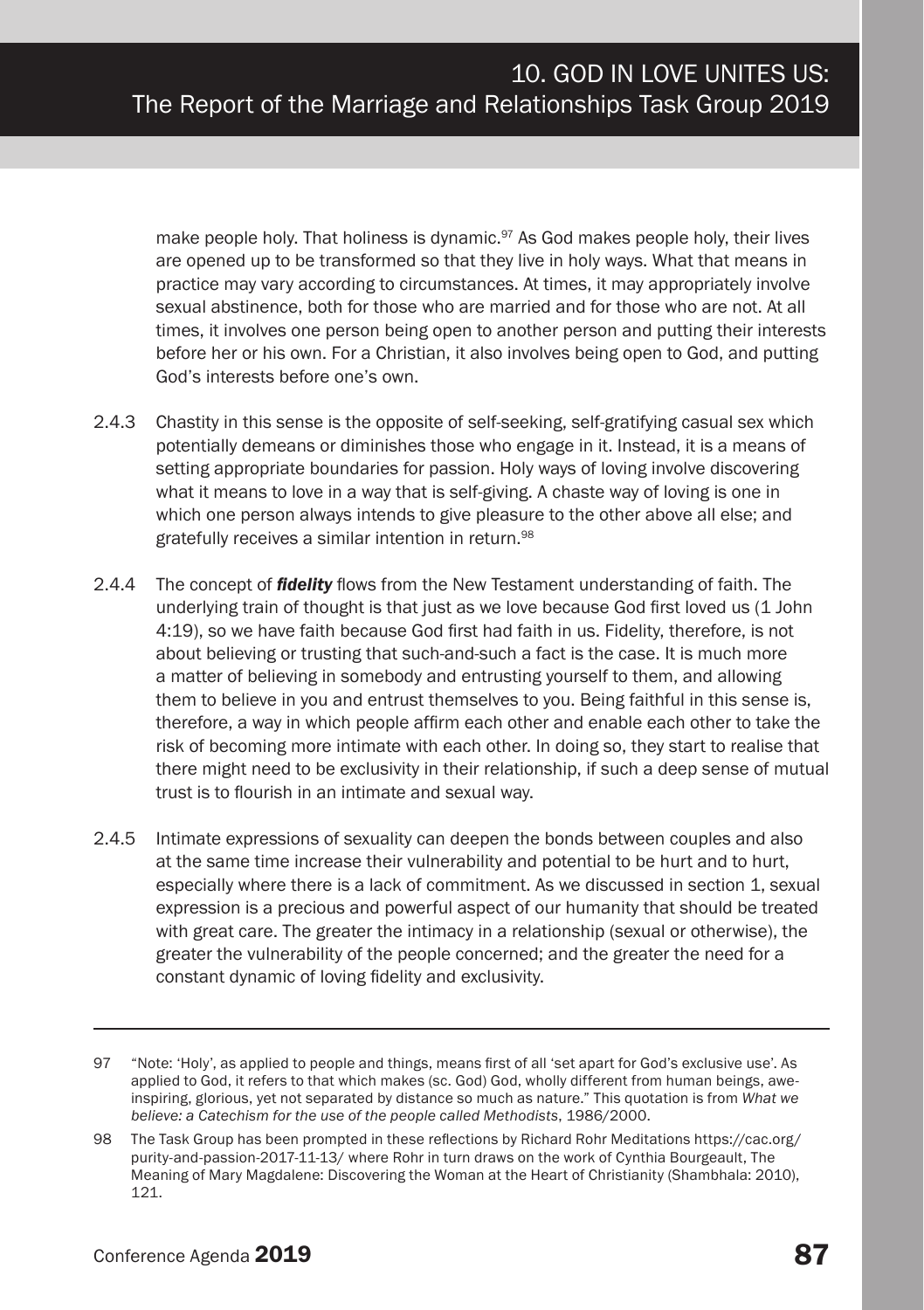- 2.4.6 These insights help us to identity patterns of behaviour that enable good relating as people become more intimate with one another. They include practices such as monogamy, the commitment of time and resources to the relationship, and the attentiveness of each person to the other. If a couple have an exclusive sexual relationship, their love expresses itself towards others by including and nurturing them through hospitality. Wisdom and self-control help with the management of expressions of sexuality in the relationship between couples, and also in the management of appropriate relationships within communities.<sup>99</sup>
- 2.4.7 To bring together and summarise some of the points we have been making, sexuality and sexual intimacy are part of God's gracious ordering of things, and are also capable of being affected by our sinfulness. What matters is whether we use them for God, and for God's purposes, or for our own selfish ends. This moves the emphasis, from a Christian perspective, from a narrow concern with particular sexual acts or focus on the outcome of sex in procreation, to a wider recognition that sexual intimacy is an important element in the way that couples relate to each other; that the ways in which that intimacy is expressed can vary greatly (and may or may not include sexual intercourse); and that sexual expression is best directed towards enhancing the relationship between a committed couple and thus enabling their good relating to one another. Then in turn the couple can offer a stronger contribution to community and the care of creation, thus fulfilling God's good purposes for relating.
- 2.4.8 In the face of this, the Task Group believes that sexual activity should not be seen merely as an interaction with someone to fulfil a particular purpose, to experience a particular pleasure, or to meet a particular need. Rather, it is something that involves many other forms of interaction between the persons concerned, and is enriched by the vision God has shared for good relating.

#### 2.5 Contemporary sexual relating

2.5.1 Attitudes towards sexual intimacy have constantly changed over the years, and will continue to change. There is, for example, an increasing talk of 'friendships' or other 'relationships' being with or without 'benefits', where the 'benefits' are what would once have been termed 'sexual favours'. There has also been a growing acceptance that the choices people make and the things that they do are a personal and private matter, unless they involve harassment, oppression, harm or abuse. The result has been an increasing openness in society at large to people engaging in all sorts of sexual intimacy.

<sup>99</sup> One example of the latter is the development of robust safeguarding procedures and harassment policies in the Methodist Church in order to avoid abuse.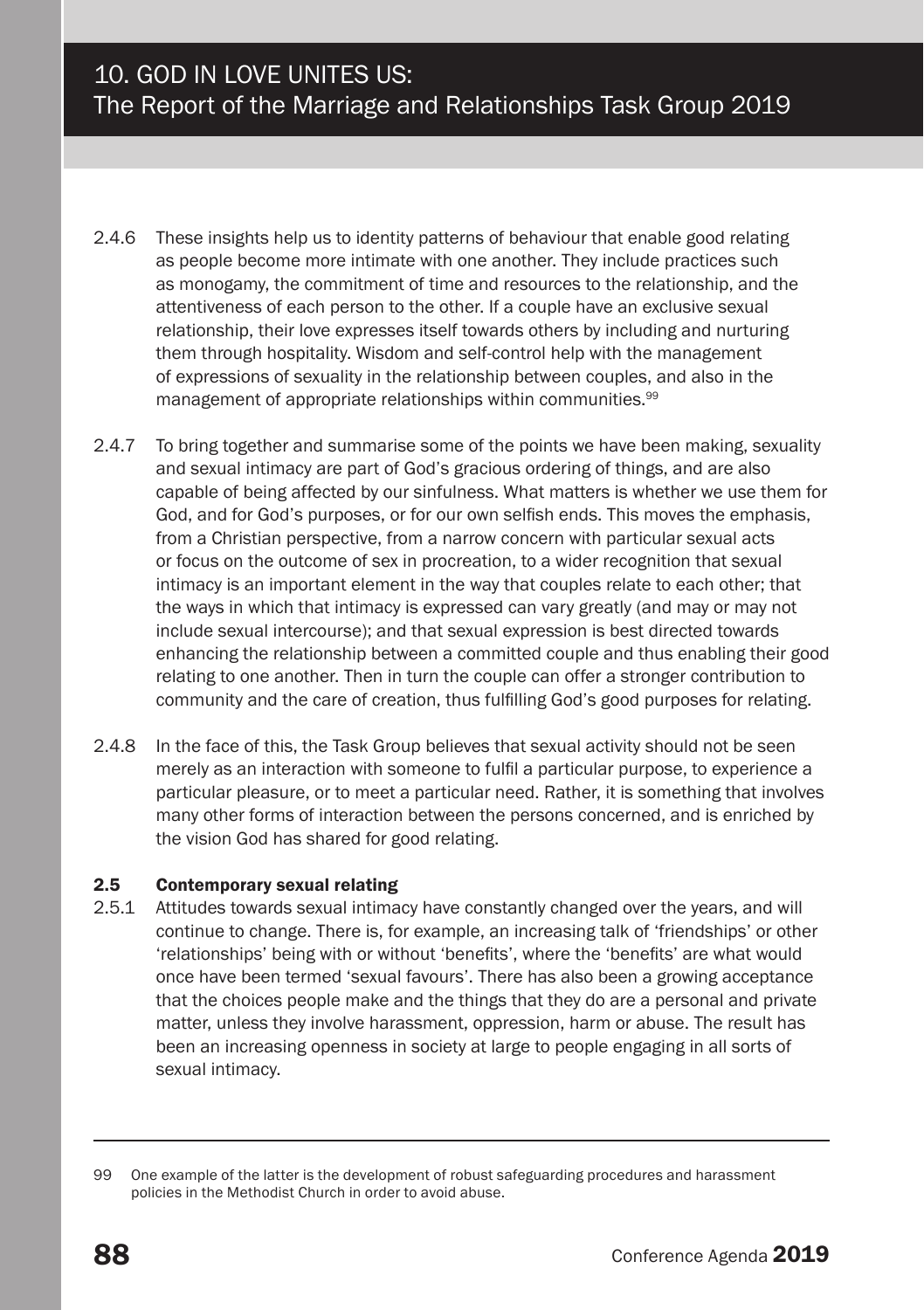2.5.2 As a Task Group we have been open and honest in recognising the reality of many people's experiences. We would urge the Methodist Church likewise to recognise the lived realities of the way relationships are practised today. A failure to do so may ultimately be regarded as hypocrisy, if it simply ignores how its members and adherents are actually leading their lives. In our mission and ministry as a Church, we need to be able to engage in conversations about these matters in a discerning and pastorally sensitive way, which draws in other resources when the conversation exceeds our skills or our competence. These reflections on the purposes, gospel qualities and patterns of good relating enable us to offer insights on relating irrespective of the sexuality of a couple or the place in their relationship journey, and it is to this that we next turn.

#### 2.6 Cohabitation

- 2.6.1 The cohabiting couple family is described as "the fastest growing family type in the UK".100 Cohabitation has sometimes been seen as a 'young person's issue'; and, indeed, youth representatives from the 3Generate gatherings have repeatedly asked the Conference for guidance on it.<sup>101</sup> Yet we also know that many older people in our churches are living together as a couple in relationship, unwilling to get married for various reasons including complications with pension rights, inheritance issues and other matters.102 At the same time, over recent years the number of weddings that have taken place in Methodist churches has fallen quite heavily, as has the number of blessings of marriages previously solemnised. In 2013, the figures were 2751 and 350 respectively, and 1879 and 269 in 2017.103
- 2.6.2 People live together for a variety of reasons. Because we have increasingly recognised and emphasised that all people are made in the image of God, we need to express in practice the theological principle of respecting the otherness (distinctiveness) of every human life. Stigmatising children whose parents are not married is no longer acceptable in our Church, if it ever were. At the same time, it follows from our theology of relating as described above that it is a better situation when there is a deep and long-lasting commitment between those acting as parents in a particular 'family unit', whether they are the biological parents or not.

<sup>100</sup> Office for National Statistics ons.gov.uk/peoplepopulationandcommunity/birthsdeathsandmarriages/ families/bulletins/familiesandhouseholds/2017#number-of-families-in-the-uk-continues-to-grow-withcohabiting-couple-families-growing-the-fastest (consulted 25<sup>th</sup> March 2019)

<sup>101</sup> A detailed summary of the requests can be found in the Methodist Church website version of the report of the Marriage and Relationships Task Group to the 2016 Conference, Section 3.3.5 and Appendix 6. methodist.org.uk/downloads/conf-2016-29-Marriage-and-Relationships-Task-Group.pdf

<sup>102</sup> Reasons for cohabiting are discussed in the 2016 report 3.1.1 (b) iv.

<sup>103</sup> In 2017, the Connexion consisted of 4355 Local Churches (not all of which are authorised for the conducting of marriage services); and there were also 1517 ministers in the active work.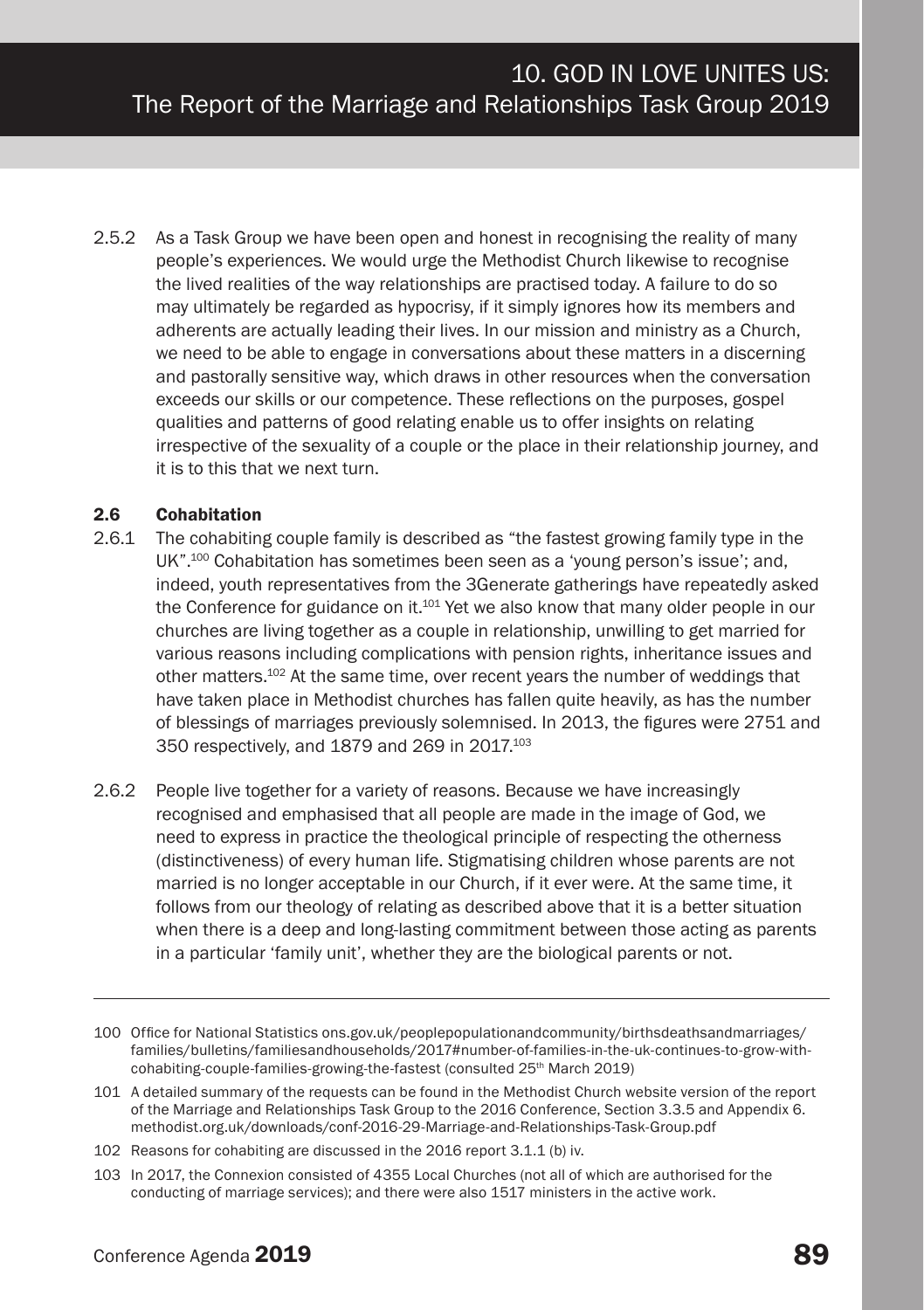2.6.3 The Task Group has noted that in recent years, cohabitation and various other forms of intimate personal relationship have become well-established and generally accepted. Over the course of time, the levels of commitment in those relationships may develop or diminish. Those who cohabit may move through various degrees of sharing their selves with each other. The Task Group judges that more work needs to be done on considering how the Methodist Church can encourage good relating in all couple and family relationships in order for this to be a deepening commitment; and in the development of liturgical practices to support and celebrate various stages or forms of committed relating.

#### 2.6.4 To this end, we recommend that the Conference affirms the following summary understanding of cohabitation:

- The Church recognises that the love of God is present within the love of human beings who are drawn to each other, and who enter freely into some form of life-enhancing committed relationship with each other, whether that be through informal cohabitation or a more formal commitment entered into publicly.
- As a Church we wish to celebrate that the love of God is present in these circumstances, even if that grace is not responded to or even discerned by the people concerned.
- The Church has an important calling, therefore, to point to the presence of God's love within such relationships, and to encourage people to respond to it in the renewing and deepening (by whatever means) of their commitment.

# **2.7 Civil Partnerships**<br> $2.71$  The State has alrea

- 2.7.1 The State has already moved to offer forms of affirming and legalising committed relationships in addition to marriage. In 2004, the Civil Partnership Act allowed samesex couples in the United Kingdom to enter into a civil partnership. In 2006, the Conference effectively permitted its members and ministers to enter same-sex civil partnerships (and then, in 2014, to enter same-sex civil marriages). In other words, entering such a partnership was not to be seen as putting people in breach of the 1993 Conference Resolutions on Human Sexuality.
- 2.7.2 A crucially important recent development was the announcement in 2018 that the UK Government intended to introduce civil partnerships for mixed-sex couples. This means that, in future, there will be options under UK law for both same-sex and mixed-sex couples to enter either a civil partnership or a marriage. Reflecting on this matter, the Task Group urges the Conference to affirm in due course those who enter mixed-sex civil partnerships, just as it has affirmed those who enter same-sex civil partnerships. Where it is appropriate, we would then welcome it if the relationship that has led a couple to enter a partnership were to strengthen further and bring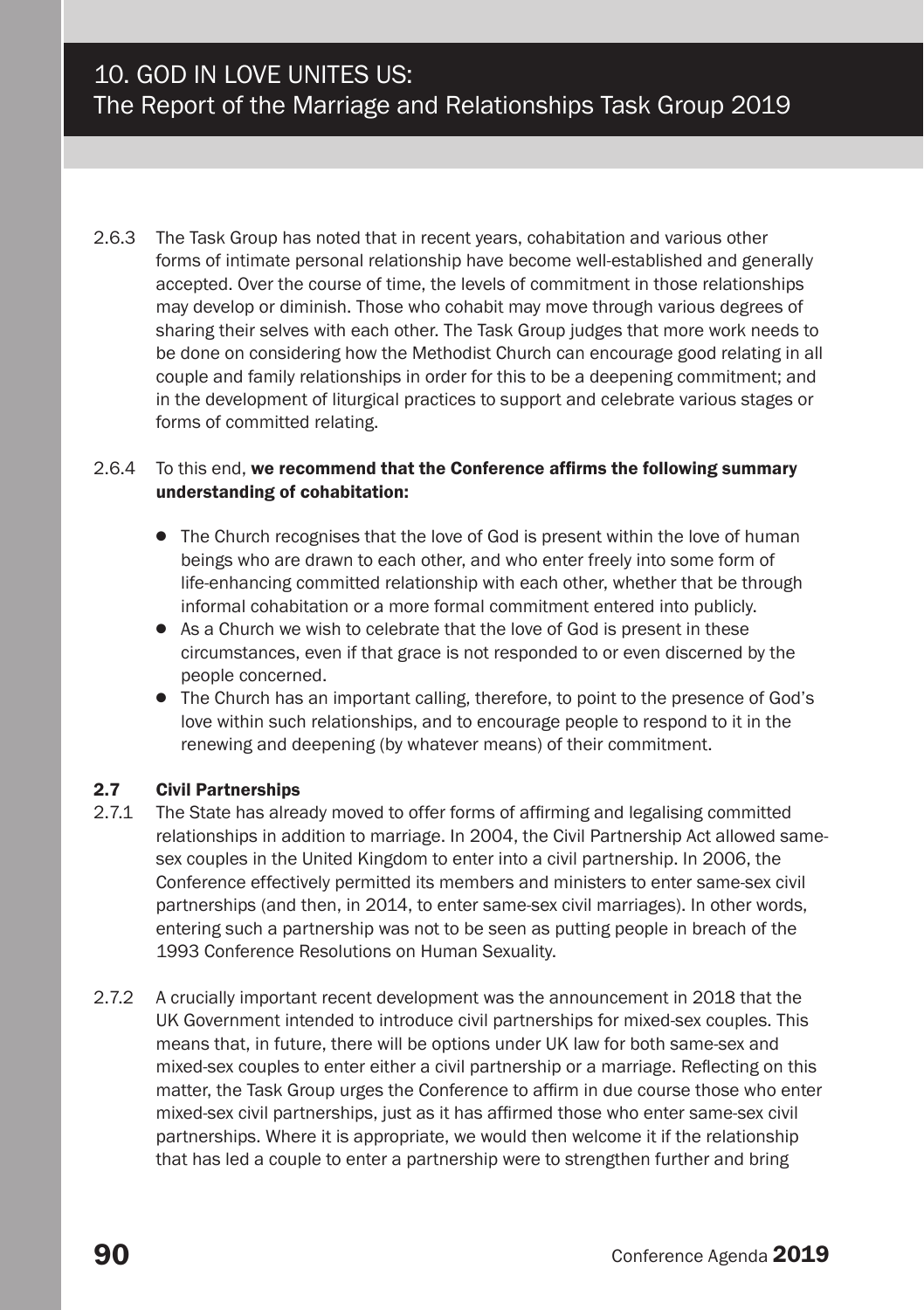them to seek marriage as the Church understands it.<sup>104</sup>

2.7.2 That said, where couples are open and receptive to the possibility of discerning God's love present in what has brought them to form their partnership, and where real pastoral need exists for not simply offering the couple an opportunity to marry in church, we believe it would be appropriate for the Church to offer thanks for and bless such partnerships on its premises. This would require developing and offering appropriate forms of prayer and orders of service.

#### 2.8 LGBTQI+

- 2.8.1 As a Task Group, as at successive discussions during the Conference, we have shared many stories and experiences of people whose sexuality and gender is lesbian, gay, bisexual, trans, queer or intersex not being treated equally in our churches. These experiences included the following:
	- LGBTOI+ people not being treated as God's people;
	- a fear of "coming out" and keeping sexuality hidden;
	- discrimination that led to suicide:
	- attempts at changing a person's sexuality that led to illness;
	- meeting God powerfully at times of being persecuted for sexuality;
	- finding God through a committed, faithful, loving same-sex relationship;
	- faithfully keeping on with the Methodist Church in hope.

The Task Group believes that the faithfulness of those of us who are LGBTOI+ needs to be respected and honoured. Since 1979, the Methodist Church has been seeking ever more to understand the variety of human sexual identities and to support everyone in being treated with love and dignity. The insights on the purposes, gospel qualities and practices of good relating that we have identified above apply equally to people who are LGBTQI+ as they do to everyone else.

2.8.2 The Task Group commends the use in Methodist churches of the EDI toolkit and in particular modules 7.1 *Sexual-orientation* and 7.2 *Welcoming Same-Sex Couples and their families.*

#### 2.9 Moving towards marriage

The Task Group believes that our theology leads us to want to value and support all committed faithful loving relationships (within the law of the land) and to look for all to bear the marks that we can see in the love of Jesus. We believe that the Bible and Christian tradition, as explored above, provide rich resources for the understanding

<sup>104</sup> See 2.9 below.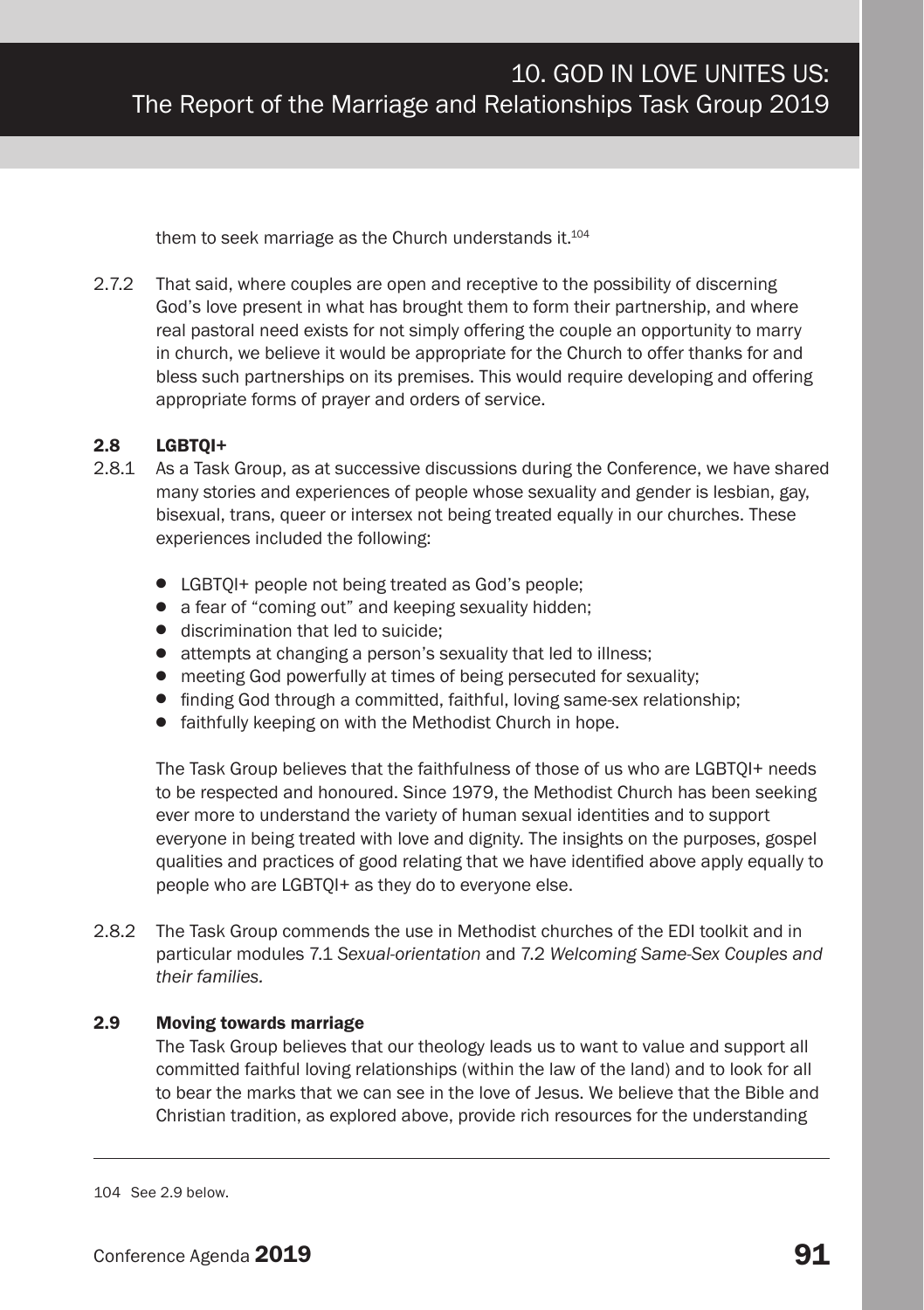of, and flourishing of, intimate, sexual relationships in our contemporary context. In particular, reflecting in this way offers the possibility that might lead to that particularly deepening and intensifying form of relating that we know as marriage.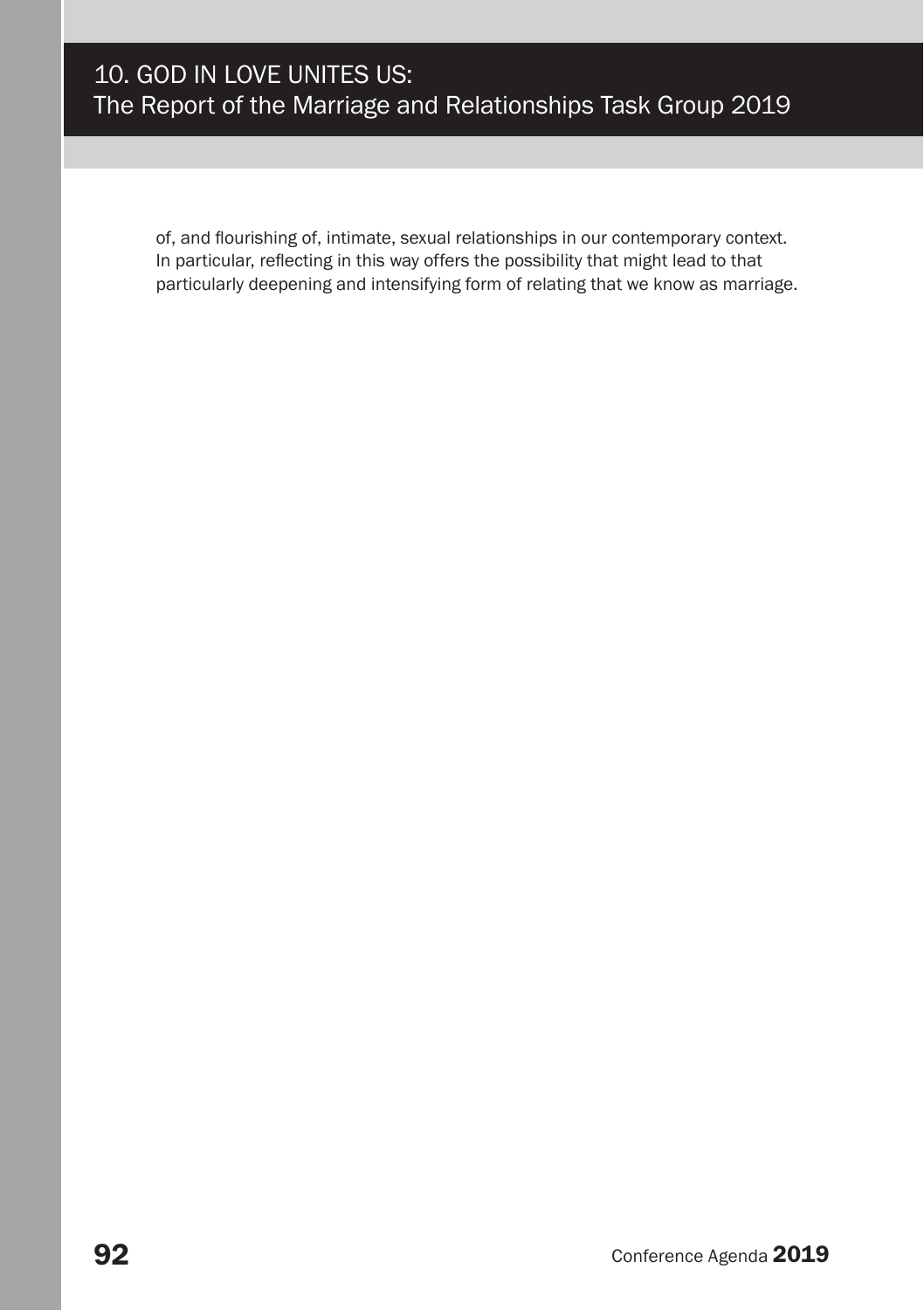#### 3. God's guidance for marriage: developing our vision

In this section, we note the distinctive character of the commitment that constitutes marriage as the Methodist Church understands it. We consider how the important concepts of covenant and grace have particular application to it. We highlight the potentially enriching character of marriage relationships, recognising that the lived reality may sometimes differ from the vision which God offers to us. We track the changes in the Methodist Church's teaching on marriage towards it being more about companionship between equal partners, with less emphasis upon the creation of children. As a Task Group, we offer our reflections upon a theology of marriage based upon our reading of the Bible, Methodist theology (as distilled in marriage service liturgies), and people's lived experiences.

#### 3.1 Our developing theology of marriage

- 3.1.1 In Christian understanding and practice, marriage is a distinct and particular form of a relationship through which two people may experience, explore and express God's gracious love. The committing of a couple to each other, within God's ordering of creation as it is described in the Genesis narrative, is what we have later come to call 'marriage'. This plays an important part in enabling the partners, the society of which they are part, and the human race to flourish according to God's purposes. This is what is sometimes meant by those who talk of marriage as one of the 'creation ordinances', and can be seen to be what is being endorsed by Jesus in Mark 10:6-8 and Matthew 19:4-6.105 In other parts of the Old Testament, marriage is also used as a metaphor for God's covenant relationship with God's people.106 The nature of that covenant relationship then influences the Church's understanding of marriage. In the New Testament, marriage is used as a metaphor for the relationship between Christ and the Church, which is itself seen as an experience of saving grace.107
- 3.1.2 Within the Methodist Church, marriage has been treated as a very important relationship, sometimes called a 'vocation', or 'calling', or even "a gift of God" (as the 1998 report described it).108 The Task Group has noted that the phrase "marriage is a gift of God" is one that for some people carries a great deal of weight. However, the report of the 2016 Marriage and Relationships Task Group raised pastoral concerns around use of this phrase. It noted, for example, that some people have questioned what this language says to single people about how they are valued.<sup>109</sup>

<sup>105</sup> See further paragraph 2.3.3 and footnotes 92, 112, 122 and 160.

<sup>106</sup> Hosea, Jeremiah, Second Isaiah and Ezekiel all turn to this metaphor to describe God's covenant relationship with god's people.

<sup>107</sup> Ephesians 5:25, 32; 2 Corinthians 11:2; and (implicitly) Romans 7:4

<sup>108</sup> Christian Preparation for Marriage 1998 Report 1.14 and SO 011A

<sup>109</sup> 2016 Report 3.1.1 (b) ii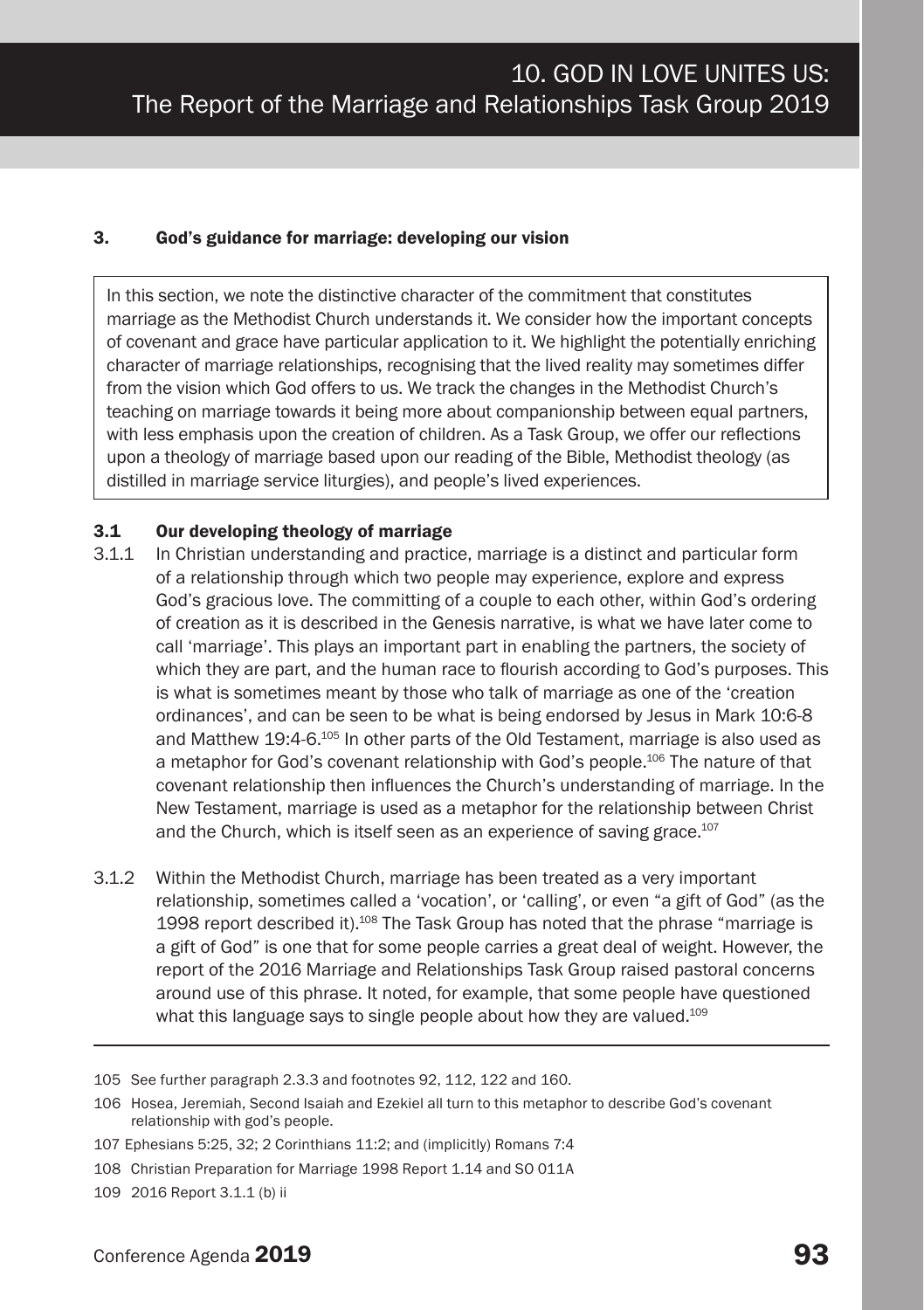- 3.1.3 Although Scripture uses the language of marriage in particular ways that point to its importance, there is no direct scriptural precedent for talking of marriage as a gift of God. The introduction of this language is relatively recent. The 1992 Statement while clearly privileging marriage as something 'good' which carries its own special blessing from God, does not use this phrase.<sup>110</sup> The Methodist Service Book 1975 talks of marriage being 'given by God'. The language of 'gift' is then introduced in the 1996 report on Preparing for Christian Marriage and incorporated into Standing Order 011A in 1998. The Methodist Worship Book 1999 also speaks of thanking God for the "gift of marriage".
- 3.1.4 Having considered these matters the current Task Group has come to the following conclusions.
	- The phrase "marriage is a gift of God" is a metaphor which expresses something of the esteem in which marriage may be held, and the intentions of God through marriage to bestow something good on humankind. This picture language is evocative and sits well in a marriage service.
	- Thanking God for the gift of marriage is consistent with the theology being developed in this report. Thanking God for the gift of other relationships is also important and we have developed these themes below.
	- Marriage is a gift of God, alongside other gifts from God in relationships that are lived according to God's purposes and bear the qualities of God's love.
- 3.1.5 Marriage is given by God as a particular channel of grace. The Task Group has found it helpful to see marriage as a significant form of close and enriching relationship, which calls for particular commitment and discipline and through which grace may be joyfully experienced. In 1 Corinthians 7:7, Paul describes both being 'married' and being 'single' as 'charisms' from God. That word is often translated as 'gifts', but not always helpfully. The term can best be understood in terms of ways of being and behaving that are both experiences and also expressions of God's grace.
- 3.1.6 That is true of all close relationships, but it is particularly true of marriage. All the purposes, qualities and practices which we have noted above as applying to all relationships, apply also to it.  $111$  Marriage, though, is also intentionally life-long, exclusive and monogamous.<sup>112</sup> Above all, marriage is a relationship in which grace

<sup>110</sup> 1992 Statement paragraph 64

<sup>111</sup> See Section 2

<sup>112</sup> Older forms of the marriage service talked about 'forsaking all other'. In the Bible, the practice of heterosexual polygamy in the Old Testament was never revoked, but by the time of the New Testament exclusive monogamy had become the norm. This is reflected in the words of Jesus in Matthew 19:3-12, and Mark 10:2-12.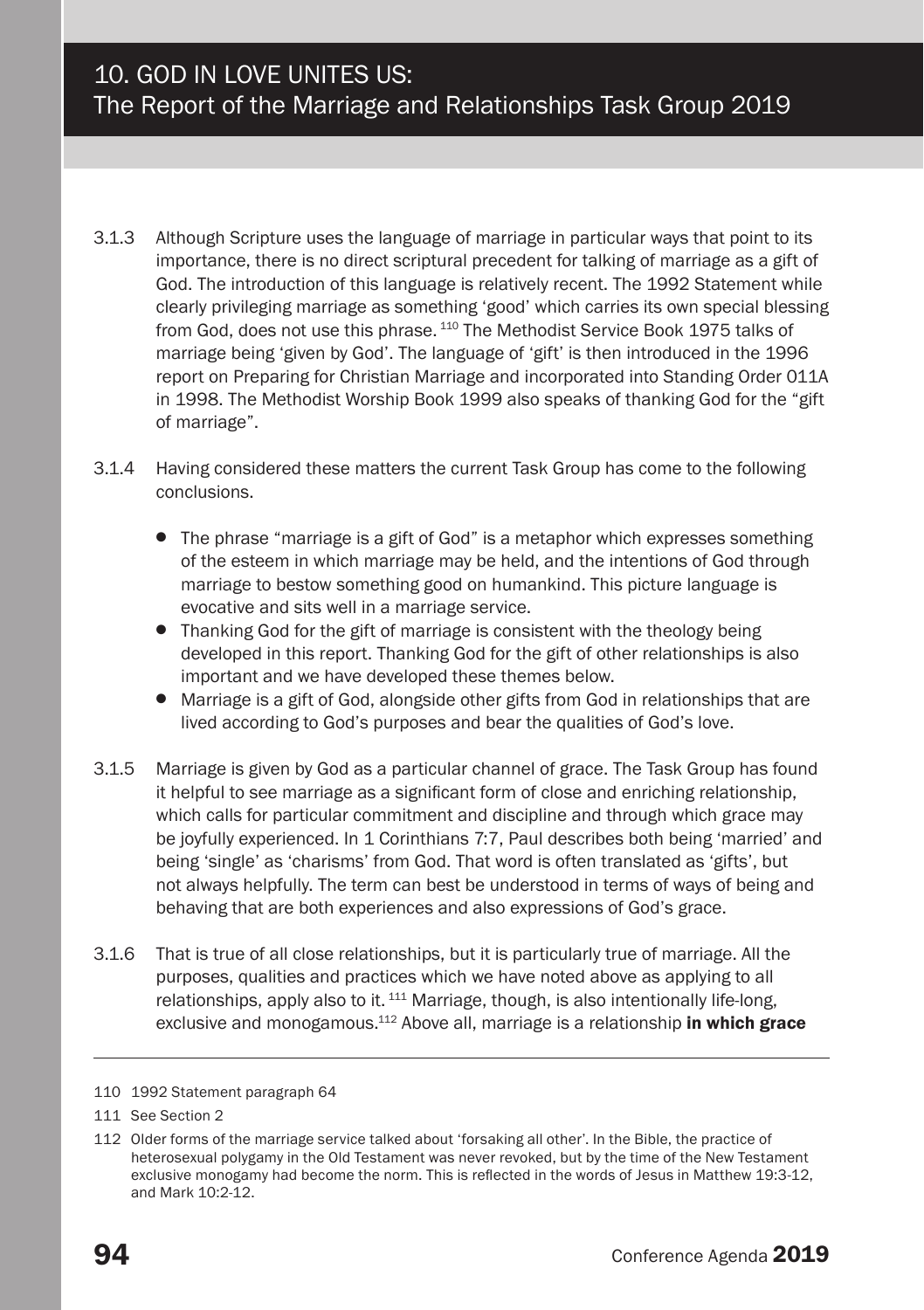mav and should be known abundantly. This means that the nature of marriage is sacramental, even though in Methodist understanding the marriage ceremony is not a sacrament. As the theologian Rachel Starr expresses it, "its sacramental nature must be located in the ongoing lived relationship of the couple, through the celebration of the gifts of creation, the sharing of sorrows and struggles, and the increase of joy and justice".113

- 3.1.7 Throughout its history, the Methodist Church has built on these biblically based insights and developed its understanding of marriage.<sup>114</sup> As a priest in the Church of England, John Wesley ensured that Methodism inherited that Church's formulations about marriage. Those in turn derived from a tradition of thinking whose origin can be traced back to St Augustine writing in 401 AD. Those formulations, as set out in the Church of England's Book of Common Prayer of 1662, described particular purposes for marriage. They can be summarised as:
	- (1) the procreation of children (and Christian children in particular, who will live to praise God);
	- (2) a remedy for sin (and sexual sin in particular); and
	- (3) mutual comfort and help.
- 3.1.8 Over time within the Methodist movement, the relative importance of these purposes has changed. Indeed, 'remedy for sin' has disappeared altogether. This can clearly be seen in the table below, which sets out some important historical developments within the marriage liturgies of the different parts of the Methodist Church.

<sup>113</sup> Rachel Starr *Reimagining Theologies of Marriage in contexts of Domestic Violence: When Salvation is Survival* Abingdon: Routledge 2018 p. 120

<sup>114</sup> See further the 2016 report 3.1.2(c).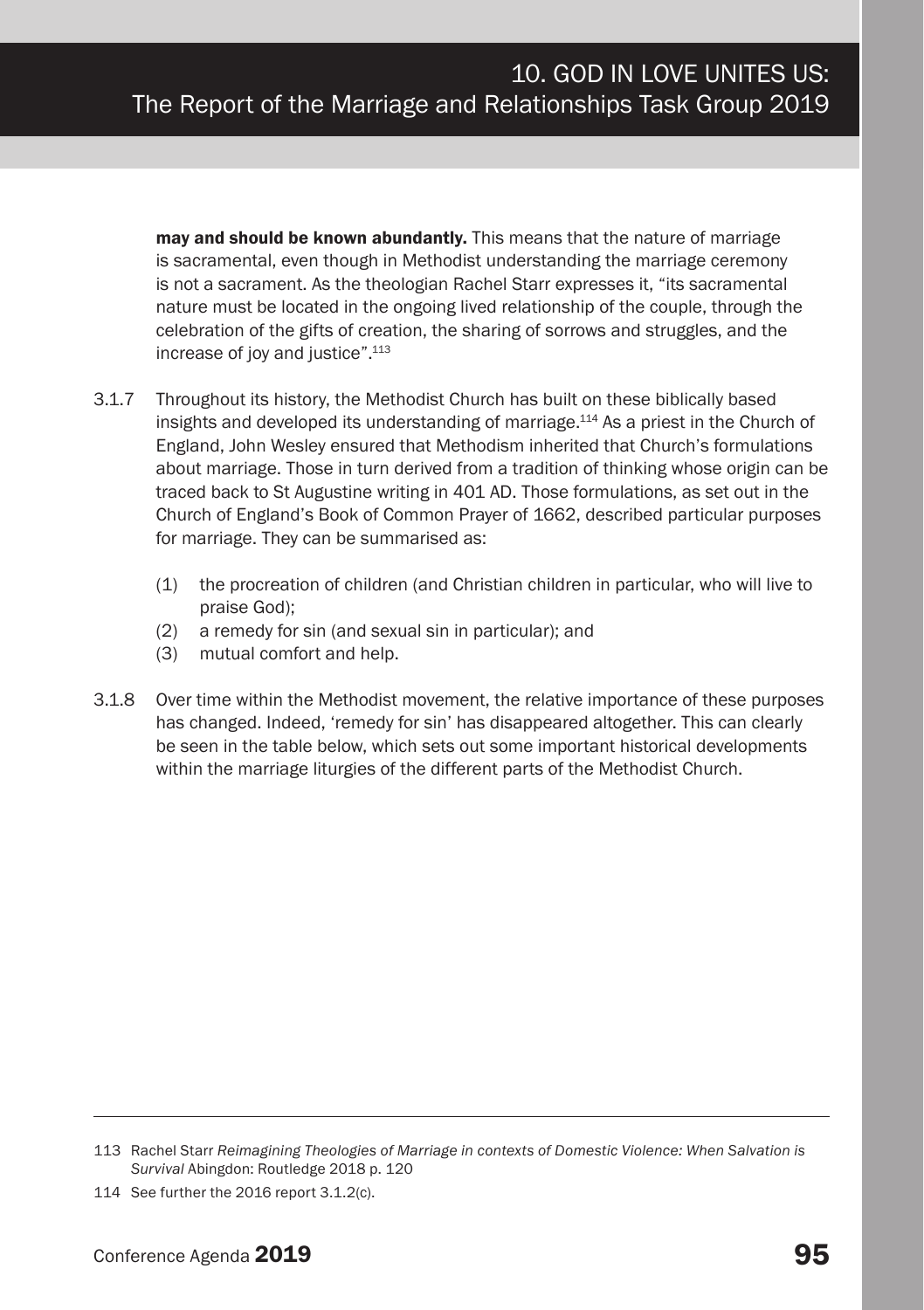#### *Table: Changes in the expressed purpose of marriage within Methodist liturgy115*

| <b>Date</b> | <b>Source</b>                     | <b>Details</b>                                                                                                                                                                                                                                                                                                               |
|-------------|-----------------------------------|------------------------------------------------------------------------------------------------------------------------------------------------------------------------------------------------------------------------------------------------------------------------------------------------------------------------------|
| 1846        | Wesleyan<br><b>Methodists</b>     | deleted the second purpose (remedy for sin) and removed<br>the explicit reference to procreation in the first (perhaps)<br>owing to a reluctance to talk explicitly about sex)                                                                                                                                               |
| 1890        | Primitive<br><b>Methodists</b>    | stated that the two purposes of marriage were: mutual<br>society, help and comfort; and "that children might enjoy the<br>blessings and privileges of family life"                                                                                                                                                           |
| 1903        | <b>Bible Christians</b>           | purposes in both were given as: comfort and help, and<br>enabling families to be trained up in obedience, love,<br>wisdom and piety                                                                                                                                                                                          |
| 1913        | <b>United Methodist</b><br>Church |                                                                                                                                                                                                                                                                                                                              |
| 1936        | <b>Book of Offices</b>            | following Methodist Union in Great Britain in 1932, the<br>new service book repeated the above purposes in the<br>same order but provided an alternative form of words that<br>removed the reference to children                                                                                                             |
| 1975        | Methodist<br>Service Book         | set out the purposes of marriage as: fulfilment in mutual<br>companionship and care; the foundation of true family life<br>through growing and deepening love; and the continuance of<br>the human race when the marriage is 'blessed with the gift of<br>children'                                                          |
| 1999        | Methodist<br>Worship Book         | stated that the purposes are: to "experience life-long unity<br>of heart, body and mind, comfort and companionship.<br>enrichment and encouragement, tenderness and trust"; and<br>to "enable people to grow towards maturity, so that children<br>may be nurtured, family life strengthened, and human<br>society enriched" |

3.1.9 It is crucial to recognise, therefore, that even in the short history of Methodism – compared to the 2,000 year history of the Christian Church – our understanding of the purpose of marriage has changed significantly. Our marriage services have demonstrably moved over the years from seeing the dominant purpose of marriage as being procreation, to seeing it as being about profound companionship. Exactly

<sup>115</sup> Material largely taken from: David M Chapman, *Born in Song: Methodist Worship in Britain* (London, Church in the Market Place Publications, 2006), 'The Solemnisation of Christian Marriage', pp. 197-217.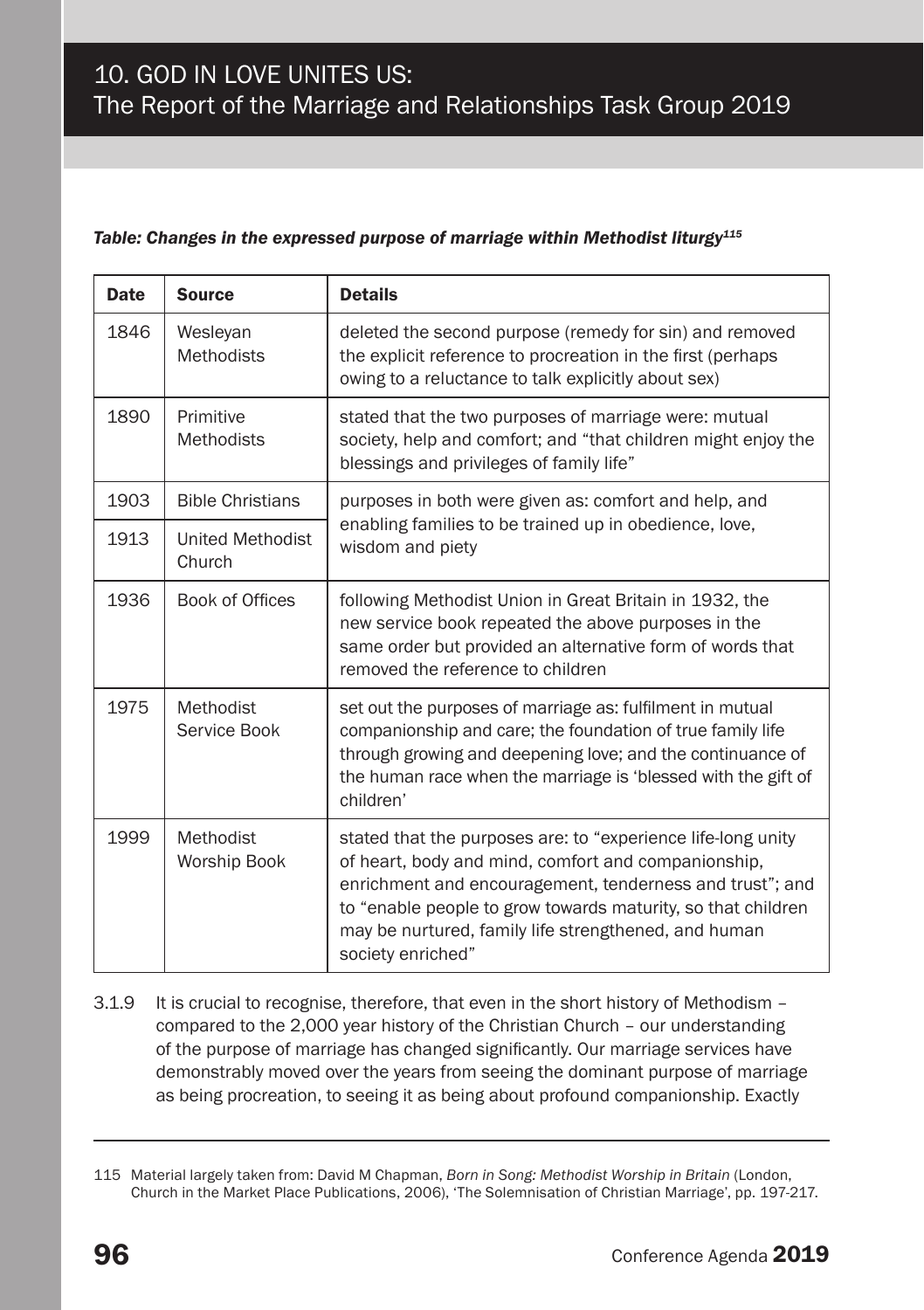why this change has happened is unclear. It may be because Methodists have become more and more reticent about sexual activity. It may be in response to the increasing number of people coming to it for marriage who are beyond child-bearing age. (However, it needs to be noted that even older couples entering marriage can still provide a nurturing and caring environment for children, including children from earlier marriages, and grandchildren.) It may also be because of the growing availability of effective means of contraception, and the realisation that sexual expression can have other important functions as well as procreation.

- 3.1.10 Proponents of both emphases ('companionship' and 'procreation') might claim support for their point of view in Genesis 2:22-24, but by reading those verses in different ways.116 Those who interpret the reason for a man 'leaving his father and mother and cleaving to his wife' as being a response to God's statement in Genesis 2:18 that it is not good for a human being to be alone, would tend to a 'companionship' view of marriage. Those who interpret those verses as a response to the statement in Genesis 1:28 to "be fruitful and multiply" would tend to see the purpose of marriage as being procreation. But it is hard to see whether that statement is a command or a blessing, or a mixture of both. It is certainly the case that there is not a 'duty of procreation' in the Bible, in the sense that procreation is an absolute command for all people at all times. There is a recognition that there are other ways of responding to God and dedicating oneself to God's ways than through fulfilling a duty to procreate. $117$
- 3.1.11 Bearing all this in mind, the Task Group has been happy to affirm the understanding of Christian marriage as expressed in the Methodist Worship Book (1999), namely, that marriage is not a duty, but a relationship in which grace and love may be experienced and expressed. It is a relationship where two people may enjoy a "lifelong unity of heart, body and mind; comfort and companionship; enrichment and encouragement; tenderness and trust". This in turn will allow them both to "grow towards maturity, so that children may be nurtured, family life strengthened, and human society enriched". <sup>118</sup> All of this provides the context for the commitments that the couple freely make to each other. As the liturgy goes on to make clear, this act of commitment is made in the presence of witnesses and a congregation, grounding both the service and the relationship in the worshipping and caring life of the church community. The text of the marriage service then goes on to describe the act of commitment between the couple as one of "binding themselves to each other in the covenant of marriage". That phrase both complements and also deepens the reference in the introduction to "a solemn, legal contract". The legal proclamation

<sup>116</sup> See footnote 75 for the biblical text.

<sup>117</sup> See, for example, 1 Corinthians 7 and Matthew 19:12

<sup>118</sup> Methodist Worship Book 1999 p. 369.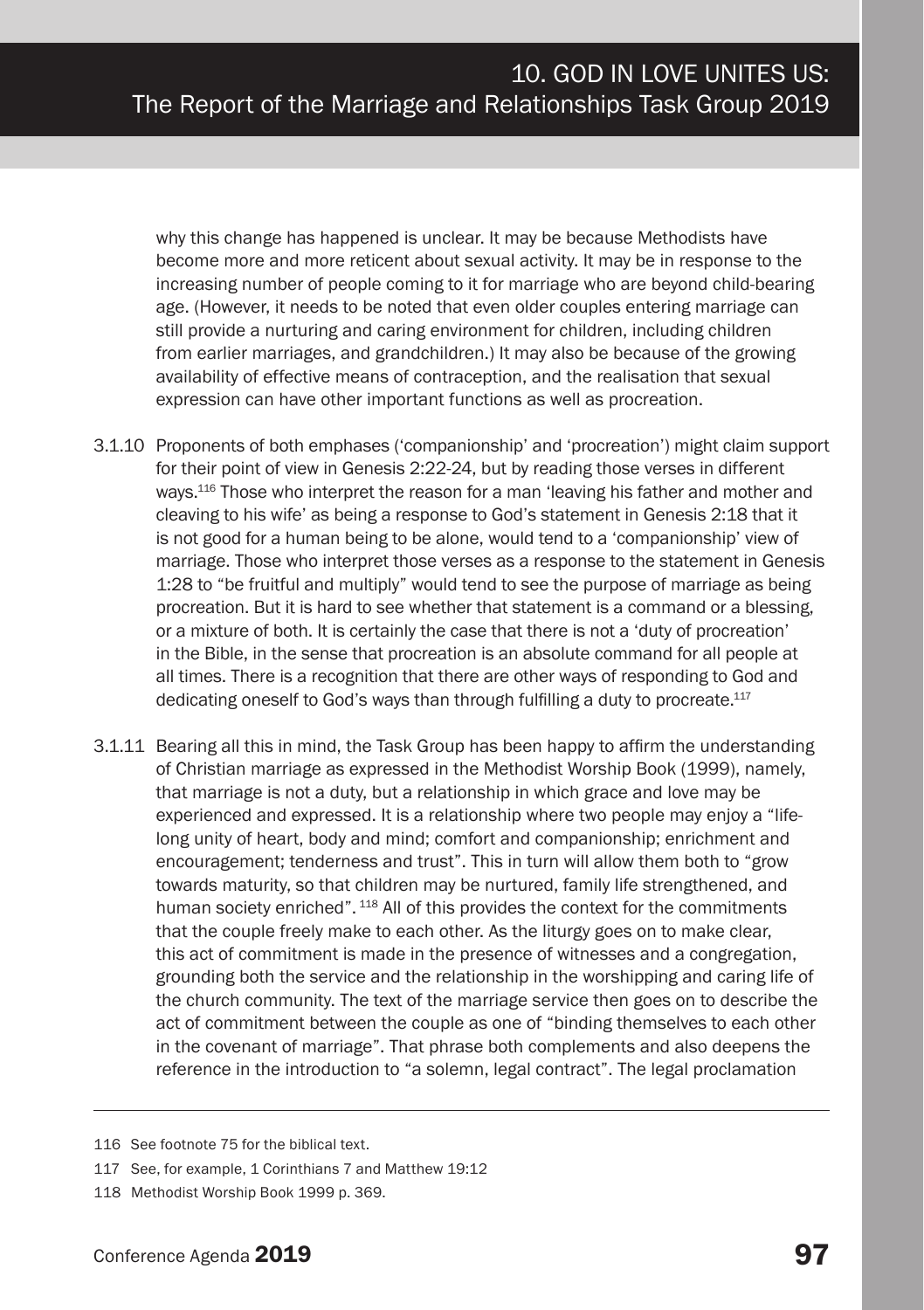of the couple as husband and wife is similarly complemented and deepened by a spiritual or religious blessing of them: "God so join you together that none shall ever part you".

3.1.12 The Task Group suggests, therefore, that marriage is a grateful response to gracious love, a commitment to love graciously in turn, and a deepening experience of God's love and grace in and through the love for the partner.

#### 3.2 Divine grace and human frailty

- 3.2.1 The Task Group has found it important to recognise that marriage has not always been understood in the same way, nor to have required what we now think of as good or holy relating. This is true both in the various Christian traditions, and in wider society. Some understand marriage to be an inherently unjust, and often patriarchal institution; and that the Christian Church has traditionally supported, recommended and even tried to enforce that view.<sup>119</sup> There is indeed a history of seemingly unjust and patriarchal practices being affirmed in Christian liturgies, and of various biblical texts being cited as justification for doing so. Specific examples would include the practice of women being given from the authority of a father to that of a husband; the transfer with them of property and resources to husbands; and women promising to obey their husbands.
- 3.2.2 A different understanding can be found, however, in the 1992 Statement on *A Christian Understanding of Family Life, the Single Person and Marriage* and the Marriage Services in the 1999 Methodist Worship Book.<sup>120</sup> That understanding can in turn be grounded in the reading of other Scriptures that are judged to take priority over the ones which appear patriarchal.<sup>121</sup>
- 3.2.3 Taking these Scriptures together, our Task Group finds no biblical basis justifying imbalances of power within marriage, exploitation and abuse, or the reduction of one person to the status of an object in the relationship. In the same vein no one should be coerced to enter a marriage or to stay in a marriage. Marriage, therefore, cannot

120 *A Methodist Statement* 1992, paras 57 and 58

<sup>119</sup> See *Liberating Sex, Adrian Thatcher, 1993* for a discussion of these themes

<sup>121</sup> Thus Ephesians 5:22 states that wives are to obey their husbands. But there are already signs that this is part of a passage in which understandings of the patriarchal family structures of the time are being modified by gospel values and insights. Wives are to obey their husbands as part of their obedient response to Christ; and husbands are to love their wives as part of Christ's love for the Church (Ephesians 5:23-33). There is still a potential imbalance there between husband and wife, but underlying both is the dynamic of Christ's love. That raises the question of how the imbalance might be modified by the insight in Galatians 3:28 that "… there is no longer male and female; for all of you are one in Christ Jesus". Philippians 2:1-18 states that in Christ all are to relate to each in Christ-like love. So in any relationship there may be a diversity of roles, but an equality of persons. 1 Corinthians 7:3ff states that both partners in a marriage have equal rights and responsibilities sexually.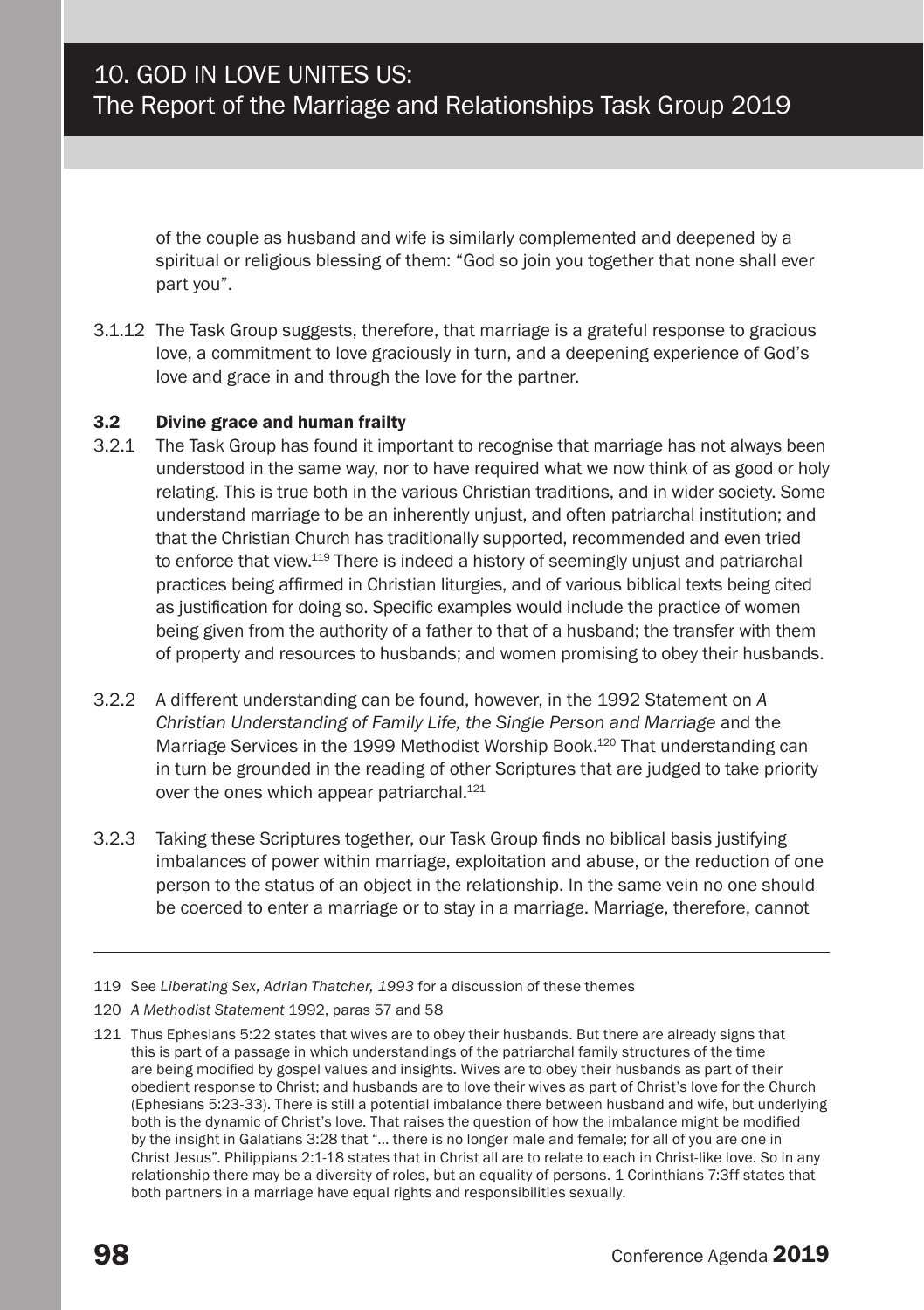be used by anyone to damage, oppress or control people in their weakness, for the God revealed to us in Jesus is not like that. If power is to be exercised, it must be the power of self-emptying not self-serving love.

- 3.2.4 People approaching marriage may well understand that it is God's intention that marriage be a life-long commitment in love. They may also understand the dynamic of this love, and anticipate in turn that the nature of their commitment to each other be life-long. But human beings are frail and fallible because we are all affected by sin. The Methodist Church has recognised that not everyone who has made that commitment with integrity finds it possible to fulfil it.<sup>122</sup> In some cases, the damage being caused in a marriage not just to the partners concerned but also to others (notably children) is greater than that of ending it.
- 3.2.5 The good news of the gospel is that God's response is always to be gracious, merciful and forgiving to those willing to seek it. The Methodist Church changed the way it responded to divorce across the  $20<sup>th</sup>$  century. These issues have been thoroughly addressed in the 1998 Report on Christian Preparation for Marriage and in the 1996 report that led to it. $123$  Following from the qualities of good relating outlined above, the Task Group suggests a marriage needs to be entered into in love, and, if breakdown is unavoidable, ended in love as far as possible.<sup>124</sup> Our Church needs to enable us to support one another in all our significant relationships, and especially through times of pressure. Where appropriate, that support can come in the context of worship and prayers that acknowledge both our weaknesses as human beings and the power of God's grace to heal.
- 3.2.6 We therefore recommend that liturgical texts be produced and commended for use at the ending of a marriage, not to glorify divorce but to acknowledge its reality and enable the partners and other people affected (and also the Church) to offer and open themselves to the gracious love of God as they go through it. $125$  The availability of such a service would be an expression of our belief in God's grace and healing, and show that nothing is beyond the care of God and the Church. The recent service of the Presbyterian Church (USA) provides a helpful model.<sup>126</sup>

<sup>122</sup> In Mark 10:1-12 Jesus points out how God's intention for marriage is not undermined but damaged by divorce and re-marriage. He then seems to say that the provision for divorce in the Old Testament book of Deuteronomy continues to exist to deal with cases where, through hardness of heart or of circumstances, it is impossible to sustain the marriage.

<sup>123</sup> Christian Preparation for Marriage (1998) and Preparing for Christian Marriage.

<sup>124</sup> Whilst recognising that in cases of domestic violence or abuse, it may be hard for the victim to express or even feel love in ending the relationship.

<sup>125</sup> The booklet *Vows and Partings* published by Methodist Publishing House 2002 has some helpful material for prayers, but not a service.

<sup>126</sup> *The Book of Common Worship* 4<sup>th</sup> edition Presbyterian Church (USA) 2018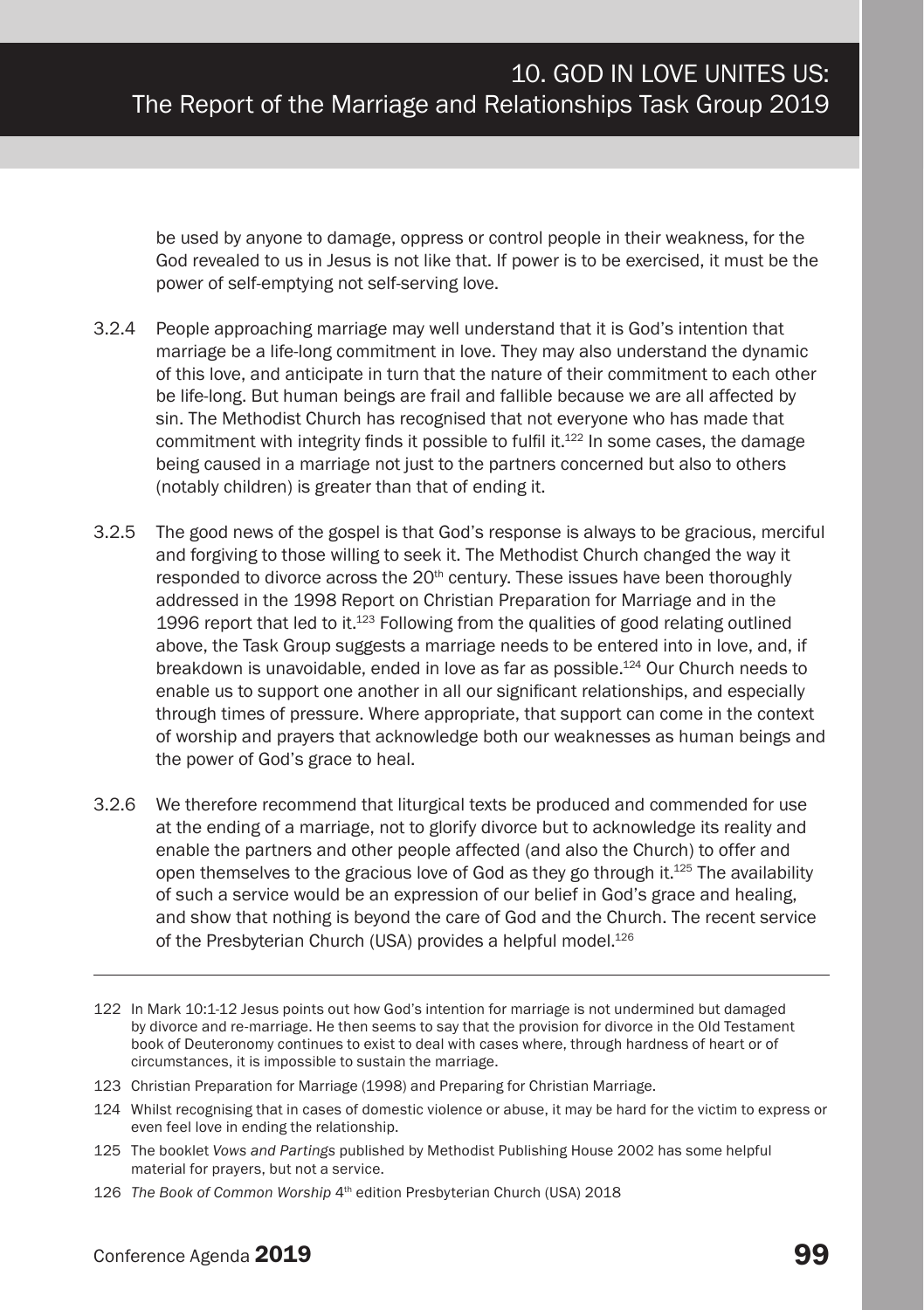3.2.7 So, we note that the Methodist Church has developed a theology of marriage which is about equality, mutuality and companionship. Over the years, the Church has changed the wording and the practice of the service of marriage in response to that.127 This developing sense of God as a God of grace and mercy has led to changes in how Methodists respond to those going through marriage break-up. While marriage is a particular kind of relationship about which the Scriptures reveal something of God's vision, as the people of God we are constantly reviewing and updating our expression and practice of that vision. The theology of marriage and the practice of marriage both as a ceremony and as a relationship has changed and can continue to change as we come to understand more about the God of grace who loves us and leads us into greater truth and love.

#### 3.3 Marriage as a social and legal institution

- 3.3.1 Marriage is a *social institution identifiable beyond the Methodist Church's understanding and experience of it*. As a social institution marriage has also appeared in many guises and is constantly changing. In British society, and many societies across the world throughout history, a special category of significant intimate relationships called 'marriage' has long been recognised and socially sanctioned. There is a long pre-Christian history of marriage; and even in our culture, heavily influenced over many centuries by Christianity and the Church, the practice of marriage has changed.128 It is therefore vital that we do not fall into the trap of imagining that relationships portrayed in the Bible were conducted in the same way and according to the same values as those portrayed in many adverts, films and television shows.
- 3.3.2 Within our own context, we must note the developments in the relationship between a civil marriage and a religious one. At one point in British history, the two were seen to be almost indistinguishable.<sup>129</sup> More recently, however, it has become increasingly difficult to say that the understanding of marriage in the law of the land and that of the Churches are coterminous.<sup>130</sup> Over time, a 'secular' understanding has become

130 The law of the land has stretched over time to encompass marriage ceremonies not just of the established Church of England (in England) but also those of other Christian denominations (including Methodism); those of other faiths; and those that are purely 'secular' with no aspects of religious faith in them.

<sup>127</sup> See the Marriage and Relationships webpage for a further discussion of changes in the Methodist Church's wording and practice of the marriage service.

<sup>128</sup> Coontz, Stephanie, *Marriage, a History: How Love conquered Marriage*. London: Penguin. 2005. 1.

<sup>129</sup> In the Marriage Act 1753 (often known as Lord Hardwicke's Act), marriage in England and Wales was regulated so that it could only take place in a local Parish Church of the established Church, the Church of England. In a judgement of 1866, Lord Penzance stated that *"… it is obvious that the matrimonial law of this country is adapted to the Christian marriage, and it is wholly inapplicable to polygamy"* and that *"I conceive that marriage, as understood in Christendom, may for this purpose be defined as the voluntary union for life of one man and one woman, to the exclusion of all others"*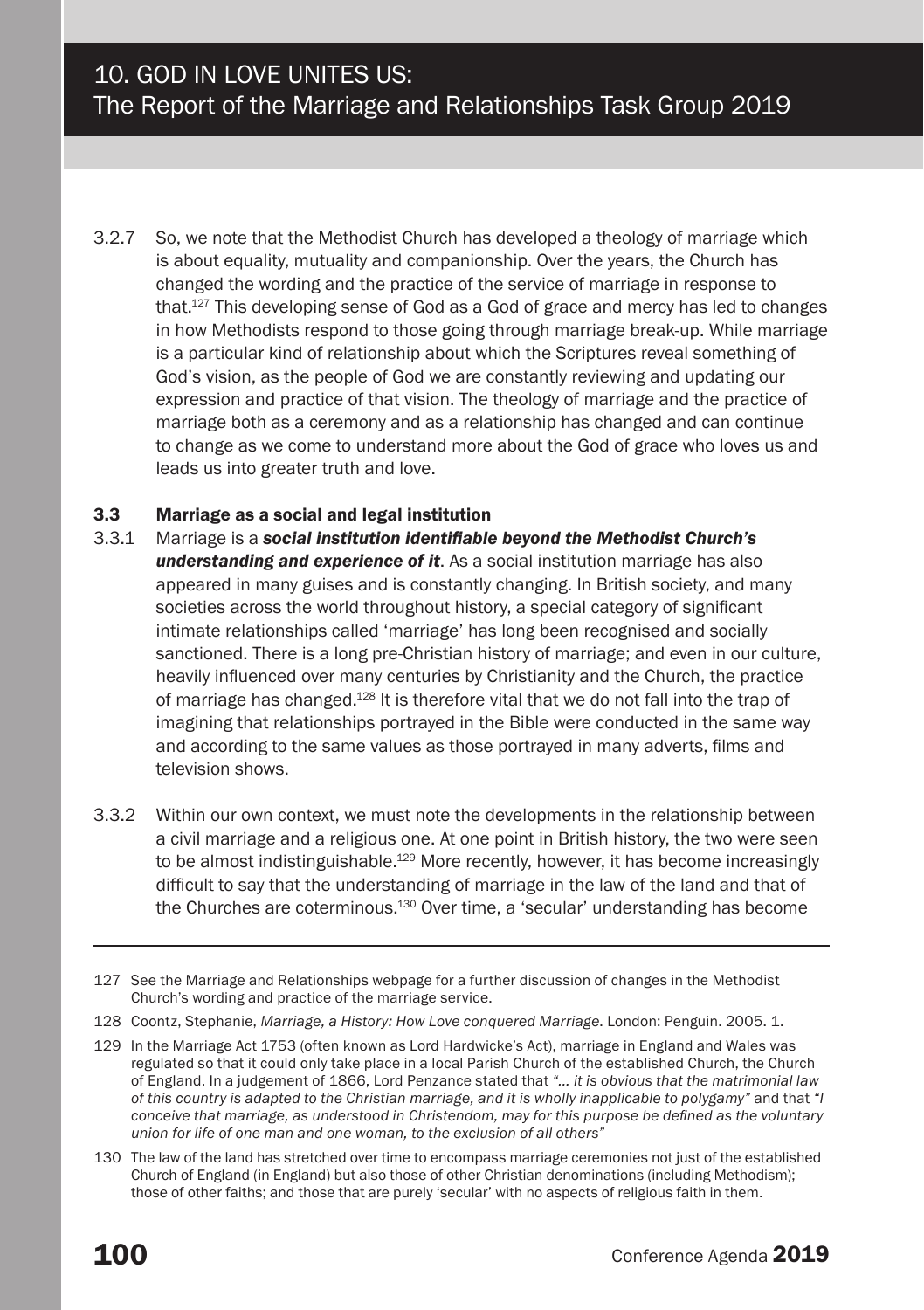the prime source for the defining of civil marriage rather than a 'Christian' one. The law in England and Wales at least (provisions in other jurisdictions vary) now stipulates that ceremonies for both civil partnerships and civil marriages can contain readings, songs or music, but must not contain anything that is religious, including hymns or readings from the Bible. In the case of a marriage service in an authorised church building, Methodist or otherwise, the couple are required to make a particular declaration and exchange promises in order to fulfil legal requirements, following which the couple and witnesses sign the register.<sup>131</sup> When all these things have been done, the marriage service in the church results in the couple's marriage being counted as valid under the law of the land.132

- 3.3.3 The Introduction to the current *Methodist Worship Book*'s services for "Marriage and the Blessing of a Marriage" therefore states that: "A marriage ceremony is a formal occasion when a solemn, legal contract is made between a man and a woman. In a Christian context, it is also an act of worship in which marriage is celebrated as a gift of God and the joy of the couple is shared and their commitment to each other is witnessed by family and friends."<sup>133</sup>
- 3.3.4 It could be inferred from the use of the term 'solemn, legal contract' and the reference that follows to 'a Marriage previously solemnised' that it is primarily the law or the state which not only defines what marriage is, but also in some sense 'makes' a particular marriage by declaring that from a particular moment it validly exists. It is certainly the case that the Church judges that its own understanding of marriage from a Christian perspective is not contradicted by, and does not itself contradict, that of the state, but adds something special to it.
- 3.3.5 The Task Group has reconsidered whether 'decoupling' the civic ceremony and the church service would strengthen or weaken the Church's understanding and practice of marriage, and its standing in and influence on society.134 Doing so might enable the Church to put the emphasis more on the quality of the relationships being developed, and on the spirituality of the union being effected. However, 'decoupling' would likely decrease the opportunities to engage with members of wider society at crucial moments in their journey of life, embodying God's grace and ministering God's love to them. This was a very clear message from the workshops at the 2018 Conference. Moreover, it is hard for an incarnational faith to separate the spiritual

<sup>131</sup> Only fourteen words are needed to fulfil those legal requirements.

<sup>132</sup> Please see the additional web site pages for a timeline of relevant developments in the history of marriage and relationships.

<sup>133</sup> Methodist Worship Book 1999, p. 367

<sup>134</sup> This was previously considered in the 2016 Marriage and Relationships report 3.1.3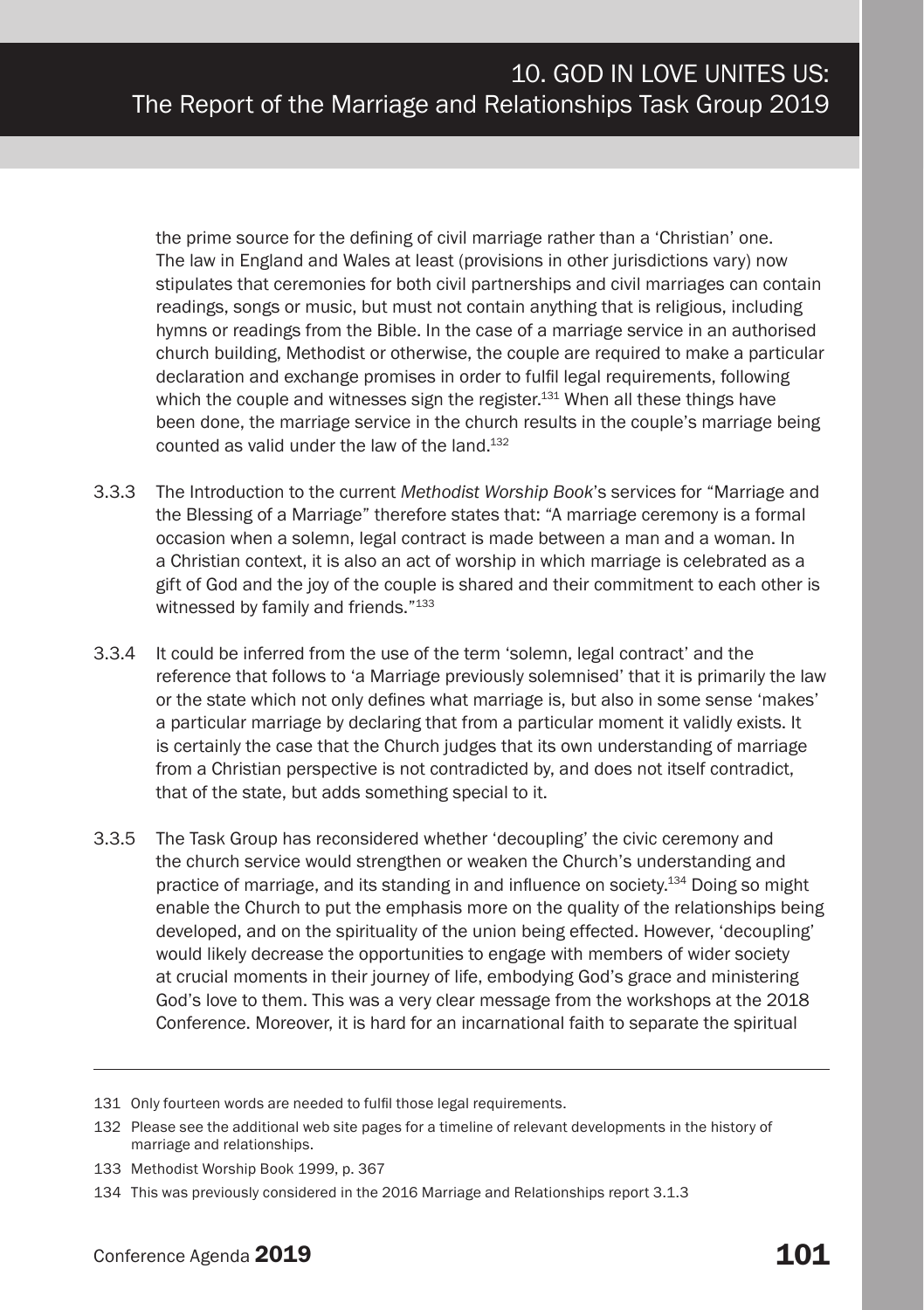or religious aspects of life from civic, legal or practical ones. On reflection, therefore, we do not recommend 'decoupling'. We judge that the legal or civil understanding of marriage with regard to mixed-sex marriages is contained within the understanding of the Methodist Church, which then goes beyond it. Having said that, the Task Group would want to continue to affirm those couples undertaking a civil marriage. The making of vows, often before the couple's community, symbolises and confirms the commitments being made. Civil marriage can support good relating and all such relationships are precious and to be celebrated.

#### 3.4 Resources to support marriage

Over recent years, marriage has become less popular, and statistics show that a high proportion of marriages fail.<sup>135</sup> The Task Group therefore recommends that the Methodist Church offer more support for marriage, alongside other committed relationships.136 Resources to help provide this support could include the theological insights of the purposes, qualities and patterns for good relating that are set out in this report.

<sup>135</sup> The Office for National Statistics Divorces in England and Wales 2015 suggests that 42% of marriages end in divorce. ons.gov.uk/peoplepopulationandcommunity/birthsdeathsandmarriages/divorce/ bulletins/divorcesinenglandandwales/2015#what-percentage-of-marriages-end-in-divorce (consulted 25th March 2019)

<sup>136</sup> The 2002 Marriage in the Methodist Church report to Conference raised questions as to how we should continue to develop our marriage preparation practice. Resolution 5 named various officers of the Connexional Team as being tasked with producing an action plan for 2003-2005.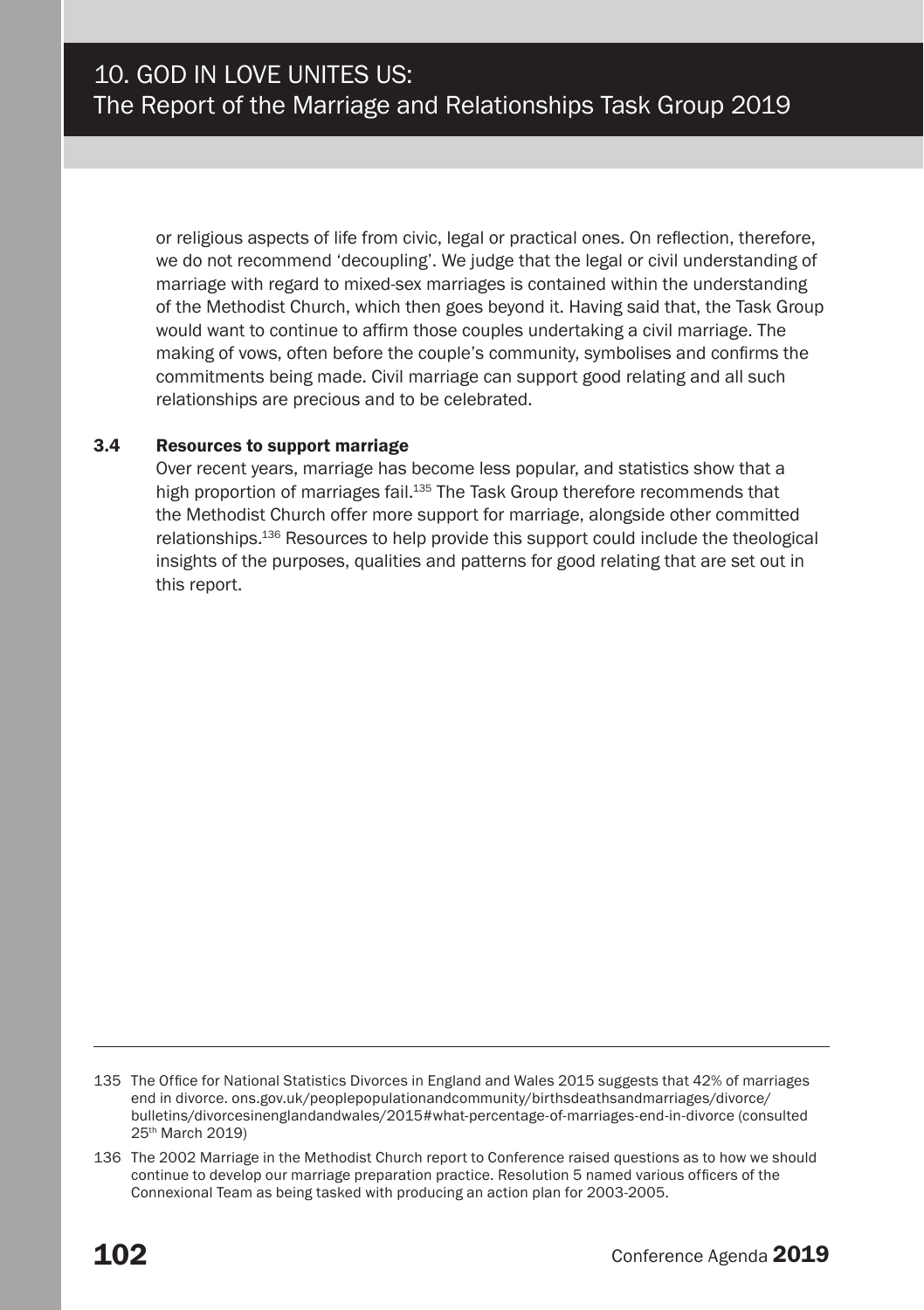#### 4. Widening the practice of marriage

We have noted that while the Methodist understanding of marriage goes deeper and is more particular than that stipulated in the law of the land, the validation by the State is in practice necessary to confirm all marriages in the Methodist Church. In this section, we look at how the State has developed marriage-like relationships with the creation of civil partnerships and also widened the definition of marriage itself to include samesex couples. Alongside this, we consider whether the developing Methodist theology of marriage and relationships, and the previous decisions of the Methodist Church not to debar its members from entering into such relationships as defined and validated by the law, mean that the Methodist Church can now widen its own practice of marriage. In reaching our conclusions we reflect upon previous arguments for not widening the celebration of marriage to include same-sex couples. We consider previous approaches to Scripture and emerging interpretations. We share here the thinking that has enabled the Task Group to offer its conclusions.

#### 4.1 The question posed by the Marriage (Same Sex Couples Act) 2013

The Marriage (Same Sex Couples) Act 2013 legalised same-sex marriage in England and Wales starting from March 2014.<sup>137</sup> Despite the fall in the numbers of mixedsex couples entering into marriage, there have been significant numbers of samesex couples seeking to take up the opportunity to get married.<sup>138</sup> As a Church, we have declared that all people are equally valued by God.<sup>139</sup> Now we must address the question of whether it should be possible for same-sex couples to marry in the Methodist Church.

#### 4.2 Who can register a civil partnership or be married in law?

At the time of publication of this report, only couples who are of the same sex and meet the requirements of the law can register to enter a civil partnership.<sup>140</sup> Corresponding provisions apply to the marriage of mixed-sex couples under the

- 137 The Marriage and Civil Partnership (Scotland) Act 2014 legalised same-sex marriage in Scotland from December 2014. Same-sex marriage has not, however, been legalised in Northern Ireland. There are a variety of provisions in the non-UK jurisdictions of the Channel Islands, Isle of Man, Gibraltar and Malta.
- 138 In the first year that such marriages were possible (March 2014 to June 2015), a total of 7,366 marriages were formed in England & Wales, of which 55% were between female couples and 45% between male couples. (ONS: Marriages in England and Wales (provisional) for Same Sex Couples, 2014, released 20 October)
- 139 See the EDI Toolkit
- 140 The requirements are that they are not blood relatives; are over the age of 18 (or 16 if they have the written consent of their parents or legal guardians); and are free to enter the partnership (ie are not already in a civil partnership or married). For further details, see: www.gov.uk/get-married-in-england-orwales.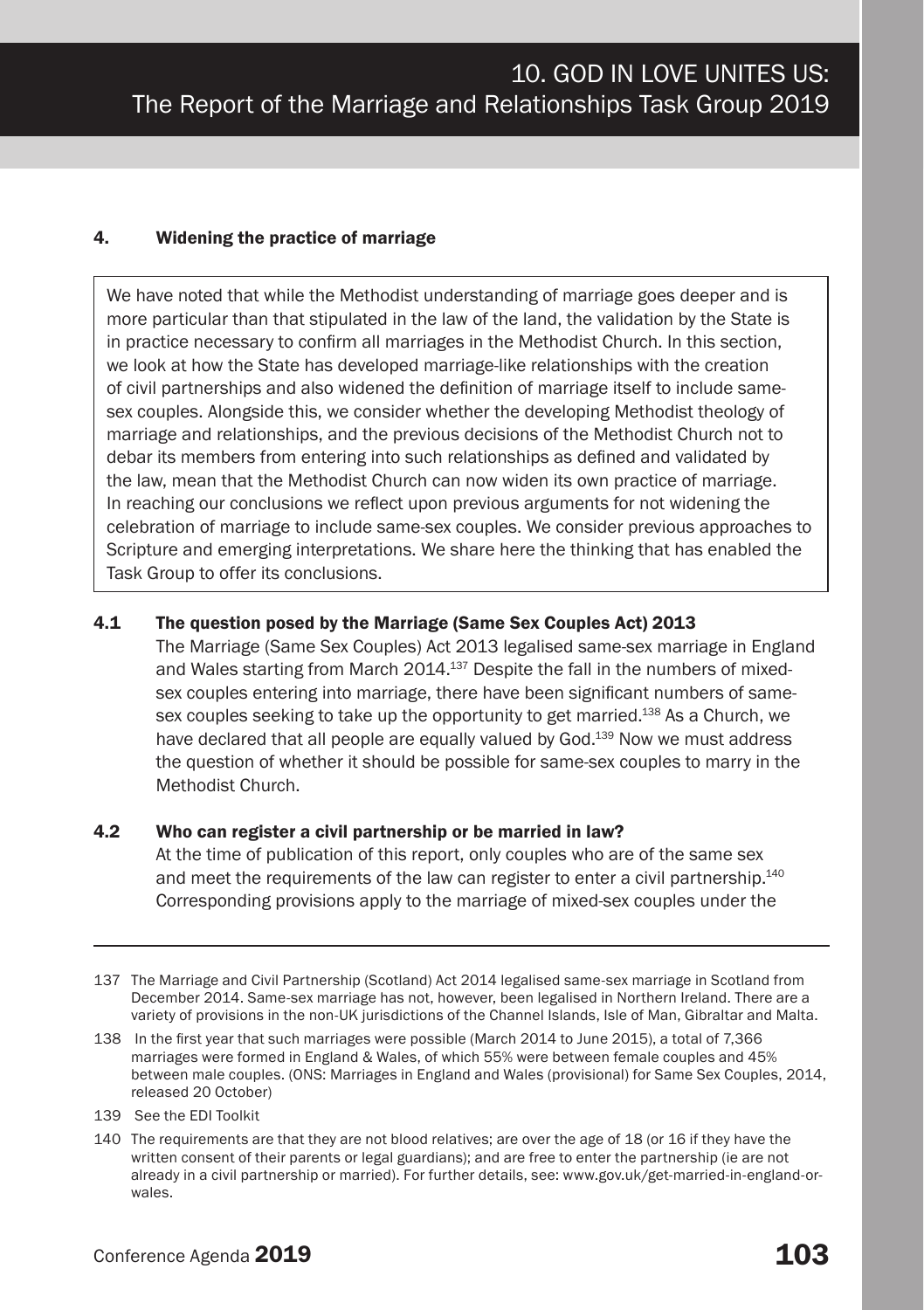various pieces of legislation in all parts of the United Kingdom, and to the marriage of same-sex couples in those parts of the UK where that has been legalised.

#### 4.3 Who may register a civil partnership or be married under the discipline of the Methodist Church?

- 4.3.1 So far as same sex civil partnerships are concerned, the Methodist Conference resolved in 2006 that "there is no reason *per se* within our discipline to prevent anyone within the Church, ordained or lay, from entering into, or remaining within a civil partnership. However, the 1993 Resolutions *[sc. on Human Sexuality]* do still apply". The same should presumably apply in due course to mixed-sex civil partnerships. With regard to same sex marriages, the Conference resolved in 2014 that the same provisions as applied to those registering civil partnerships "should also extend to those entering into legally contracted same sex marriages".<sup>141</sup>
- 4.3.2 With regard to mixed-sex marriages, the Conference has always accepted and affirmed those who solemnise them in a civic ceremony rather than a Church. Indeed, it has provided a form of service for the 'Blessing of a Marriage previously Solemnised' for those who subsequently wish to celebrate and pray for their relationship in an act of worship.142
- 4.3.3 The current situation is somewhat different when it comes to authorised services for civil partnerships and marriages. With regard to civil partnerships, the 2006 Conference Report *The Pilgrimage of Faith* led to the Conference resolving that "the 1993 Resolutions preclude the possibility of the Methodist Church giving an 'official' blessing to a same-sex relationship.<sup>"143</sup> It resolved that this excluded "the possibility of authorised liturgies being adopted for the blessing of same-sex relationships and that Methodist premises may not be used for such a purpose".<sup>144</sup>
- 4.3.4 At the same time, however, the 2006 Conference issued guidance about what would be good pastoral practice in responding to requests for prayers or for services of blessing for same-sex couples. Those approached in this way could offer "informal, spontaneous prayer in response to a pastoral need", but were not to use Methodist

- 142 *Methodist Worship Book* 1999 p 385ff
- 143 Agenda Item 40 of the 2006 Conference.

<sup>141</sup> Resolution 40/6 of the 2014 Conference reads in full "The Conference resolved that, whilst recognising that the 1993 Resolutions on Human Sexuality would still apply to all relationships, the ruling regarding those entering civil partnerships, namely that there is no reason per se to prevent anyone within the Church, ordained or lay, from entering into or remaining within such a relationship, should also extend to those entering into legally contracted same sex marriages."

<sup>144</sup> Resolution 40/8 of the 2006 Conference. The 1993 Resolutions referred to can be found in Book VII Guidance Part 11 of the *Constitutional Practice and Discipline of the Methodist Church*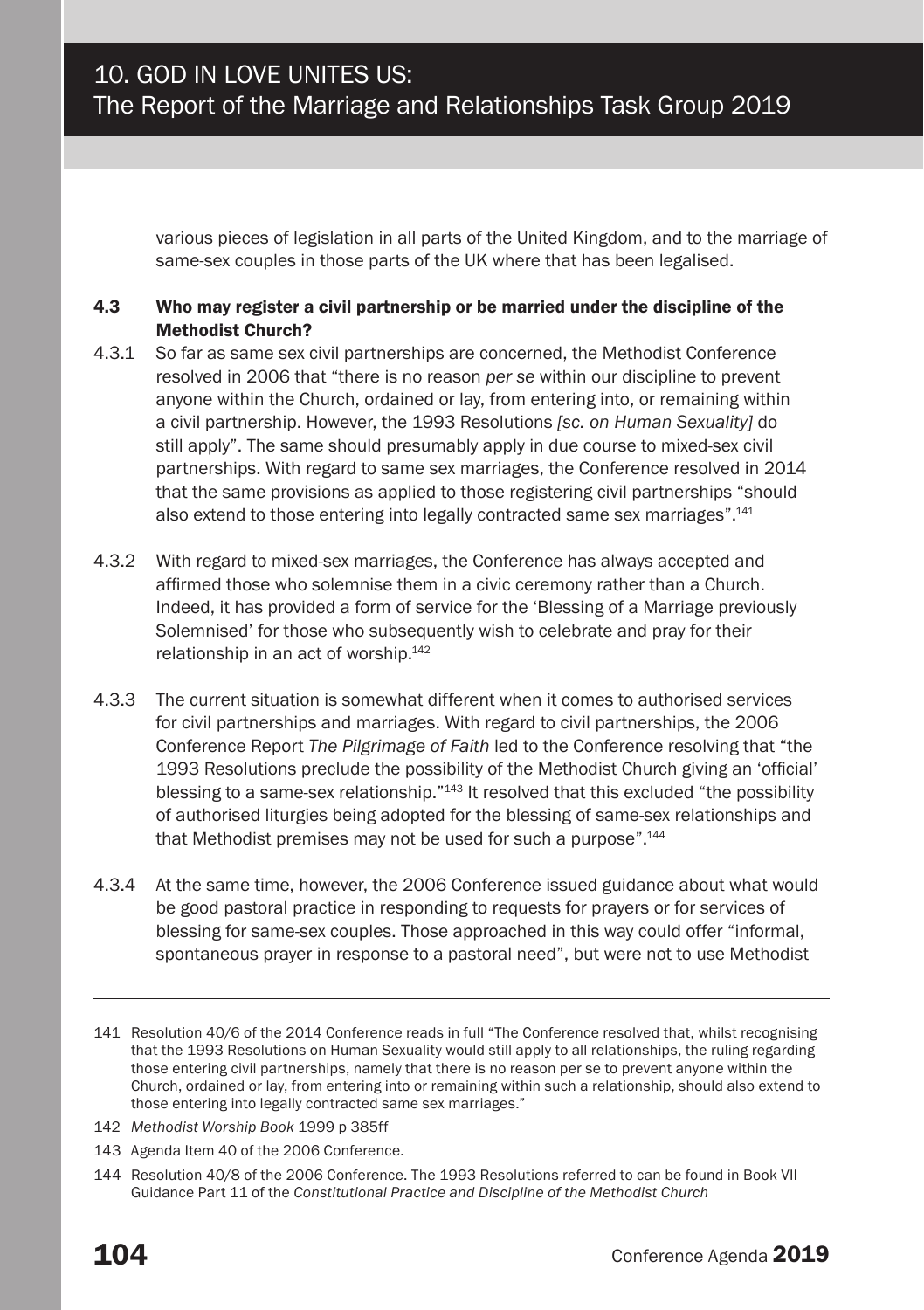premises "for the blessing of same-sex relationships."145 Then in 2014, the Conference revised that guidance in a way that implicitly recognised that Methodist premises could be used as the venue for any response that was consonant with the Methodist Church's understanding and discipline.<sup>146</sup> In 2018, the Conference adopted a Notice of Motion which effectively made this an explicit part of the formal guidance, stating: "The Conference… reiterates the Guidance on Requests for Services in Book VII Part 10 of CPD and affirms that this allows for Local Churches to allow their premises to be used to conduct public thanksgivings for same-sex couples who have solemnised a civil marriage or partnership, presided over by an appropriate minister, probationer or member." <sup>147</sup>

- 4.3.5 When first introduced, the legislation for civil partnerships did not allow for them to be contracted on religious premises. In 2010, however, the Equality Act removed that barrier, but stipulated that any application to the registration authorities for local church premises to be authorised for use in this way could only be made with the consent of a specified body.148 In the case of the Methodist Church, this would be the Methodist Conference. Yet no resolution seeking the Conference's consent has as yet come to the Conference. Moreover, since the essence of a civil partnership is above all to register the partnership, with no vows or commitments being necessary, the Task Group does not recommend that such a resolution be brought.
- 4.3.6 In the case of marriage, the Conference has authorised forms of service solemnising the marriages of mixed-sex couples. Those services contain the statements and commitments that are necessary for the marriage to be legally registered as 'valid' but place them in the context of the formation of a covenant relationship between two people in an act of worship. In England and Wales, they take place in those Methodist premises that have been authorised under the law for the registration of marriages. Such authorisation has to be applied for by the local managing trustees. The Conference has permitted them to apply, if they choose so to do.
- 4.3.7 Legally in England and Wales, same-sex marriages are registered under a different Act of Parliament to that for mixed-sex ones, and buildings that are used to register them are separately authorised under that Act.149 The Conference has not given permission for local managing trustees to apply for that authorisation, nor has it

<sup>145</sup> Resolution 40/10 of the 2006 Conference.

<sup>146</sup> Resolution 40/5 of the 2014 Conference. The full text of the revised guidance can be found in the *Constitutional Practice and Discipline of the Methodist Church* Book VII Part 10.

<sup>147</sup> 2018 Conference Notice of Motion 203 [Daily Record 7/17/8 as clarified by 8/53/1-2].

<sup>148</sup> Equality Act 2010, section 202, which amended section 6 of the Civil Partnership Act 2004.

<sup>149</sup> Marriage (Same Sex Couples) Act 2013, Schedule 1.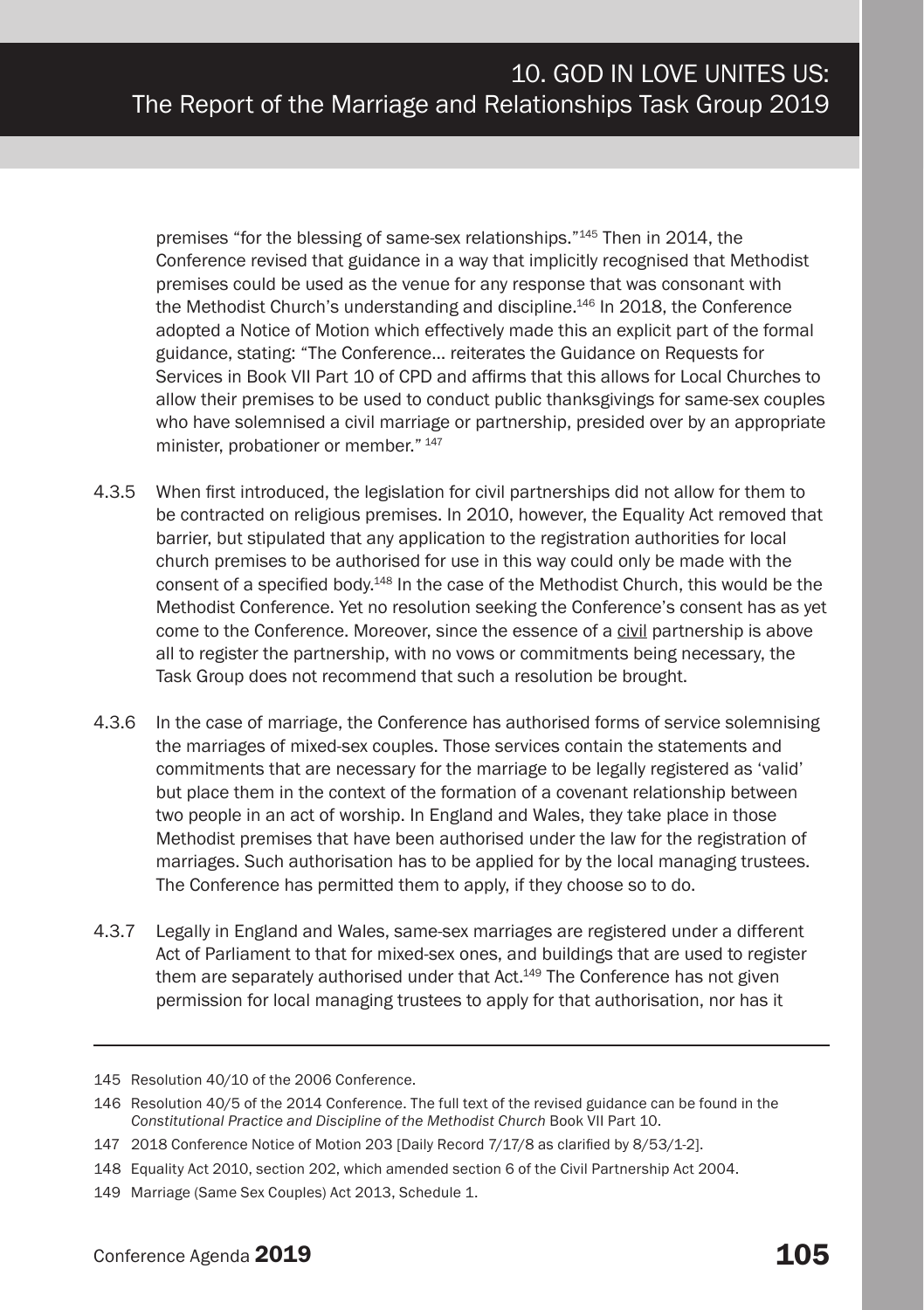authorised forms of service for the solemnisation of same-sex marriages or the blessing of such marriages that have been previously solemnised.<sup>150</sup>

- 4.3.8 The implication of the above is that the Methodist Church is content for Methodists (whether lay or ordained) to enter the legal institutions of same-sex civil partnership and same-sex marriage, but does not see them as falling within the Methodist Church's understanding of marriage. The Task Group is aware that some members of the Methodist Church would be happy to see the Conference authorising forms of service which enable same-sex couples to exchange vows and to make commitments to each other in the sight of God and the Church that create a life-long, exclusive covenant relationship between them; but that they would not want this relationship to be called 'marriage'.151 Others oppose any sort of formalised same-sex relationship, and some struggle with the 1993 declarations of the Conference concerning sexuality as a whole.
- 4.3.9 A basic reason often given for this opposition is that anything other than a sexual relationship between a man and a woman is said to be *not natural.* This is sometimes due to a dislike or fear of habits and practices that are not our own, or beyond our personal experience. At other times, it is because an assumption is being made that what is good for human beings is what is in accordance with the principles engrained in nature, and that those principles can be discerned by reason.152 Yet what is declared to be 'natural' and what is not is often what is in accord with the judgement and self-interest of the powerful. What are perceived to be principles of nature are often more like social conventions. Thus when in 1 Corinthians 11:14 Paul says that it is not natural for a man to have long hair, he is not saying that it will not grow long, but that allowing it to grow long is not normal.153 Moreover, the fact that same-sex activity has now been discerned in many classes of animals makes it difficult to argue that it is not 'natural' for humans because it does not occur among other animals. Among human beings, there is a diversity of human sexuality, each expression of which can be said to be influenced by a variety of factors (as we have explored in Section 1 of this report).

<sup>150</sup> Although public prayers of thanksgiving for same-sex marriages are permitted (see para 4.3.4 above).

<sup>151</sup> Appendix 5 of the 2016 Report gives examples of such opinions given in District consultations.

<sup>152</sup> It is worth noting that although the Wesleys and later Methodism have not paid much formal attention to 'natural law' as such, their emphasis on combining reason, experience and tradition with Scripture makes them receptive to the possibilities of "integrating an implicit natural law approach with theological perspectives that may be both complementary and critically constructive". See further John Harrod *Natural Law in the Methodist Tradition* = Chapter 6 in ed. Norman Doe *Christianity and Natural Law: An Introduction* Cambridge University Press 2017

<sup>153</sup> Long hair was often seen as a sign of effeminacy.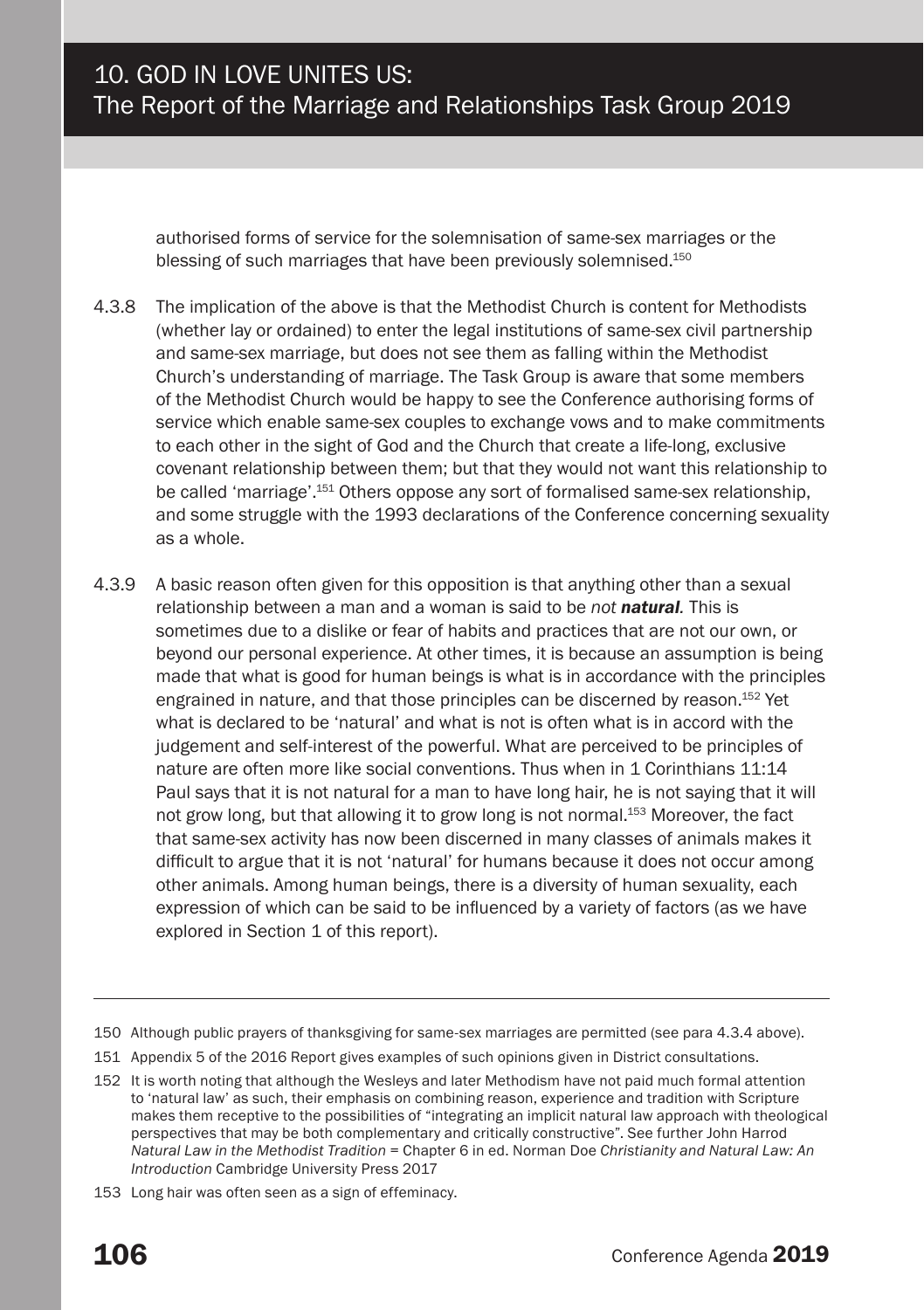- 4.3.10 It is also sometimes said that for marriage to be other than between one man and one woman is *not moral*. Morality can be seen as a set of standards for good or bad behaviour and character that are adopted by a person or society, ostensibly to promote welfare. For Christians, those standards are outworkings of God's holy nature. In the Old Testament, they lead to ordinances which condemn some particular forms of sexual conduct, amongst other things. However, Jesus is seen as fulfilling the law (Matthew 5:17) in a way that brings everything under two basic principles of 'loving God and loving others' (Matthew 22:36-40). In fulfilling those principles, people are to bear each other's burdens and gently restore those who transgress.154 So far as the ordinances about sexual conduct are concerned, it is noticeable that the emphasis of Jesus and Paul "is entirely on the quality of the relationship, and in particular that it should be a covenant of total sexual fidelity and indissoluble union".155 It can be argued that it is no less moral to see that fulfilled in same-sex relationships as in mixed-sex ones.<sup>156</sup>
- 4.3.11 The last two paragraphs have already been referring to the Scriptures. For Methodists by far the strongest argument has been that for marriage to be other than between one man and one woman is *not scriptural.* There are seven texts which are sometimes cited as condemning all acts that we would now term 'same-sex'. They are:
	- *Genesis 19:1-29*, where the men of Sodom seek to gang-rape Lot's male visitors;
	- *Judges 19:1-30*, where the men of Gibeah seek to gang-rape a man's male visitor;
	- *Leviticus 18:22* and *20:13*, where it is said to be an abomination for a man to lie with another man, as if with a woman;
	- *1 Corinthians 6:9-10*, where there are two words, one of which recurs in *1 Timothy 1:9-10*, which are often understood as referring to same-sex male behaviour (the New Revised Standard Version translates them as 'male prostitutes' and 'sodomites') and occur in lists of people whose behaviour is said to put them outside the kingdom of God; and
	- *Romans 1:26-27*, in which the giving up of mixed-sex for same-sex intercourse is seen as the result of people worshipping the creature rather than the Creator God.
- 4.3.12 These texts have, however, been much discussed and fiercely debated. Some people have experienced them being used to justify all manner of prejudice, exclusion and even, sadly, violence. They, and others, have often read and interpreted the texts in other ways.

<sup>154</sup> See "the law of Christ" (Galatians 6:2).

<sup>155</sup> Jeffrey John *Permanent, Faithful, Stable* 2nd ed. DLT 2012 p.20

<sup>156</sup> Ibid. page 22.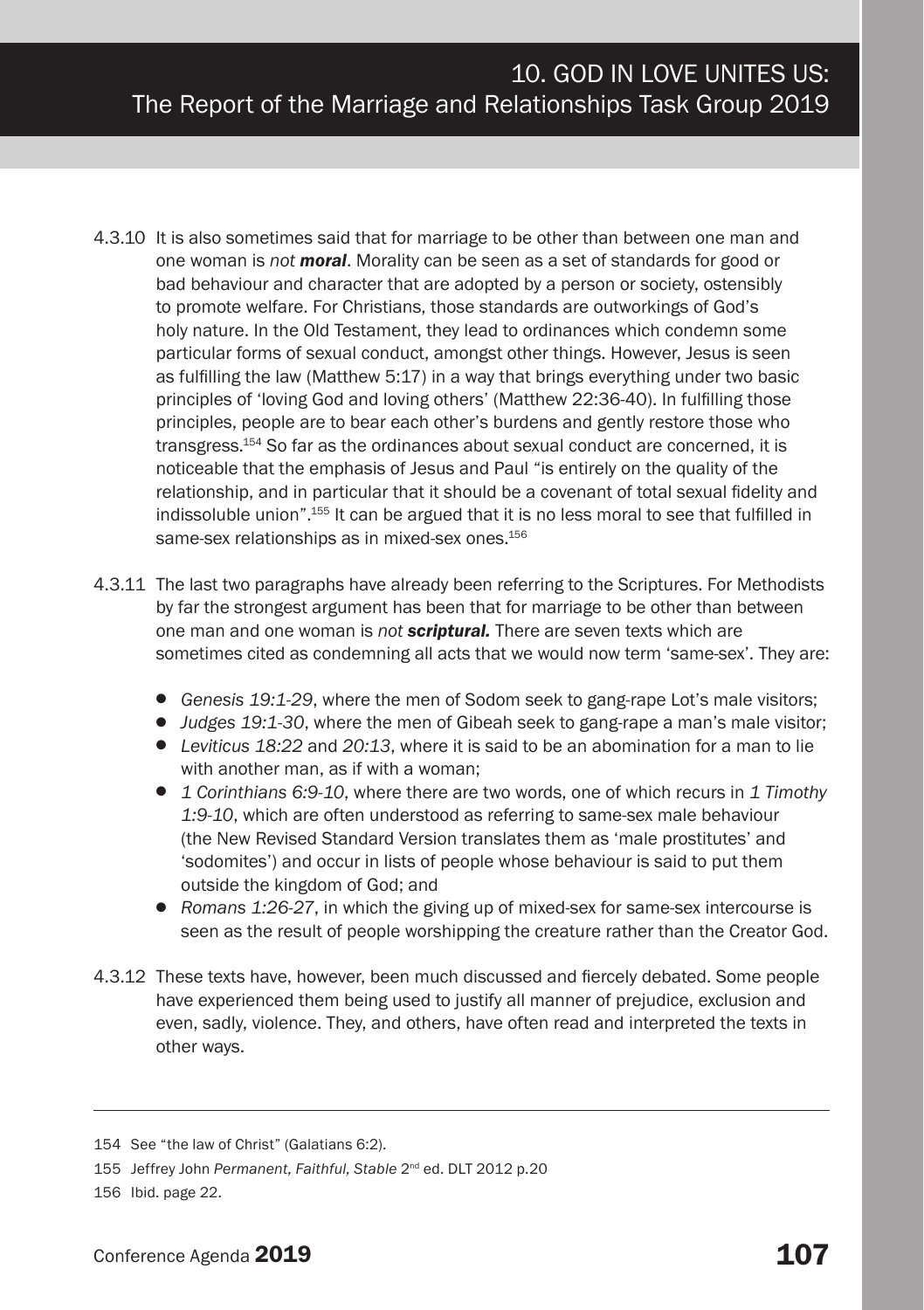- *Genesis 19:1-29* and *Judges 19:1-30* are about violent rape intended to subjugate and humiliate foreigners or strangers in a way that breaches God's law of love and hospitality. There is no condemnation in the stories of the offering up of women to be sexually abused by the mobs in place of the visitors; but we would not use these stories to condone such behaviour today. When Jesus is reported in Matthew 10:11-15 as referring to Sodom and Gomorrah it is in the context of a discussion about the rules of hospitality.
- *Leviticus 18:22* and *20:13* occur in the Holiness Codes, which define the religious, civic and cultural identity of the people of God ('Israel'). This was above all to be done through *separation*. For example, Israel should keep separate from other nations (the Gentiles) in all things; male and female should be kept distinct; different kinds of seed should be sown in separate fields; different kinds of material should not be woven together in the same garment.<sup>157</sup> These and other things are not differentiated in the codes. It is hard to pick some out some of them as still binding and dispense with the others without importing other criteria from outside the texts themselves. Moreover, in Matthew 15:10-11, 17-20 Jesus says that holiness is not so much a matter of external act as of inner disposition, in other words whether what is being done is done to love God and love one's neighbour.
- It is hard to establish exactly the meaning of the words used in *1 Corinthians 6:9-10* and *1 Timothy 1:9-10*. It is the case that the most commonly visible forms of same-sex acts in the predominately Gentile world would be prostitution and pederasty. In any event, it is not possible to generalise with confidence from the terms used and to conclude that non-exploitative, consenting and loving same-sex acts are necessarily condemned by them.
- *Romans 1:26-27* occur in a passage which is about idolatry. It is aimed at showing that all the Gentiles have sinned and fallen short of God's glory, whereas chapter 2 turns to show how all the Jews have also sinned and fallen short of God's glory through disobedience. Paul may be thinking of ritual prostitution and excessive sexual acts committed in connection with pagan cults and temples (which have 'idols'). He may be assuming that all people are heterosexually oriented, and that all same-sex behaviour is the result of choices to act against that orientation (an idea which no longer accords with what is known today about human nature). "Idolaters fail to give God glory and gratitude. God allows them to lose control in erotic passion, which brings them dishonour".158
- 4.3.13 At the same time, other texts have been brought to bear on the debate and, as a task group, we have considered what light these bring to the topic. For example:

<sup>157</sup> Leviticus 19:19

<sup>158</sup> Jack Rogers *Jesus, the Bible and Homosexuality* 2nd edn. Westminster John Knox Press 2009 pp. 75-76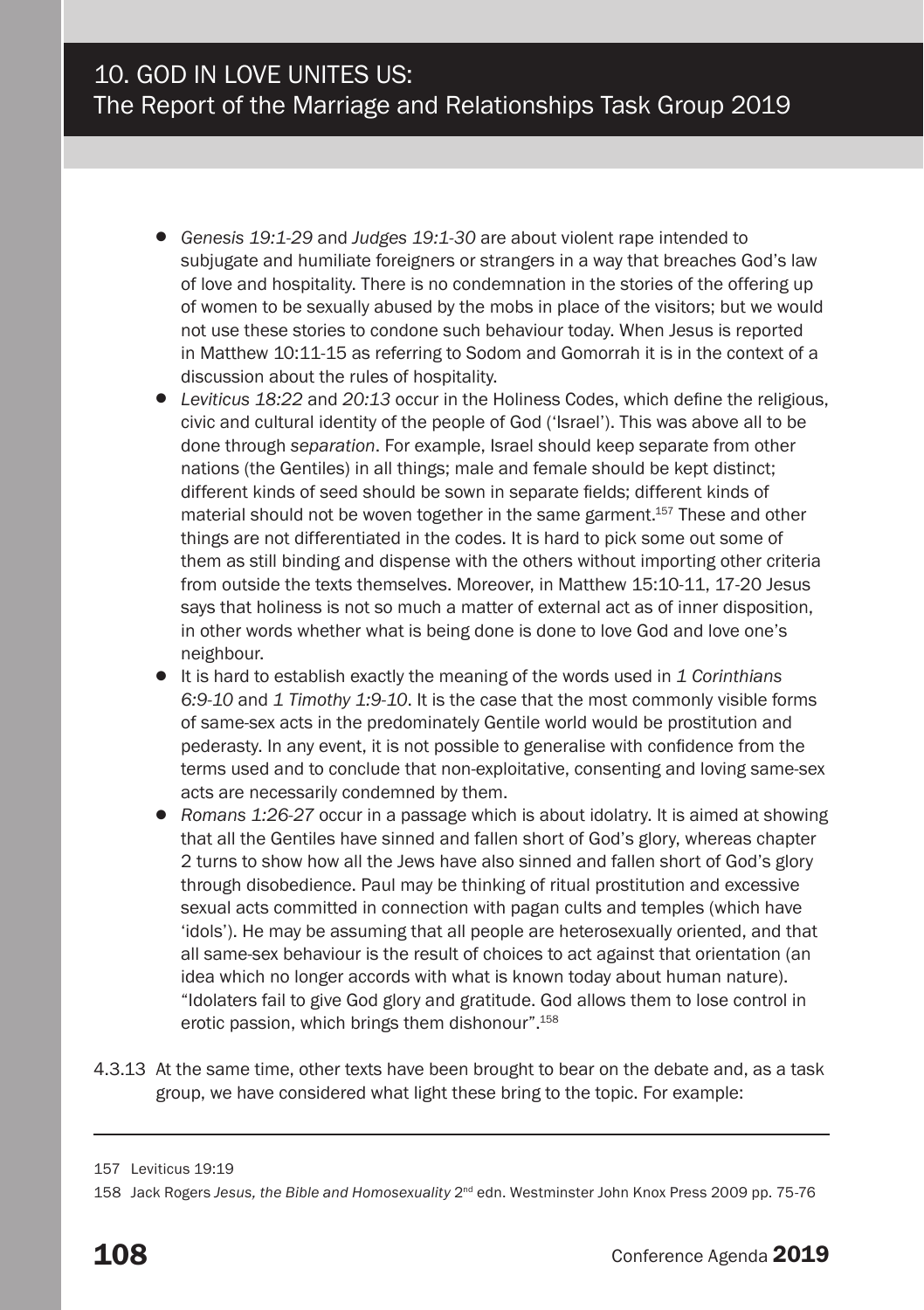- *Psalm 139* sings of God's intimate knowledge of and love for each person, who is 'fearfully and wonderfully made' in every part.
- *Isaiah 56:3-5* states that those who are deemed 'sexually other' and who will not enjoy the Old Testament blessing of progeny (called 'eunuchs' in the text) will be given an equivalent blessing by God, because God loves them.
- *Acts 8:26-39* shows how, so far as God is concerned, the sexual status of an Ethiopian eunuch does not exclude him or make a barrier to his inclusion in the community of the followers of the risen Christ.
- *Acts 10* describes how Peter learns that God's declaration about who and what is clean and included in God's people is not defined by human boundaries, or even human understanding of God's law.
- *Matthew 22:34-40* and parallels in *Mark 12:28-34* and *Luke 10:25-28* show Jesus bringing all the laws and prophetic teaching in the Old Testament under the over-riding principles of love for God and love for neighbour.
- 4.3.14 The above are not meant to be exhaustive treatments of the relevant texts, but representative ones. They are presented in groups which reflect basic ways of reading the Bible and interpreting the authority of its statements. The challenge for the Methodist Church, and therefore for our work as a Task Group, is that, (as we mentioned in 0.3.3) a report to the 1998 Conference identified seven different attitudes to biblical authority, and indicated a range of ways in which Methodists use what is written in the Bible as a source for what they believe and do.<sup>159</sup> But neither the 1998 Conference nor any subsequent Conference has chosen to reject any of these ways of using Scripture that it had identified; nor has it promoted any of them as being more useful or correct than the others. So, where a variety of views about the interpretation and use of the Bible - each of which the Conference has affirmed lead to different or even contradictory conclusions about matters of belief or practice, the Conference has a challenging task in finding its way forward.
- 4.3.15 That said, the Task Group is aware that the scholarly debate is tending to move away from arguments about the precise meaning and implication of terms in particular texts, to judgements about their importance within the context of the whole range of voices that make up the Bible. Together, these voices form its authority as the Word of God, through which the Word made flesh in Jesus speaks to us. As a Task Group, we have come to see that we can only proceed humbly, carefully, prayerfully, and in constant engagement with the Scriptures as we confer together to attempt to see how the principles of God's love might be embodied today.
- 4.3.16 In every generation, faithful, Bible-reading Christians have interpreted and re-

<sup>159</sup> Faith and Order Committee report to the 1998 Conference, *A Lamp to my Feet and a Light to my Path*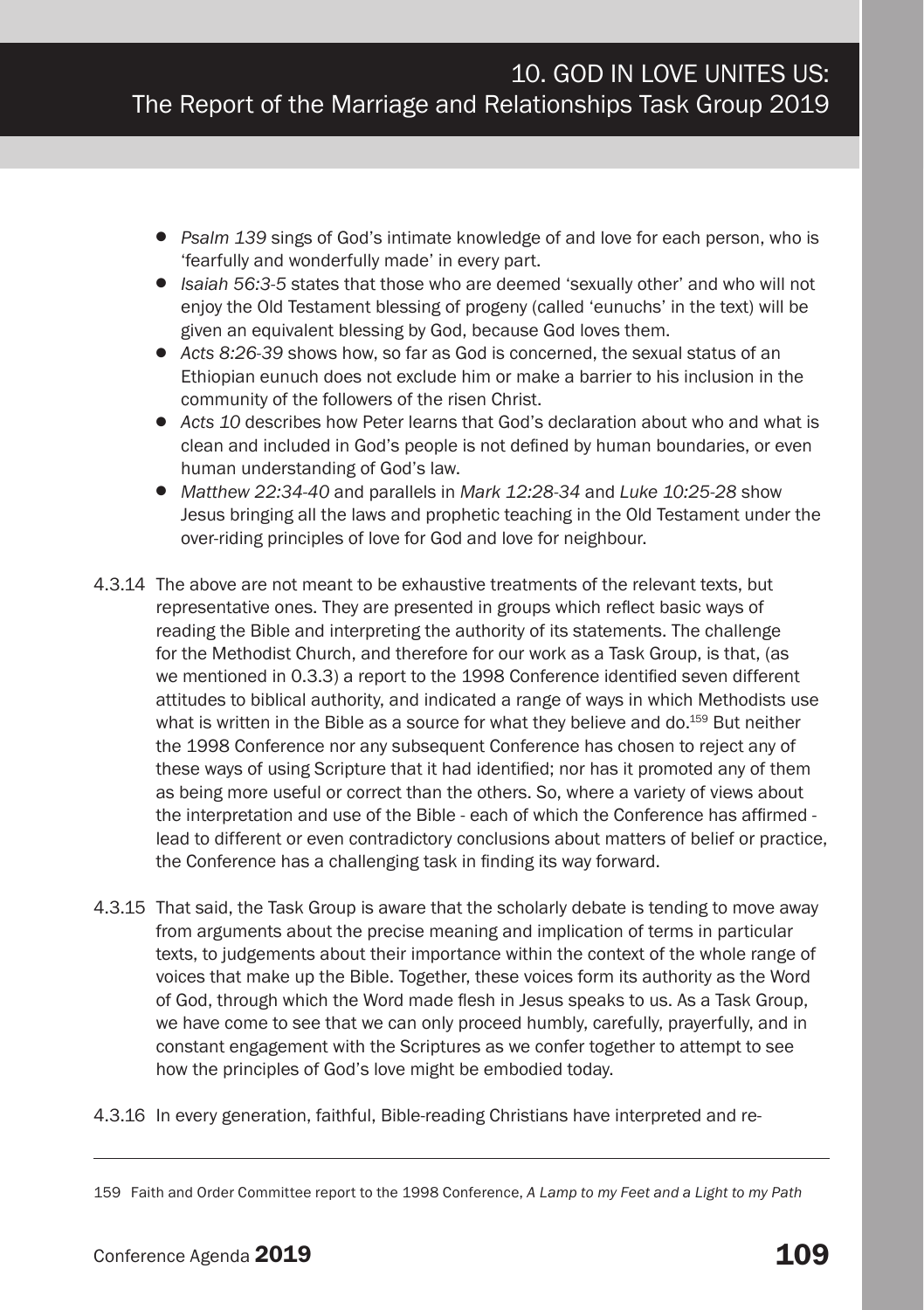interpreted particular texts under the guidance of the Spirit, as they have come to understand more of the cultures in which they were written and in the light of the changing circumstances of their own times. The Scriptures themselves are full of examples of texts that were at one time granted great status or privilege, but which are later declared to be of much less importance in other parts of the Bible. In the area of relationships and marriage, for example, scriptures in the Old Testament provide for polygamy in the form of a man being able to have many wives, without that being seen as a contradiction of a man and a woman becoming 'one flesh'. Texts from later times, however, only allow for monogamy; and this is a position endorsed in the gospels by Jesus. $160$  Another example is the provisions for levirate marriage. $161$ Under these, even if he is already married, a man marries his brother's widow, in order to provide for her and preserve his brother's inheritance. These scriptural provisions are never countermanded, even by Jesus. Yet, following trajectories set by Jesus, and in the light of their experience of the Spirit in the early Church, Christians have later ceased to treat them as normative or grant them any importance.

- 4.3.17 One argument sometimes made against same-sex marriage is that it is not mentioned in the Bible; and that every mention of marriage in the Bible involves a man and (at least) one woman. Other Methodist reports, however, have stated that we should not limit our ideas of what God might do to those things which have occurred historically within biblical times.<sup>162</sup>
- 4.3.18 Another objection to same-sex marriage often raised is that a same-sex couple cannot naturally procreate.<sup>163</sup> We have seen earlier that as the emphasis in the Methodist Church's understanding of Christian Marriage on companionship and human flourishing has grown over the years, so that on procreation has lessened.<sup>164</sup> If the clock were to be turned back in the Methodist Church, and the importance of procreation re-emphasised, the rationality of conducting marriages for those who, through age, capability or some other reason, are not able to procreate would have to be reassessed. This would not be welcome or easy. The Task Group would not want the Church's representatives to refuse to conduct marriage services for people in such situations. Pastoral sensitivity and compassion have always made Methodists
- 160 Mark 10:7-8, Matthew 19:4-6. See paragraph 2.3.3 above.
- 161 Genesis 38; Deuteronomy 25:5-6; Ruth *(passim)*; Matthew 22:23-28
- 162 *Created in God's image* is a good example of such a report.
- 163 Robert Song, *Covenant and Calling: Towards a Theology of Same-Sex Relationships* (London, SCM Press, 2014), pp. 47, 53, 81 and 84.
- 164 There are still Christian traditions, however, where what we might term 'the duty of procreation' is the predominant issue for determining their thinking. For example, under Roman Catholic Canon Law, people are not allowed to marry if, through natural or accidental disability, they are incapable of vaginal sexual intercourse. There is also provision for a marriage that has not been consummated to be dissolved.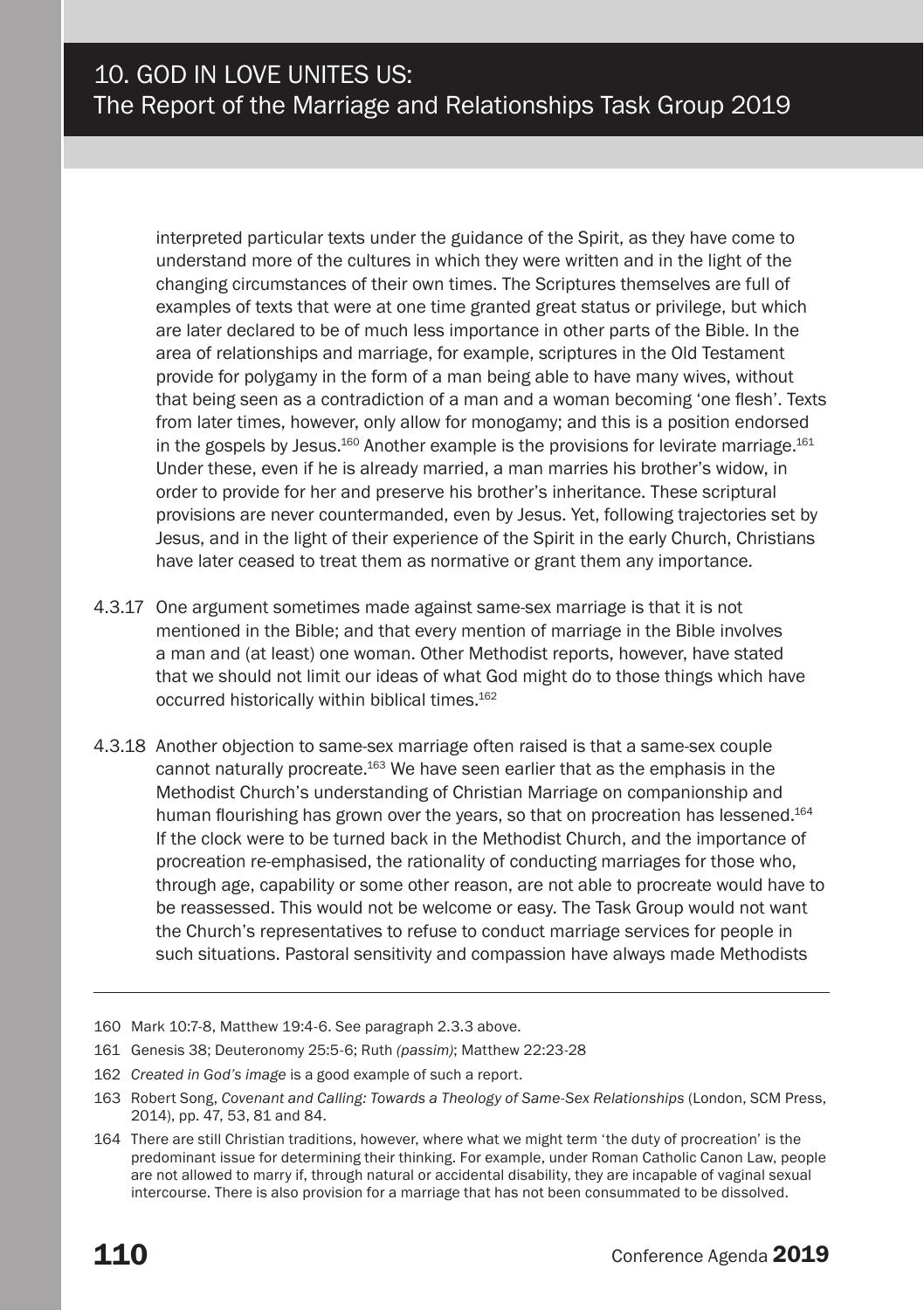want to respond positively in such cases. In line with our developing theology of relationships and marriage, the Task Group would want to affirm and rejoice in selfgiving love wherever it can be found.

- 4.3.19 The Task Group believes that the 'companionship' model of marriage that the Methodist Church has developed over the years in terms of mixed-sex relationships, applies, theologically and practically, just as well to the same-sex marriages that are now permitted by the law of the land in most parts of the United Kingdom. The purposes, qualities and practices of marriage relationships that we have identified in this report as enabling those relationships to flourish can be applied to same-sex committed loving relationships as well as to mixed-sex relationships.
- 4.3.20 Consequently, we believe that, in awe and humility, the Methodist Church needs to recognise that it is being called by God to take the next steps in the development of its understanding of relationships and marriage. Those steps include enabling people of the same sex to commit themselves to each other in Christian marriage services. There is a strong case that, if marriage is what the Methodist Church says it is, and is as wonderful as it says it is, this Church cannot remain true to the God of justice and love by continuing to deny it to those same-sex couples who desire it so deeply.
- 4.3.21 In recommending this move, the Task Group believes that we are responding to the promptings of the Spirit in the light of the gospel values and the trajectories of development that are recorded in the Scriptures overall. We believe that in taking this step, the Methodist Church will be being both scriptural and faithful. But the Task Group also recognises that there will be those in the Church who, with equal integrity, will continue to grant great privilege to those verses in the Bible mentioned above, which speak against forms of sexual activity between people of the same sex. The faithfulness of those of us who base our theology on those interpretations will also have to be respected and honoured, and our convictions protected in the same way as we are asked to respect those of others. We shall return to how this may be done in Section 5 of this report. According to Paul (Romans 14:1-15.7), when Christians hold opposing convictions on the same issues, all equally are accountable to God, each must act according to their conscience and none must behave in a way which damages or even destroys the faith of another.<sup>165</sup> The summary in Romans 14:13 of Paul's advice on how to live with contradictory convictions amongst the members of the body of Christ still stands: "Let us therefore no longer pass judgement on one another, but resolve instead never to put a stumbling block or hindrance in the way of one another".

<sup>165</sup> *The Pilgrimage of Faith* (2006), paragraph E10.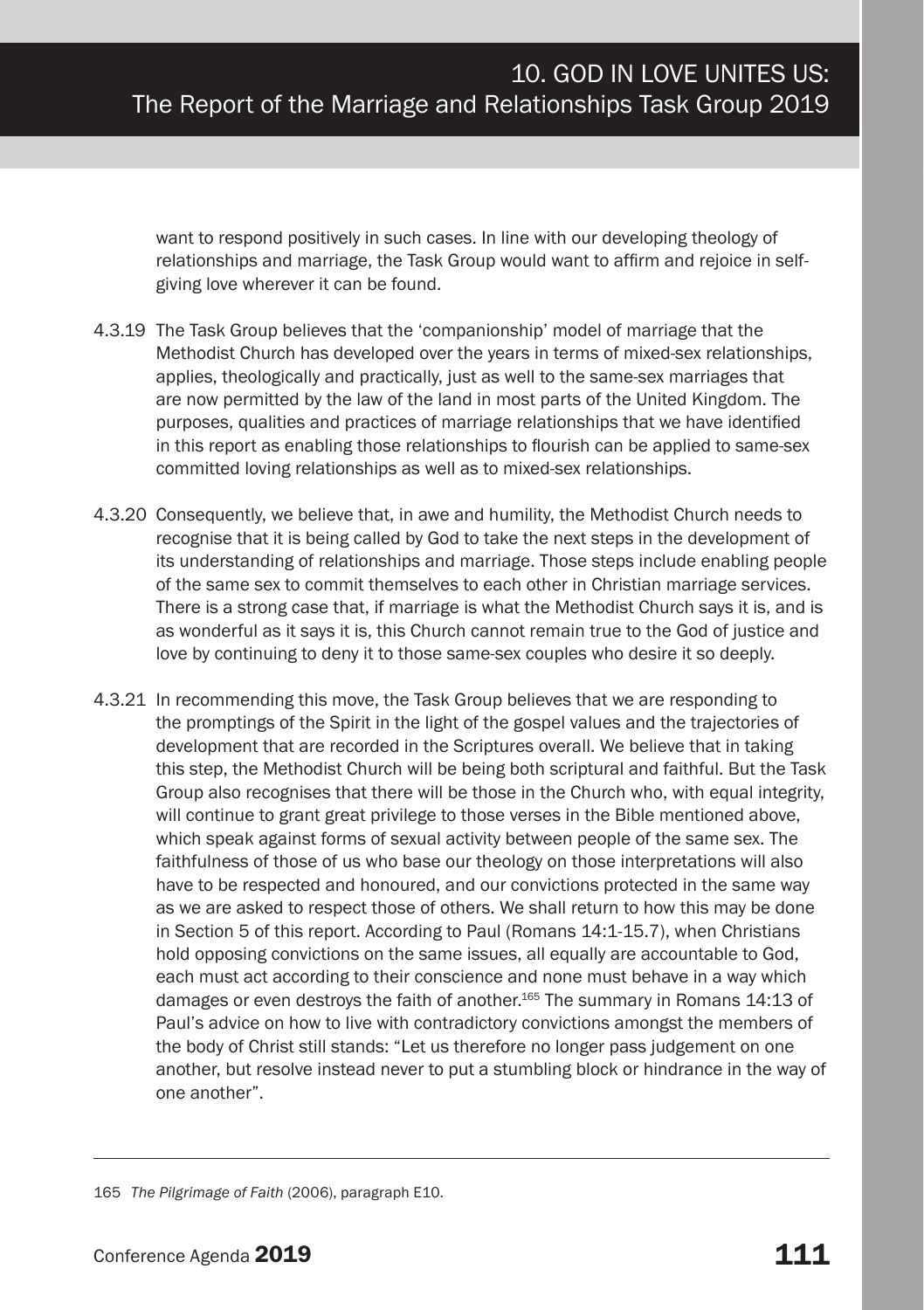#### 5. Next Steps for the Methodist Church

In this penultimate section of the report, we move to consider what our developing theology of relationships and marriage will mean for the Methodist Church in practice and how we hold together as a Christ-centred community of equal persons who have differing convictions on these matters. In essence, we offer changes to the Standing Order on marriage and suggest that a more developed description of our understanding of marriage be included in the Guidance section of *The Constitutional Practice and Discipline of the Methodist Church* (CPD). We also offer proposals for the development of resources to support marriage and other significant relationships.

#### 5.1 Guidance on the understanding of marriage

- 5.1.1 The Standing Orders and other material in the *Constitutional Practice and Discipline of the Methodist Church* (CPD) do not just contain definitions as in a dictionary. Nor do they just consist of rules. They also reflect the Church's teaching, and express theological principles and theological descriptions that apply to the matters they address.166
- 5.1.2 In the light of what is said in earlier sections of this report about the developing Methodist theology and practice of marriage, the Task Group recommends that the following *Guidance on the Understanding of Marriage* appear in the Guidance section of CPD.
	- *G1 The Methodist Church welcomes everyone, whether or not a member, who enquires about an intended marriage in any of its places of worship. It looks for an openness to God in them, not necessarily a developed understanding of the Christian faith.*
- 166 Examples include Standing Order 400A about the 'Nature and Purposes' of Districts; 500 about the 'Nature and Purposes' of Circuits; 600 on 'The Nature of the Local Church'; 700 about the 'Principles of Presbyteral Ministry' and 701 about the 'Principles of Diaconal Ministry'. With regard to these latter two sets of 'Principles', it is interesting to note for our present purposes that Standing Orders 700(2) and 701(2) clarify how the Church's covenantal understanding of the relationship between its ordained ministers and the Conference fits with a contractual understanding in the eyes of the law. The Standing Orders state that the covenant relationship between ministers and the Conference arises within their existing relationship with the Church as members, which continues; and neither entry into the covenant relationship nor service within it has ever created or is intended to create, or does create, contractual relations. This in turn relates back to the basic understanding of membership in the Methodist Church. The Deed of Union Clause 9(b) states that *"The privileges and duties of membership…. are commitments by each member to Christian discipleship within the Methodist Church, and to acceptance of its discipline, and by the Church to provision of the means by which that discipleship may be fully expressed, including pastoral care and oversight. Membership is therefore a covenant relationship between the member and the Church, freely entered into by the grace of God, but entry into membership has never been, and is not, intended on the part of either party to create, and does not create, a contract or other legal relations."*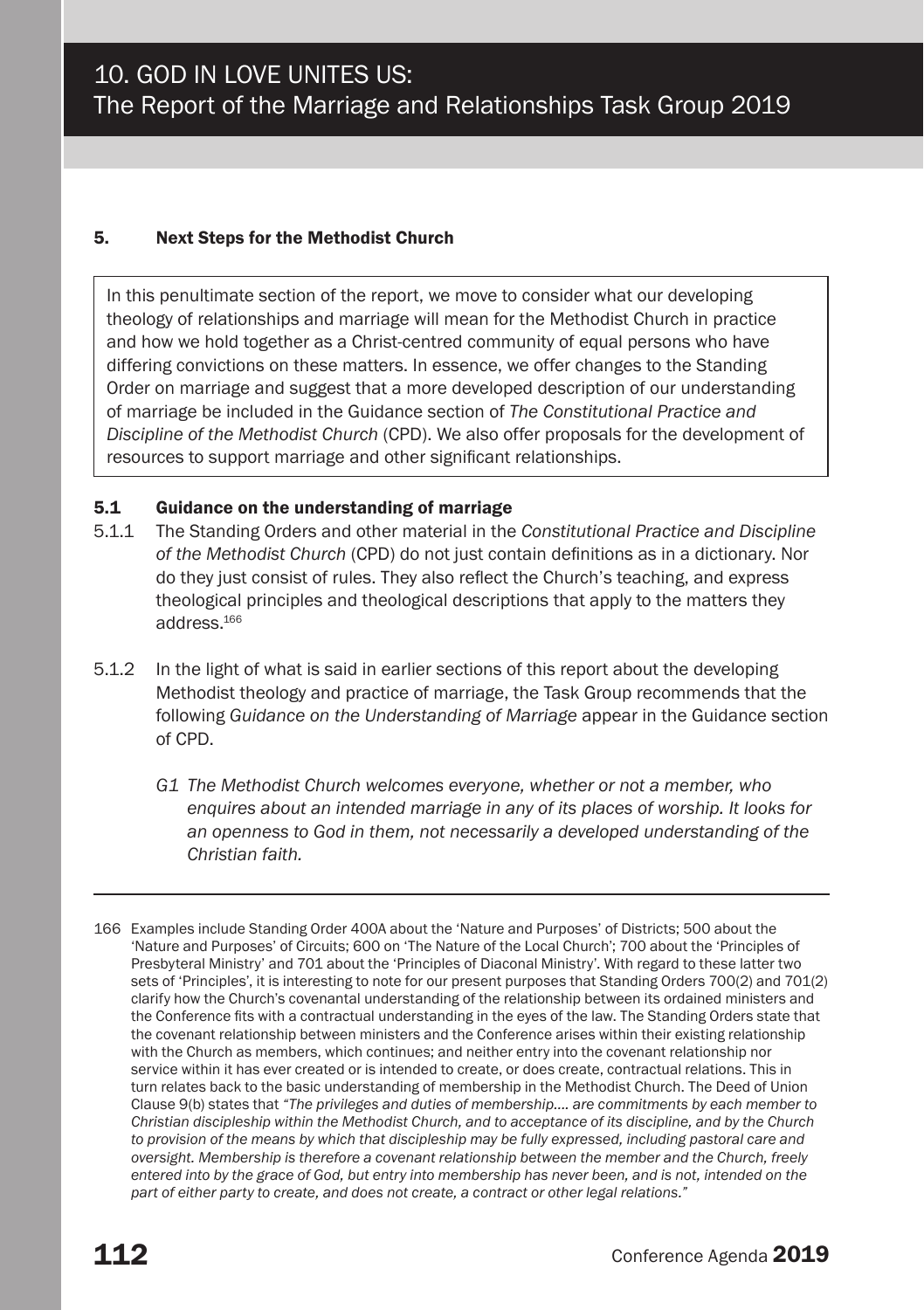- *G2 Legally, marriage is a contractual relationship entered into by two people who make solemn vows and commitments to each other, without either the nature of the marriage or the nature of the commitments being further defined under the law of the land. In the understanding of the Methodist Church, marriage encompasses that but is also deeper and richer. The Methodist Church believes that marriage is a covenant relationship between two people, within God's covenant of love with them. Through it, they may experience, explore and express God's gracious love.*
- *G3 The Methodist Church believes that marriage is an exclusive relationship, freely entered into with a life-long intention of uniting two people in body, heart, mind and soul in ways that are appropriate to each partner. In it, God's Spirit enables both partners to know the security of love and care, bringing to each other comfort and companionship, enrichment and encouragement, tenderness and trust. Through such marriage children may be nurtured, family life strengthened, and human society enriched.*
- *G4 The Methodist Church recognises that amongst its members different views are held about the interpretation of the Bible and Christian tradition as to whether those being married may be any two people, or may only be a woman and a man. The Methodist Church has decided to respect and make practical provisions for both positions.*
- *G5 A marriage service or a service of blessing of a marriage that has been previously solemnised may only be conducted in a Methodist place of worship when it can be shown that the requirements of the legislation in the appropriate jurisdiction have been met.*
- *G6 Where there is a desire to use places of worship for marriage services or for services of blessing for a marriage previously solemnised, the managing trustees of those premises should actively consider whether they wish to do so solely for marriages of mixed-sex couples, or for marriages of same-sex couples as well as mixed-sex couples. The managing trustees should re-consider the question of the use of the place of worship for such services every five years or sooner.*
- *G7 Where the managing trustees wish to use a place of worship for marriage services, and the legislation of the relevant jurisdiction requires church buildings or personnel to be registered or authorised for the solemnisation of marriages, the managing trustees should take the relevant steps to comply.*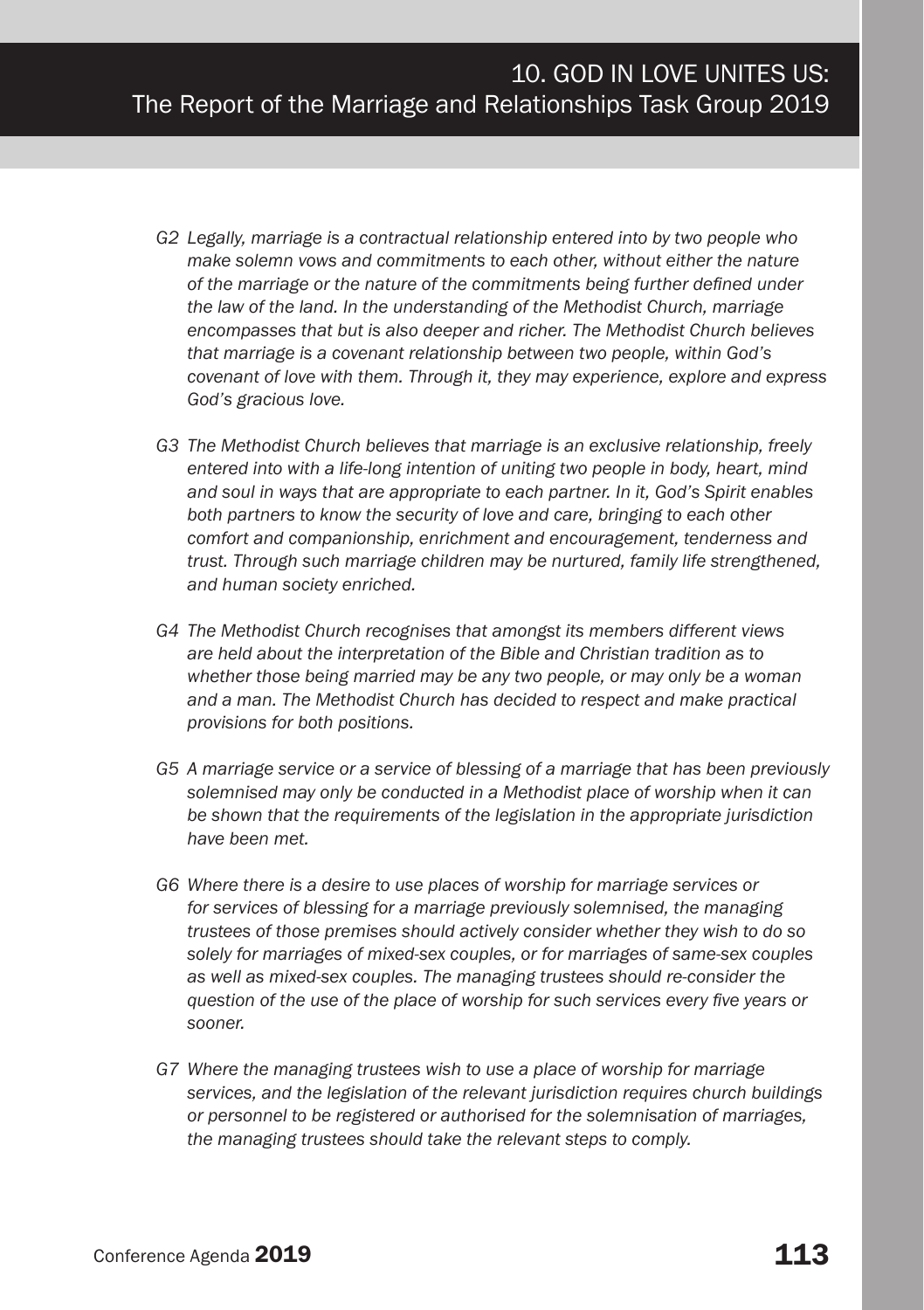#### 5.2 Amended Standing Order concerning Marriage

The Task Group recommends that the Standing Order concerning marriage be amended to read as follows (for a full description of the changes to the current Standing Order, see Resolution 9 below)<sup>167</sup>:

#### *011A Marriage*

- *(1) The Methodist Church believes that marriage is given by God to be a particular channel of God's grace, and that it is in accord with God's purposes when a marriage is a life-long union in body, mind and spirit of two people who freely enter it.*
- *(2) The Methodist Church welcomes everyone, whether or not a member, who enquires about an intended marriage in any of its places of worship.*

#### 5.3 Respect for differing convictions

- 5.3.1 The previous paragraphs have raised the question of whether differing convictions can be protected in the Methodist Church concerning matters to do with marriage. As a Task Group, we recognise that our recommendations touch on issues of love and affirmation in marriage which go to the very heart of people's identity, happiness, flourishing and position in their communities. Some will therefore see these as being much more serious and important than other matters that the Church has considered, and about which it has made provision for differing views. Nevertheless, there may be useful parallels and pointers in what has been allowed before.
- 5.3.2 With regard to the remarriage of divorcees, the emphasis is on the convictions of the minister or authorised person, not those of the local church. There are clauses in Standing Orders which were designed to address this in respect of the remarriage of divorcees, but phrased in such a way as to be much more generally applicable. They state that a minister or other person who is authorised to conduct marriages and who is under the discipline of the Church is not required to officiate at the marriage of a particular couple contrary to the dictates of his or her 'conscience'; but is required to refer the couple concerned to an authorised colleague who is not so prevented.<sup>168</sup> The underlying principle of this latter is that of 'connexionalism'.169
- 167 The Task Group recommends that the provisions for divorce and remarriage currently found in other clauses of Standing Order 011A should be grouped with new provisions for the protection of differing convictions concerning who may be married in a Methodist Church, and placed in a new Standing Order 011B. See further 5.3.8 below.
- 168 SO 011A (2), (3) and (4).

<sup>169</sup> Connexionalism is the underlying dynamic of the Methodist way of being the Church. As the 2017 report *The Gift of Connexionalism* paragraph 9 put it: *"Relationship is at the heart of connexionalism. Methodist structures and practice seek to express and witness to "a mutuality and interdependence which derive from the participation of all Christians through Christ in the very life of God" (Called to Love and Praise, §4.6.1)."*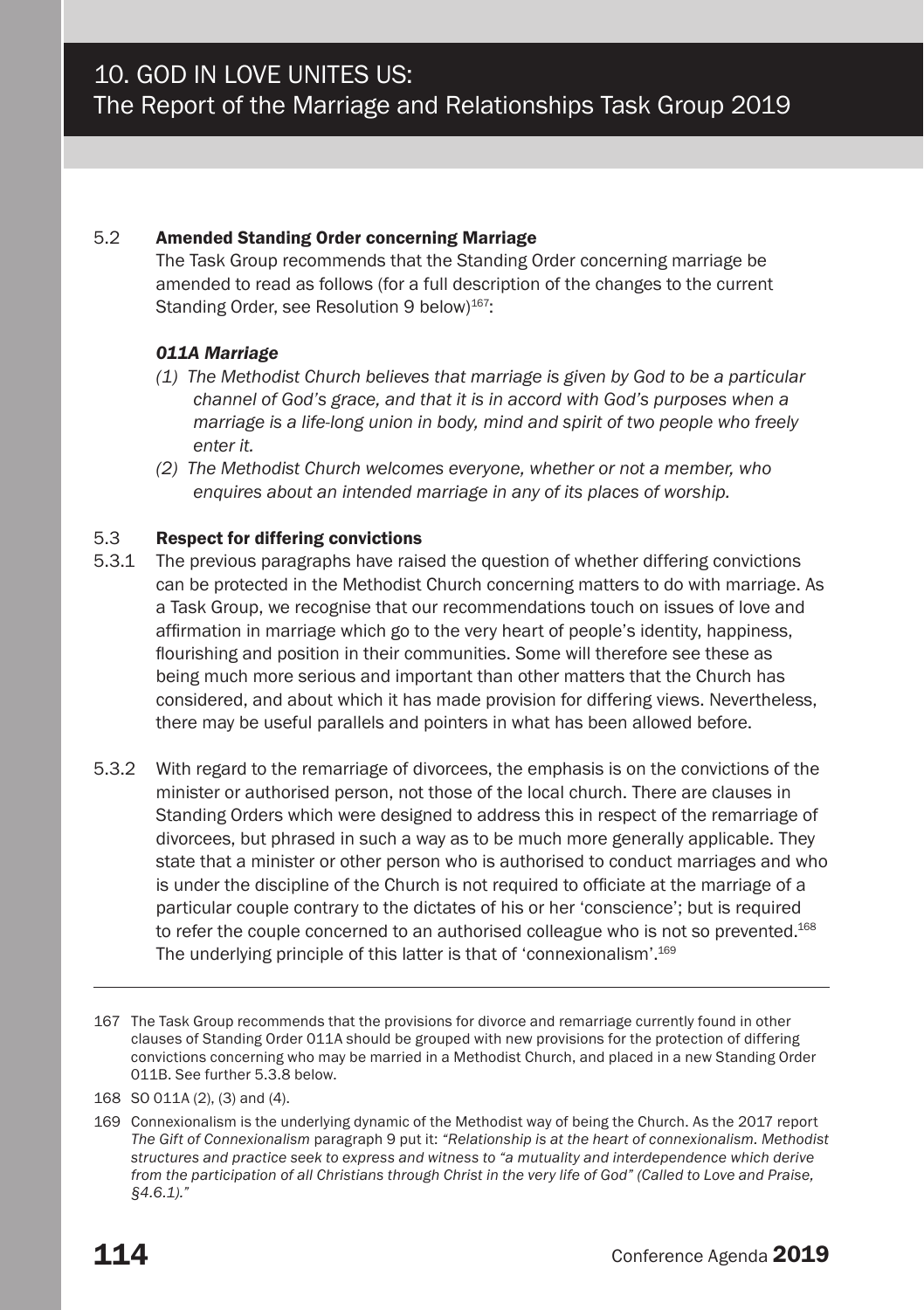- 5.3.3 On the other hand, if a couple request that a particular minister should not officiate at their marriage service, and do so on the grounds of gender or race, Standing Orders state that because the Church opposes discrimination, no exception is allowed.170 The argument here is again that of connexionalism. No matter what the individual view of a minister, of another member, or of a local church, they all belong to a Church which refuses to discriminate; and they are bound by that.
- 5.3.4 How, then, should 'conscience' be protected in the matter of the Christian marriage of same-sex couples? With regard to ministers or other officiants, provisions analogous to those concerning the remarriage of divorcees could be introduced. In no circumstances would a minister or other authorised officiant be forced to conduct a same-sex marriage, but they would be required to refer any couple who requested one to a colleague who could.
- 5.3.5 With regard to the use of local church premises, the 2014 report from the Working Party on marriage and civil partnerships noted that, were the Conference to agree to allow same-sex marriages to be solemnised in Local Churches, the Church Council of any Local Church wishing to avail themselves of this opportunity would be required to apply to register the church for such purposes under the relevant legislation before any such marriage could take place.<sup>171</sup> The 2014 report also reported concerns expressed to them about the difficulties that the making of such decisions in the Local Churches might create.<sup>172</sup> The Task Group is profoundly conscious of the tension which lies within these issues, although it is already the case that the local Church Council has to decide to register a building under relevant legislation before mixed-sex marriages can be solemnised in it. Nevertheless, such individual choices for the Local Church lead to a congregational model of decision making and loosen the unity of the Connexion. This is also problematic as the Methodist Church would be giving a mixed message to people with regard to inclusivity, their welcome and pastoral need. The result might well be inherent tension between individuals within each church and between churches in Circuits.
- 5.3.6 The difficulty is not just about how we live together as the Methodist Church when we have contradictory convictions, but how we live with contradictory practices between different churches in the Connexion. One possibility might be for managing trustees to be told by the Conference that if premises are to be registered as an authorised building for the solemnisation of any kind of marriage, they must be registered both under the Marriage Act 1949 (in respect of mixed-sex marriages) and also under the

<sup>170</sup> SO 011A (5)

<sup>171</sup> Working Party on Marriage and Relationships 2014, para 10, 116

<sup>172</sup> Working Party on Marriage and Relationships 2014, paras 61, 117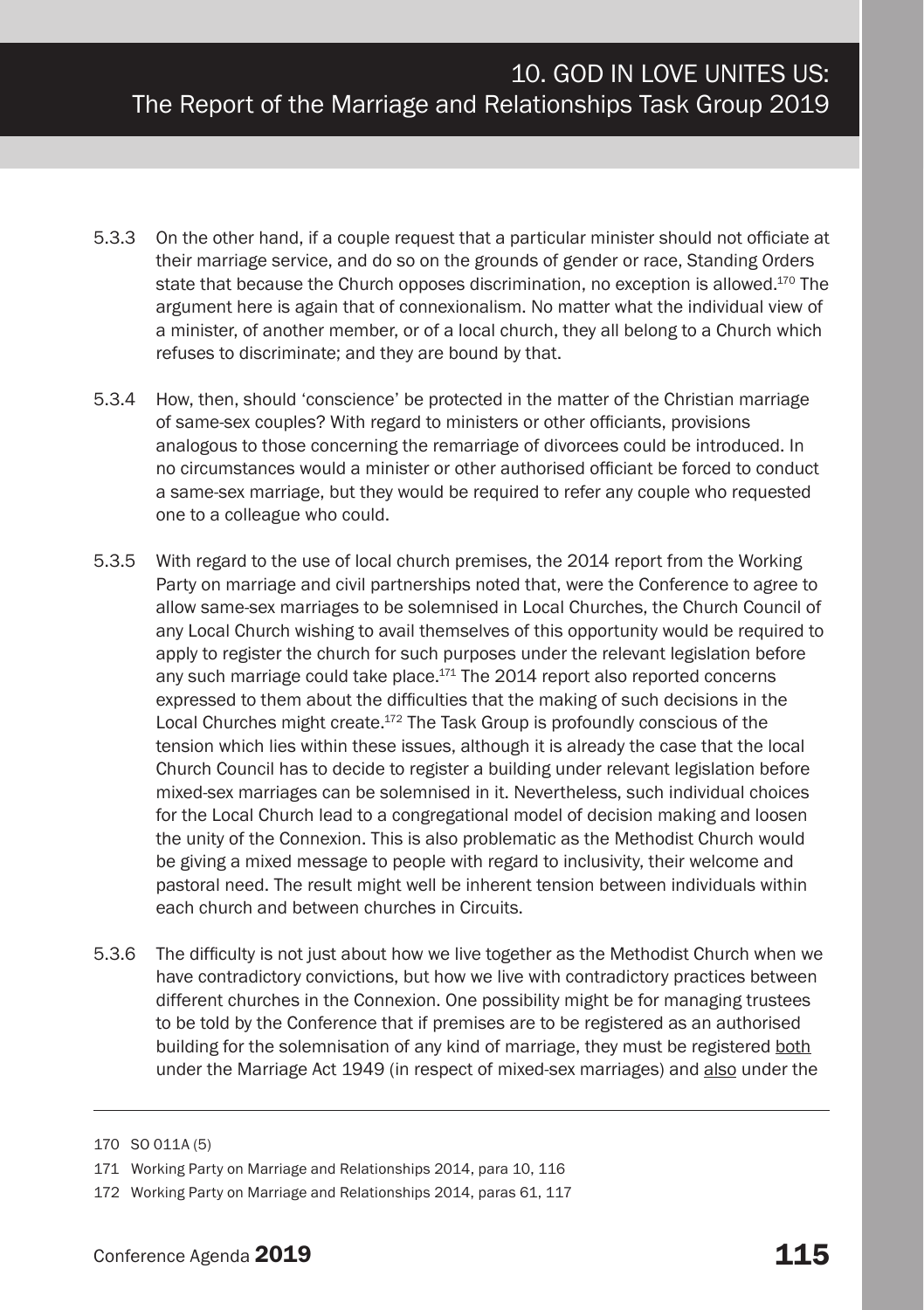Marriage (Same-Sex Couples) Act 2013 in England and Wales (and their equivalents in other jurisdictions).

- 5.3.7 The Task Group is aware that the guidance previously given about Local Churches and same-sex marriages are parallel to the provisions for Local Churches about mixed-sex marriages, where the managing trustees already have a choice about whether to register their premises for them. Therefore, the Task Group is not minded to recommend that the previous guidance be changed. Local Churches would therefore have the option whether to register as an authorised building for both types of marriage, or just one of them. But the Task Group believes that the unity of connexionalism should be maintained as far as possible by seeking to parallel the provisions that apply to ministers, and to require churches that choose not to register their premises for same-sex marriages to refer any couple seeking one to the nearest church that will.
- 5.3.8 The Task Group recommends that provisions for the protection of differing convictions concerning who may be married in a Methodist church be grouped in a new Standing Order 011B, together with provisions for the protection of 'conscience' concerning divorce and remarriage that are currently found in clauses of Standing Order 011A. (For a full description of the changes to the current Standing Order, see Resolution 9 below.)

#### *011B Divorce, Remarriage, Same-sex Marriage and Respect for Conscience*

- *(1) Divorce in a court of the land, and matters of sex or gender, do not of themselves prevent a person being married in any Methodist place of worship.*
- *(2) Under no circumstances does the Conference require any person authorised to conduct marriages who is subject to the discipline of the Church as a minister, probationer, officer or member to officiate at or participate in the marriage of a particular couple, should it be contrary to the dictates of his or her conscience to do so.*
- *(3) A minister, probationer or member who is duly authorised to conduct marriages but who for reasons of conscience will never officiate at the marriages of couples in particular circumstances, shall refer such couples to an authorised colleague who is not so prevented. A couple who seek to be married in Methodist premises that are not appropriately registered for such purposes shall be referred to the persons responsible for the conduct of marriages at ones that are so registered, preferably in the same Circuit.*
- *(4) The Methodist Church opposes discrimination on the basis of sexuality, gender or race. Accordingly, if a couple is seeking to be married in a Methodist place of worship no objection to the performance by a particular minister, probationer or member of any duty in respect of their proposed marriage shall be entertained on such a ground. No minister, probationer or member shall perform the*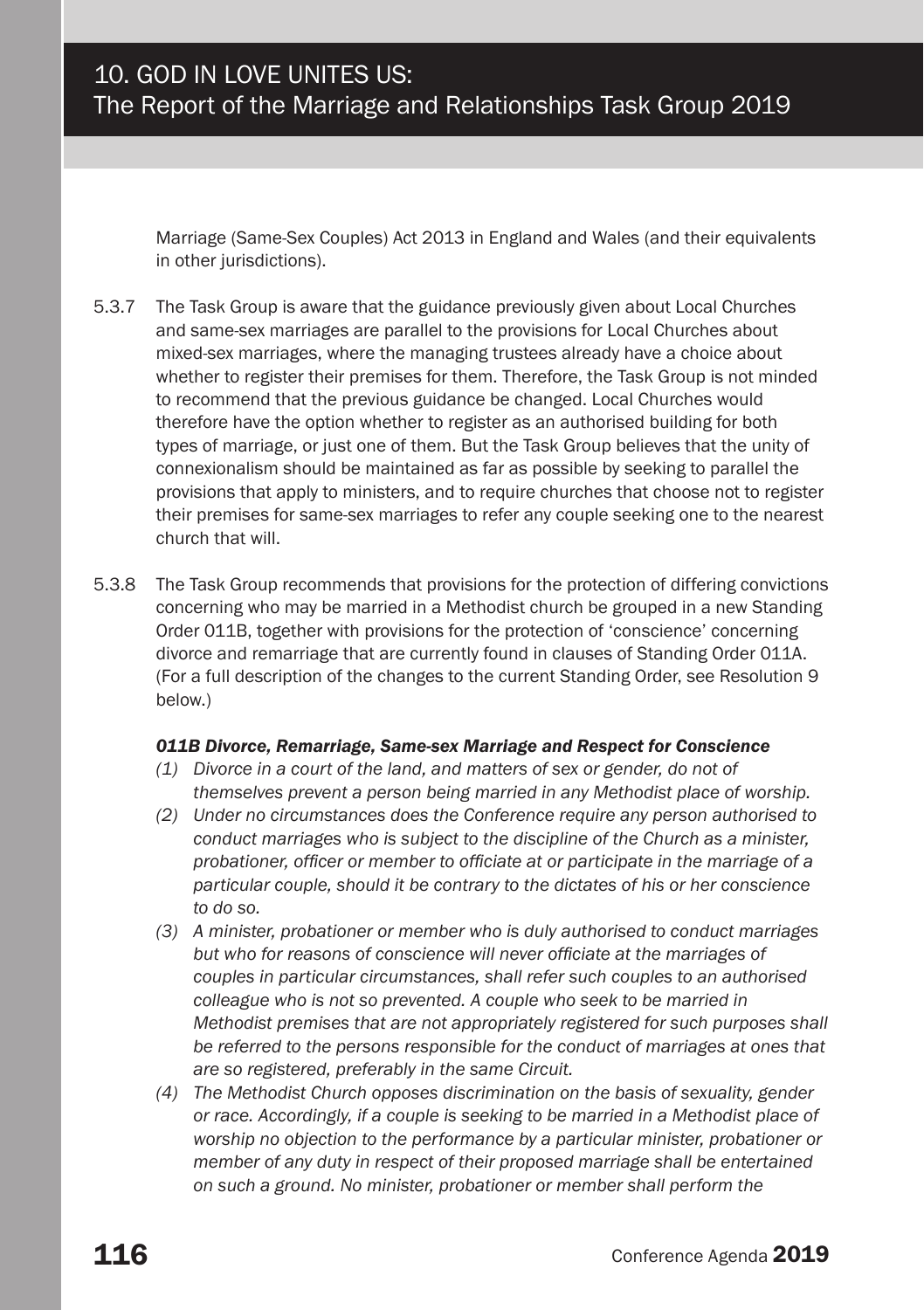*relevant duty or duties in place of the other person concerned or otherwise assist the couple to make the objection effective.*

#### 5.4 Steps to support marriage and other significant relationships

- 5.4.1 As proposed in 2.7 we recommend that the Methodist Church develop resources for the celebration of civil partnerships. The analogy would be with what is already provided for the marriage of mixed-sex couples. We already have a service for mixedsex couples who have entered a marriage in a civil ceremony (eg at a Registry Office). We call it a Service of or for 'The Blessing of a Marriage Previously Solemnised'. Such a service does not affect or create a legal marriage. A similar service for civil partnerships would not affect or create a legal partnership. But it would open the occasion up to the grace of God through thanksgiving, and to the blessing of God as we have outlined it.
- 5.4.2 As proposed in 3.2.6 we recommend that that liturgical texts be produced and commended for use at the ending of a marriage, to acknowledge the reality of the ending of the relationship and enable the partners and other people affected (and also the Church) to offer and open themselves to the gracious love of God as they go through it. While it may seem strange to recommend this in a section headed support for marriage and other significant relationships, endings are important and this would honour that which has ceased to be. An ending can become the first step towards a new beginning. The recent service of the Presbyterian Church (USA) provides a helpful model $173$
- 5.4.3 We ask that steps be taken to review the resources that the Methodist Church has produced in the last twenty years to support marriage (and not just preparation for marriage), parenting and other significant relationships. In the light of this review, which will include the guidance given in Book VII of CPD, Section C, Part 8, on Christian Preparation for Marriage, we suggest that materials be updated or developed to take account of the contemporary realities described in this report. Such resources should also include the matters raised by the 2016 Marriage and Relationships Task Group Report to be included in any updated Statement or pastoral and policy guidance.<sup>174</sup> We suggest that in whatever ways possible this work be done ecumenically. Such work should take into account the paper "We are family" published jointly by the Children's Ministry Network and the Methodist Church which documents the changing nature of families and the crucial role the Church has to play in supporting families in nurturing a sense of wellbeing.175

<sup>173</sup> *The Book of Common Worship* 4<sup>th</sup> edition Presbyterian Church (USA) 2018

<sup>174</sup> Marriage and Relationships Task Group Report 2016 3.2.2 (e)

<sup>175</sup> *We are Family: the changing face of family ministry* p 30-31, TMCP 2017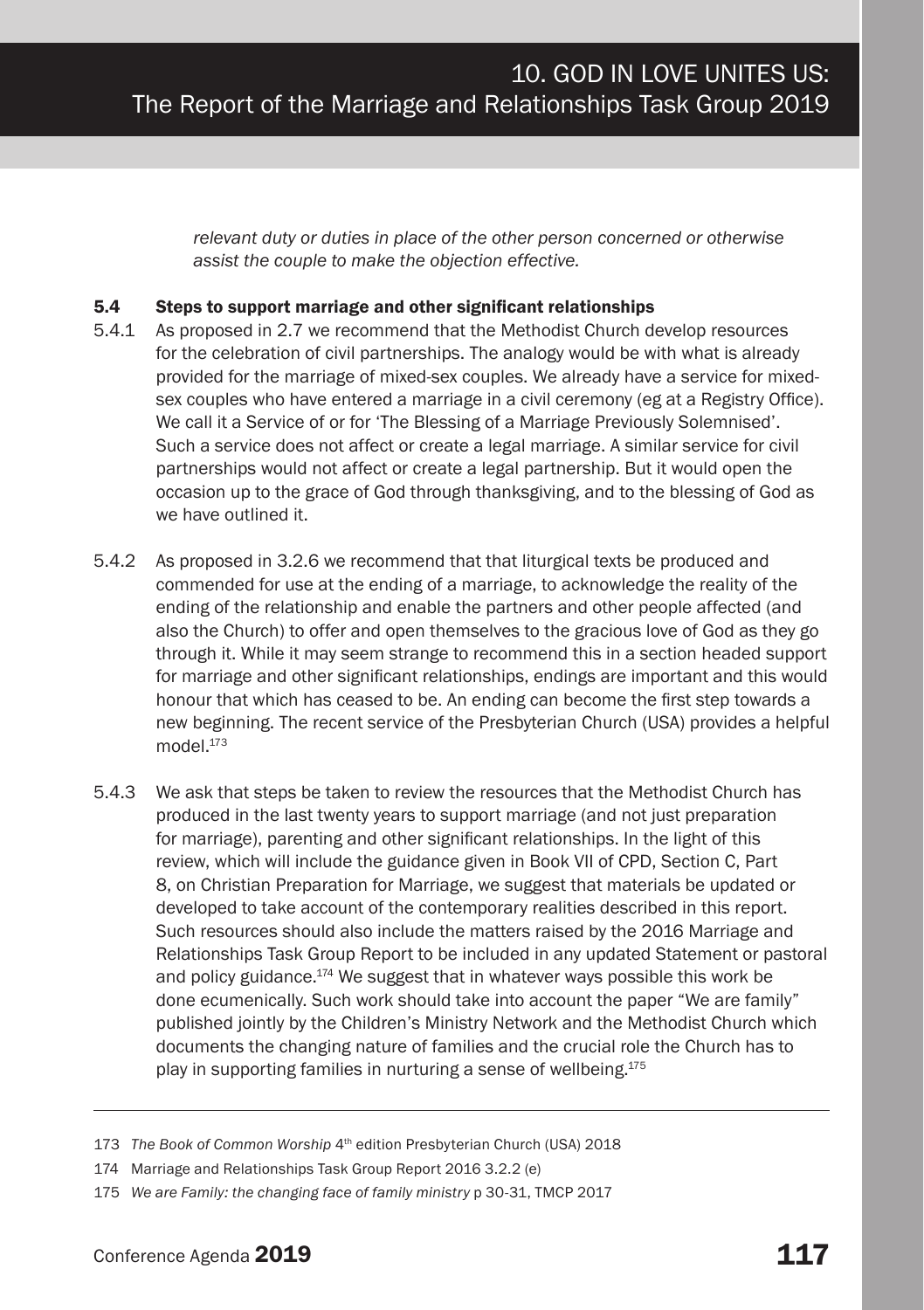- 5.4.4 We ask that the materials produced already by the EDI committee to enable the development in understanding of sexuality and gender be further promoted and used around the Connexion (EDI Toolkit modules 5, 7.1 and 7.2). We commend the work being done concerning the inclusion of transgender, intersex and other gender diverse people in church life, and ask that in due course the Connexion be encouraged to use this new module of the EDI Toolkit when it is produced.<sup>176</sup>
- 5.4.5. At the 2018 Conference, Notice of Motion 2018/203 asked that we include proposals in this report which were consistent with previous commitments to live with contradictory convictions and also that the Conference "receive reports on emerging practice which will inform ongoing theological reflection".177 We simply note that reference here for future inclusion in work undertaken on these matters.

<sup>176</sup> Notice of Motion 2018/204 Trans Stakeholder Group. Daily Record No 7/17/9

<sup>177</sup> Daily Record 2018 7/17/8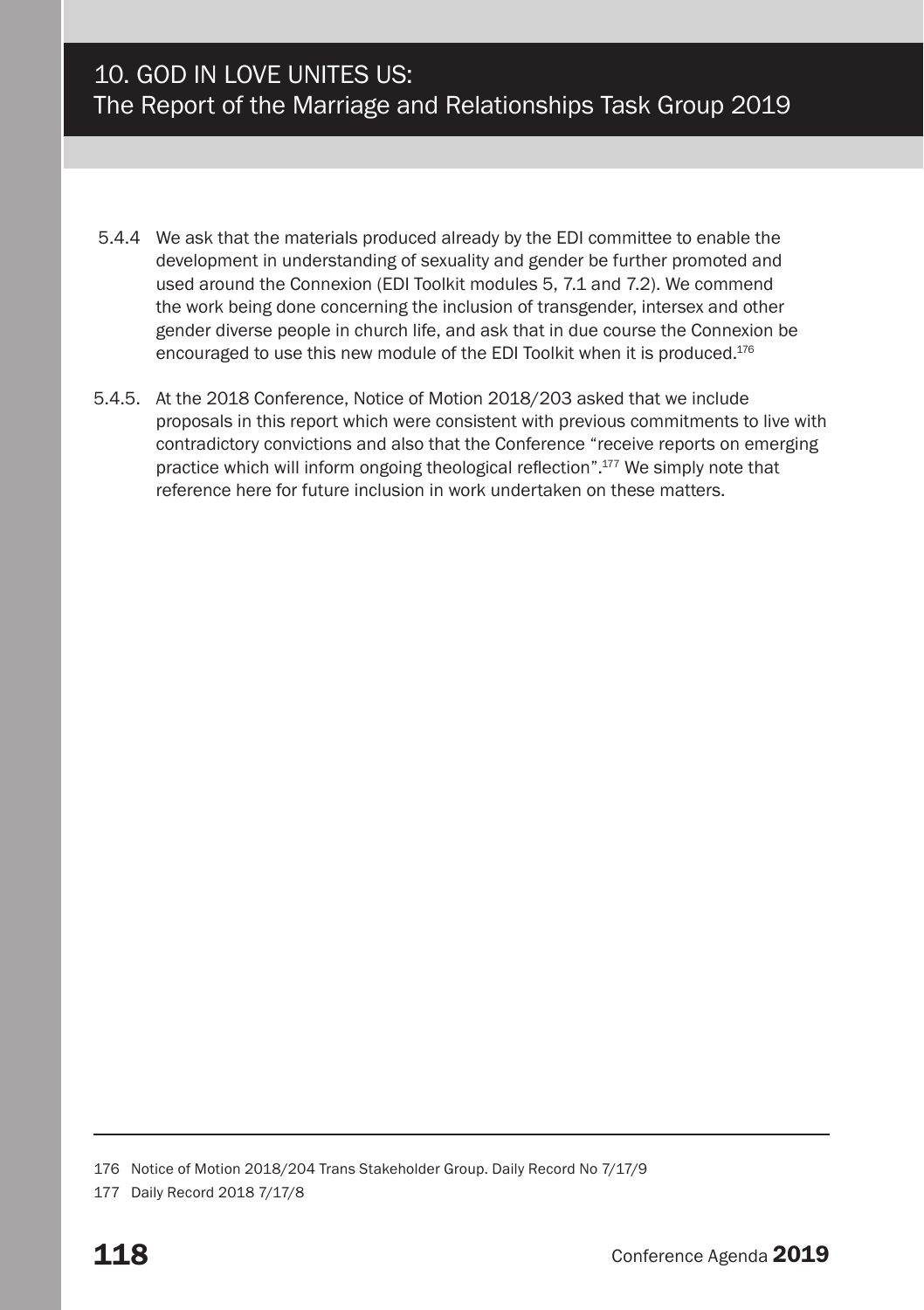#### **Conclusions**

"Though we cannot think alike, may we not love alike?" John Wesley (Sermon XXXIV, *Catholic Spirit<sup>178</sup>*)

As a Task Group, we answer John Wesley's challenge to be "of one heart, though we are not of one opinion" with his own words: "Without all doubt, we may".<sup>179</sup> We invite you, the Methodist people, to receive this report with that same spirit, using it as a map for our continuing Pilgrimage of Faith. In this, we seek to encourage all Methodists to love each other, despite holding differing opinions in matters of relationships and sexuality.

We began this report by acknowledging the vast array of relationships around us today. We then considered how we might all better understand relationships, and sexual relationships in particular. We noted how God has made us as sexual beings, in a way that we now understand to be much more complex and diverse than had been previously thought; and that God made us to relate to one another. We then reflected upon how those relationships might be more (and less) in accord with God's purposes, and how they might (and might not) bear the marks of Jesus' example. Beyond that, we looked at what patterns and practices might help these relationships to grow and flourish. Finally, we indicated steps that our Church might take to support good relating, and what further work needs to be done.

At the conclusion of our reflections, we have identified three key themes that run through our work. We offer them now as suggestions for how the Methodist people may wish to continue with this work. In summary, we propose the following aims.

- Be open and positive about sexuality and relationships. We hope to enable the Methodist Church to speak openly, positively, and joyfully as well as wisely about relationships and sexuality as one aspect of God's gracious goodness and of who God has made us to be.
- Value all relationships of grace. We invite the Methodist Church to value all committed faithful loving relationships that bear the marks that we can see in the love of Jesus, and are within the law of the land. We encourage the Church actively to offer greater dignity, inclusion and restoration in the community of God's new creation to those who cohabit, are single, or are developing relationships, irrespective of sexuality and gender.
- Widen and justify the understanding of marriage as being between two persons. We offer to the Methodist Church a theological reflection on marriage as a particular

178 John Wesley, *Sermons on Several Occasions* Fourteenth Impression 1980

179 Ibid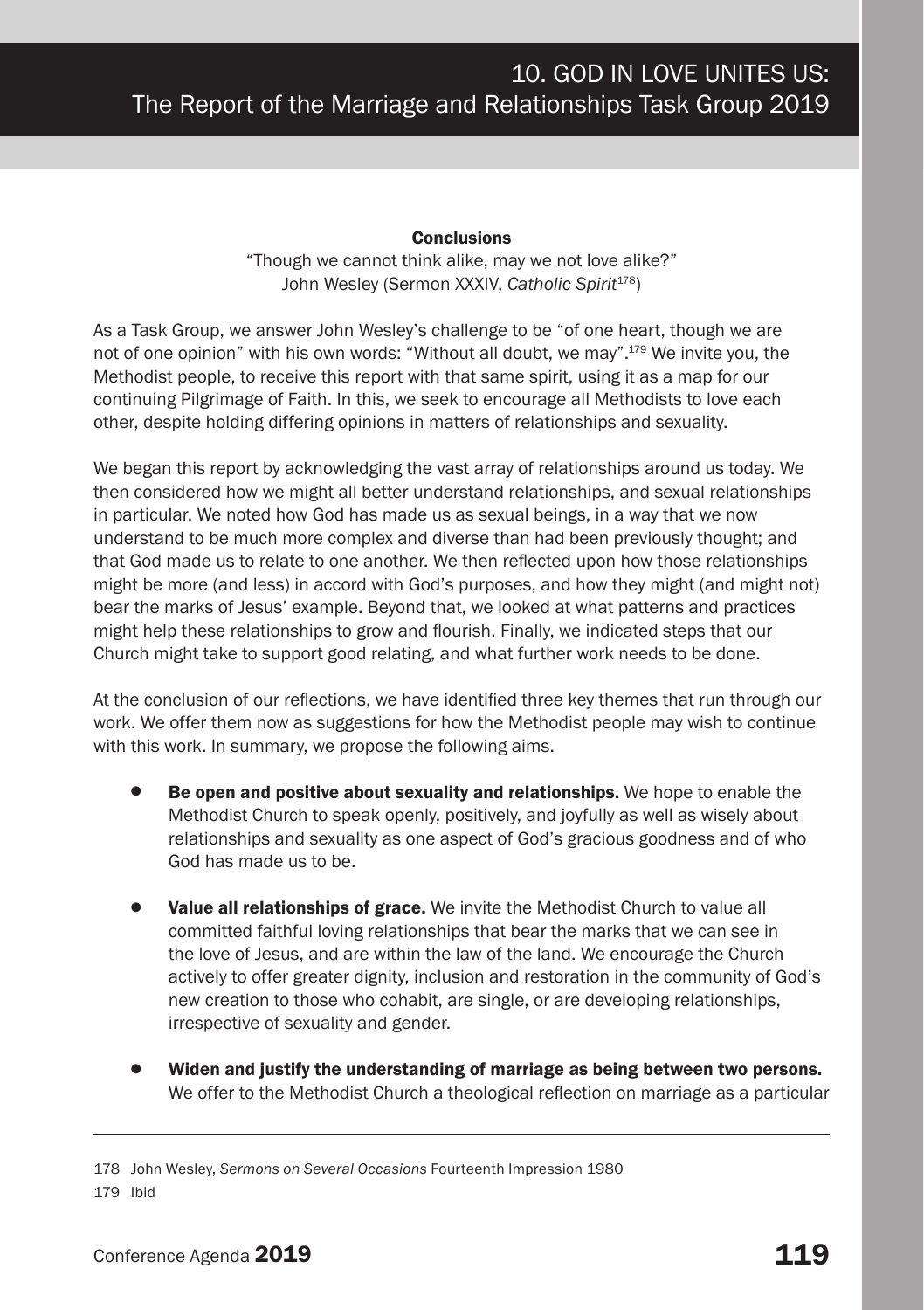form of 'gospel' relationship between two persons, and propose that we take steps to enable same-sex couples to get married in the Methodist Church. At the same time, we recognise that not everyone will agree with this and so we ask that the Church seek to protect the differing convictions of those who do not agree.

The Methodist Church has worked hard over twenty-five years to enable us as a body of Christians to live with contradictory convictions about these and other matters. The call is to continue in that way. To quote John Wesley again, in describing the character of a Methodist: "As to all opinions which do not strike at the root of Christianity, we think and let think".180

We recognise that, as followers of Jesus, we are called to love one another, and so to express gospel values in relating to each other as members of the household of God. The same self-giving love we see in Jesus is the mark we are to bear with regard to each other. This is of course costly. It takes real grace, especially on the part of those who do not share any majority opinion. It is important to honour and respect that grace at work.

In this, we all require the help of the Holy Spirit to bring us to the maturity that enables us to practise such love and grace even when we differ greatly in our understanding and opinions. But we have been promised such help. We are a body of people formed by the Holy Spirit. We each have a share in the gifts and graces the Spirit brings. Together, we have all that we need to continue to figure out how we might be a diverse body of people. As we do so, we will have something very important to offer a world that is constantly in divisive conflict.

As a Task Group, we realise that we have had the privilege of working together over the past three years on these matters. Most people reading this report will not have had anything like that opportunity. We urge you to take what time you can to reflect on these matters prayerfully, and to engage with others in as open an attitude as possible. Our time as a group has helped us to grow in our understanding of these issues and of the different viewpoints that are held about them. Yet, we recognise that we still have a great deal to learn. This report marks the fruit of our labours to this point. We offer it in the hope and the prayer that it will enable all of us to learn and grow, and to commit ourselves as a Church to continuing to do so. Going forward together, in the words of a recent hymn, may we remember that we are all:

> Summoned by the God who made us rich in our diversity, gathered in the name of Jesus, richer still in unity.181

<sup>180</sup> John Wesley, *The character of a Methodist* first published 1742

<sup>181</sup> Dolores Dufner, OSB as in *Singing the Faith* number 689.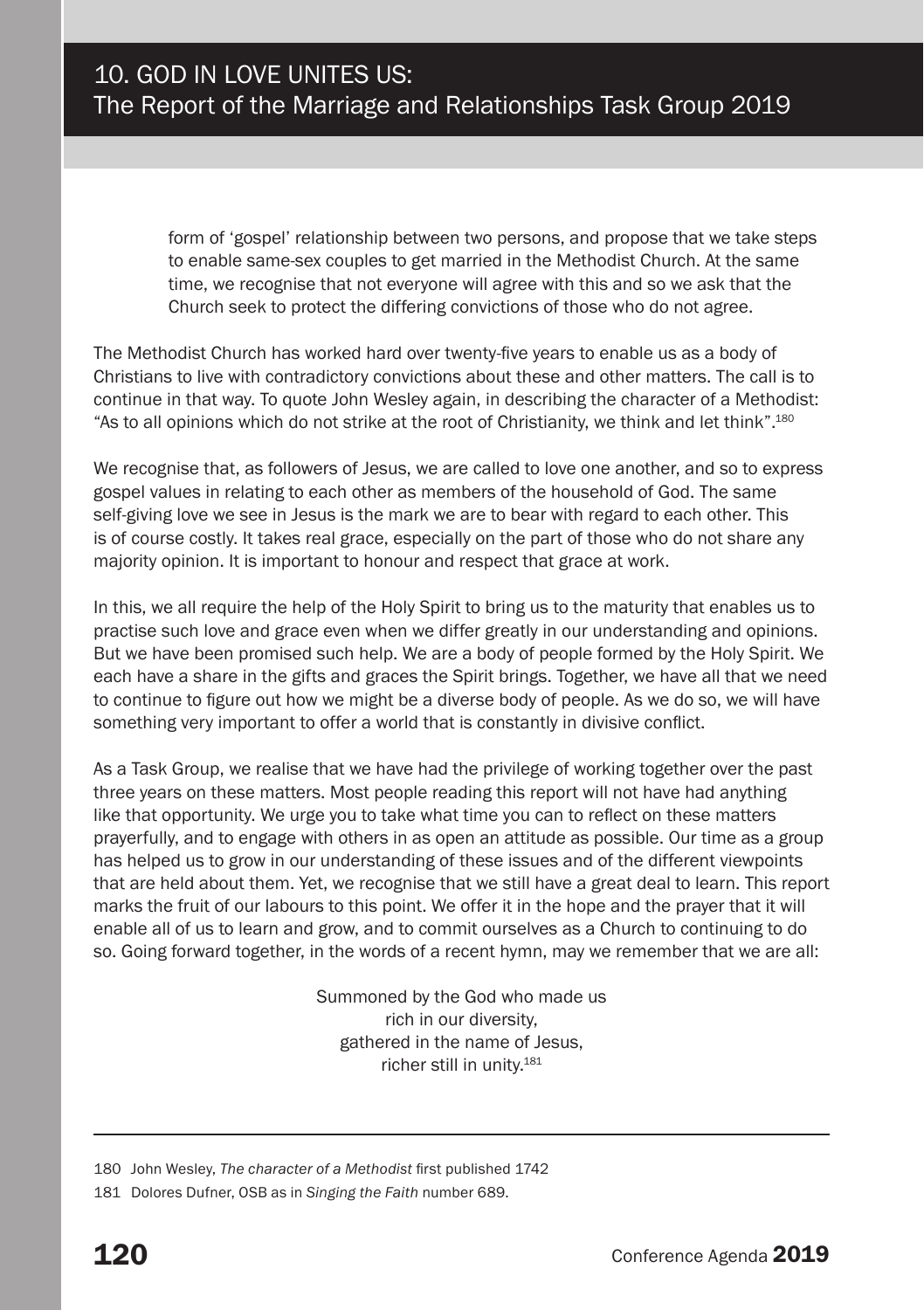#### \*\*\*RESOLUTIONS

10/1. The Conference receives the Report and commends it to the Connexion for study and prayerful discussion.

#### 10/2. The Conference adopts the recommendation in paragraph 2.2.5 that it affirm the following summary understanding of the principles or qualities of good relating:

- All significant relationships should be built on self-giving love, commitment, fidelity, loyalty, honesty, mutual respect, equality and the desire for the mutual flourishing of the people involved.
- It is through that self-giving, rather than through self-seeking, that the self flourishes and begins to experience life in all its fullness (though it needs to be recognised that the universal Church's historic emphasis on self-sacrifice has often been misunderstood and misused [eg by abusive partners] in a way that is destructive of the wellbeing of the ones abused [often women]).

#### 10/3. The Conference adopts the recommendation in paragraph 2.6.4 that it affirm the following summary understanding of cohabitation:

- The Church recognises that the love of God is present within the love of human beings who are drawn to each other, and who enter freely into some form of life-enhancing committed relationship with each other, whether that be through informal cohabitation or a more formal commitment entered into publicly.
- As a Church we wish to celebrate that the love of God is present in these circumstances, even if that grace is not responded to or even discerned by the people concerned.
- The Church has an important calling, therefore, to point to the presence of God's love within such relationships, and to encourage people to respond to it in the renewing and deepening (by whatever means) of their commitment.
- 10/4. The Conference adopts the recommendation in paragraph 5.4.1 and directs that the Methodist Council, in consultation with the Faith and Order Committee, ensure resources be produced for the celebration of civil partnerships.
- 10/5. The Conference adopts the recommendation in paragraphs 3.2.6 and 5.4.2, and directs the Faith and Order Committee to explore producing liturgical resources and relevant guidance for use at the ending of a marriage.
- 10/6. The Conference adopts the recommendation in paragraph 3.4 that the Methodist Church offer more support for marriage, alongside other committed relationships; and directs that the Methodist Council ensure resources be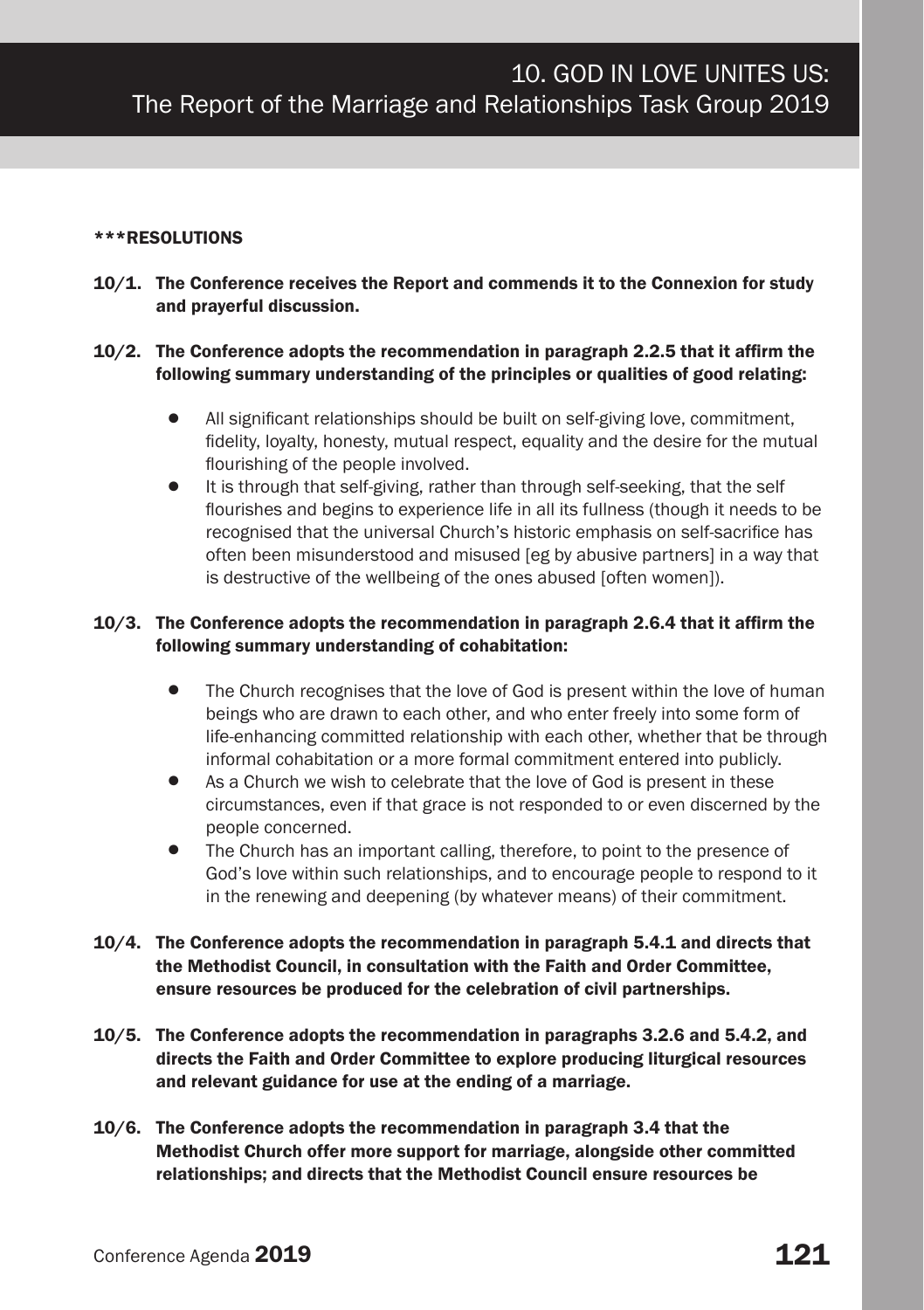produced to help provide this support drawing on the theological insights of the purposes, qualities and patterns for good relating set out in the report.

#### 10/7. The Conference adopts the *Guidance on the Understanding of Marriage* set out in paragraph 5.1.2 and directs that it be included in the Guidance section of CPD.

- *G1 The Methodist Church welcomes everyone, whether or not a member, who enquires about an intended marriage in any of its places of worship. It looks for an openness to God in them, not necessarily a developed understanding of the Christian faith.*
- *G2 Legally, marriage is a contractual relationship entered into by two people who make solemn vows and commitments to each other, without either the nature of the marriage or the nature of the commitments being further defined under the law of the land. In the understanding of the Methodist Church, marriage encompasses that but is also deeper and richer. The Methodist Church believes that marriage is a covenant relationship between two people, within God's covenant of love with them. Through it, they may experience, explore and express God's gracious love.*
- *G3 The Methodist Church believes that marriage is an exclusive relationship, freely entered into with a life-long intention of uniting two people in body, heart, mind and soul in ways that are appropriate to each partner. In it, God's Spirit enables both partners to know the security of love and care, bringing to each other comfort and companionship, enrichment and encouragement, tenderness and trust. Through such marriage children may be nurtured, family life strengthened, and human society enriched.*
- *G4 The Methodist Church recognises that amongst its members different views are held about the interpretation of the Bible and Christian tradition as to whether those being married may be any two people, or may only be a woman and a man. The Methodist Church has decided to respect and make practical provisions for both positions.*
- *G5 A marriage service or a service of blessing of a marriage that has been previously solemnised may only be conducted in a Methodist place of worship when it can be shown that the requirements of the legislation in the appropriate jurisdiction have been met.*
- *G6 Where there is a desire to use places of worship for marriage services or for services of blessing for a marriage previously solemnised, the managing trustees of those premises should actively consider whether they wish to do so solely for marriages of mixed-sex couples, or for marriages of same-sex couples*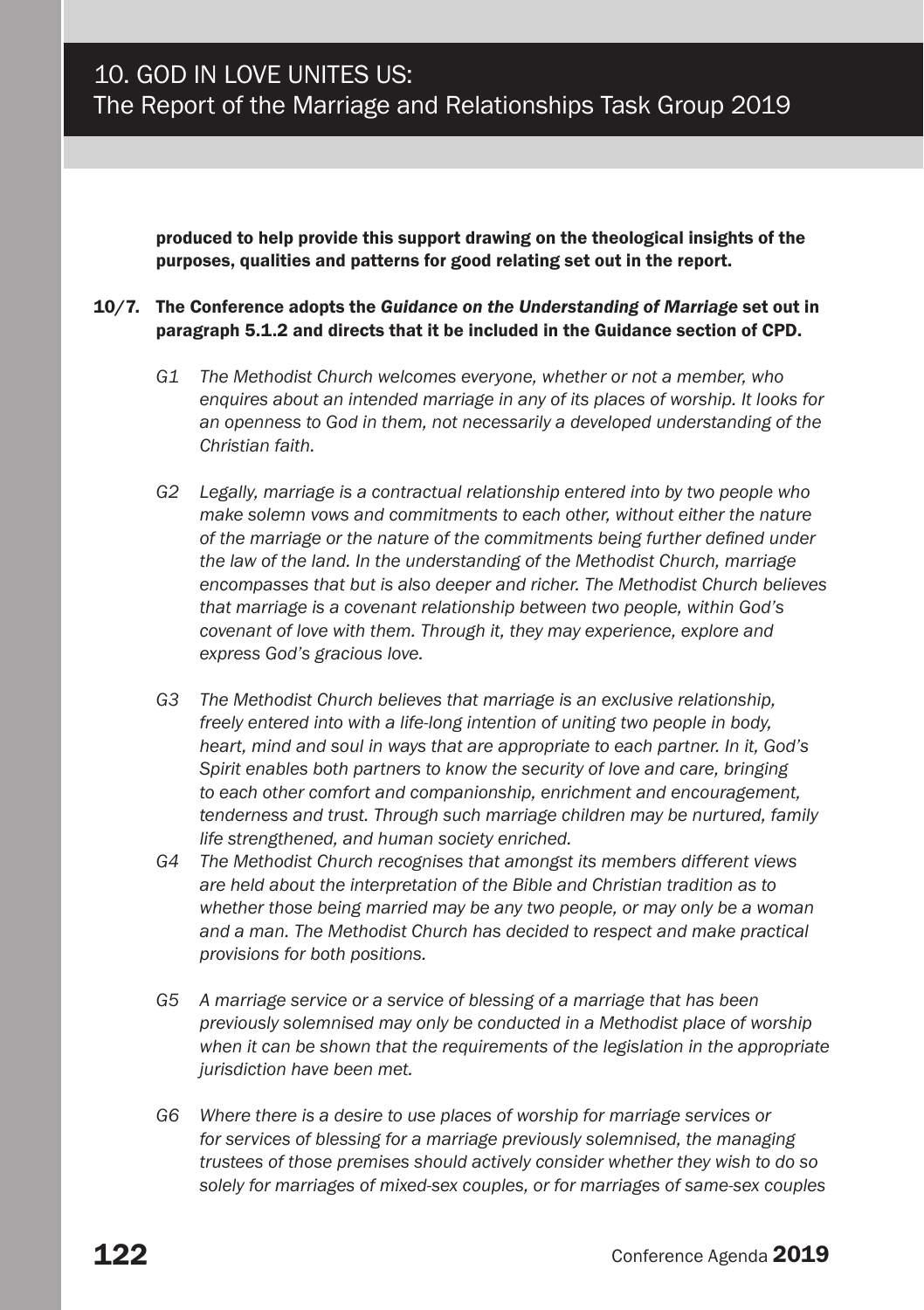*as well as mixed-sex couples. The managing trustees should re-consider the question of the use of the place of worship for such services every five years or sooner.* 

- *G7 Where the managing trustees wish to use a place of worship for marriage services, and the legislation of the relevant jurisdiction requires church buildings or personnel to be registered or authorised for the solemnisation of marriages, the managing trustees should take the relevant steps to comply.*
- 10/8. For the purposes of section 26A of the Marriage Act 1949 (as inserted by section 4(1) of the Marriage (Same Sex Couples) Act 2013) the Conference consents to the marriage of same sex couples and accordingly authorises the managing trustees or, if none, the trustees, of any Methodist building in England and Wales capable of registration under section 43A of the Marriage Act 1949 (as amended by paragraph 1 of Schedule 1 to the Marriage (Same Sex Couples) Act 2013) to register that building under that section.

*It may be necessary for the Conference to consider additional resolutions relating to jurisdictions within the Connexion which are not covered by the Acts mentioned here. Any such resolution will be circulated to members of the Conference as soon as possible and will be printed on the Order Paper.*

#### 10/9. The Conference amends Standing Orders as follows: 011A Marriage.

- (1) The Methodist Church believes that marriage is a gift of God and that it is God's intention that a marriage should be *is given by God to be a particular channel of God's grace, and that it is in accord with God's purposes when*  **a marriage is** a life-long union in body, mind and spirit of one man and one woman*two people who freely enter it.*
- *(2)* The Methodist Church welcomes everyone, whether or not a member, who enquires about an intended marriage in any of its places of worship.

#### *011B Divorce, Remarriage, Same-sex Marriage and Respect for Conscience.*

- (2)*(1)* Divorce does not of itself *in a court of the land, and matters of sex or gender, do not of themselves* prevent a person being married in any Methodist place of worship.
- (3)*(2)* Under no circumstances does the Conference require any person authorised to conduct marriages who is subject to the discipline of the Church as a minister, probationer*, officer* or member to officiate at *or participate in* the marriage of a particular couple, should it be contrary to the dictates of his or her conscience to do so.